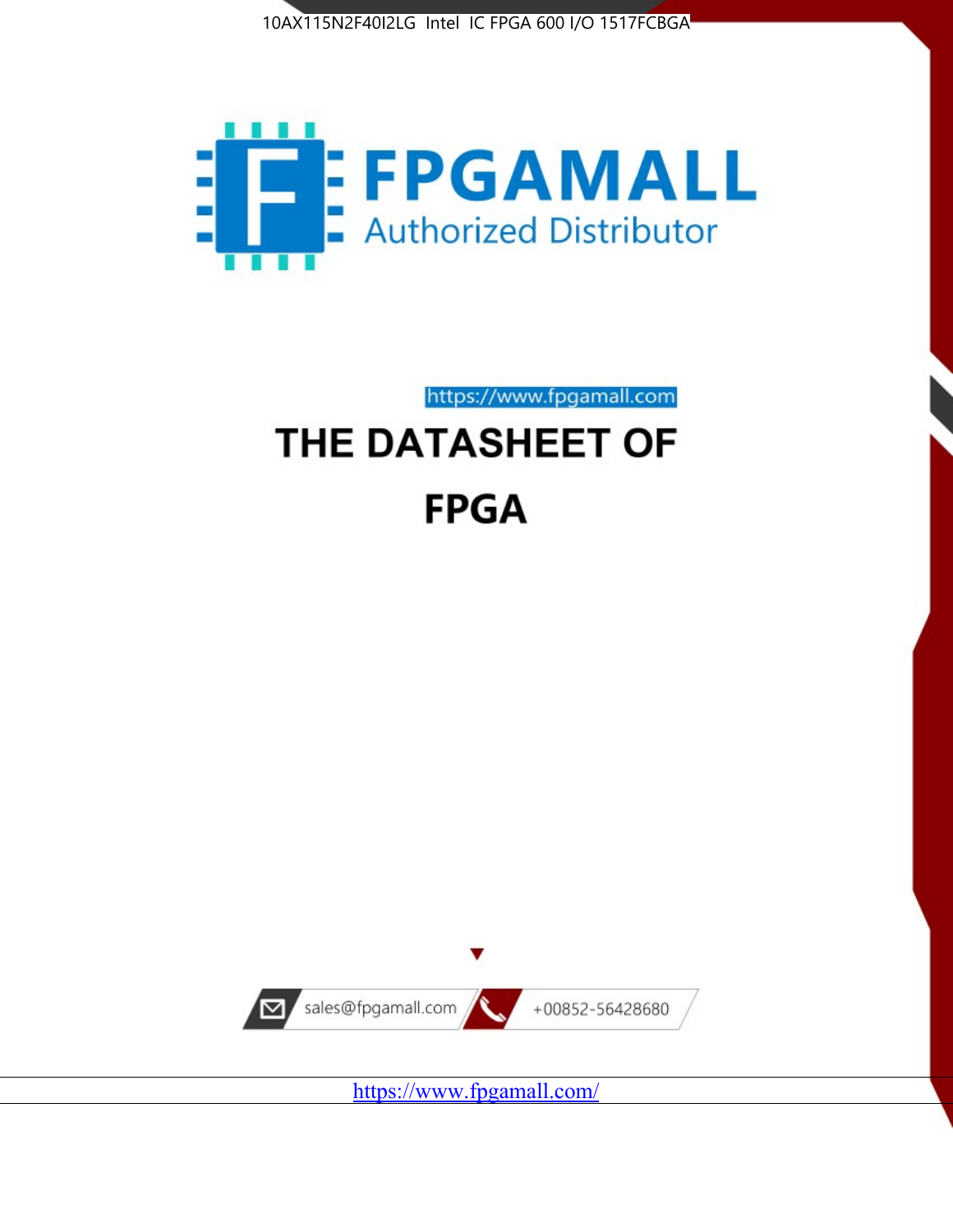10AX115N2F40I2LG Intel IC FPGA 600 I/O 1517FCBGA



# **Intel® Arria® 10 Device Overview**



**A10-OVERVIEW | 2018.12.06** Latest document on the web: **[PDF](https://www.intel.com/content/dam/www/programmable/us/en/pdfs/literature/hb/arria-10/a10_overview.pdf)** | **[HTML](https://www.intel.com/content/www/us/en/programmable/documentation/sam1403480274650.html)**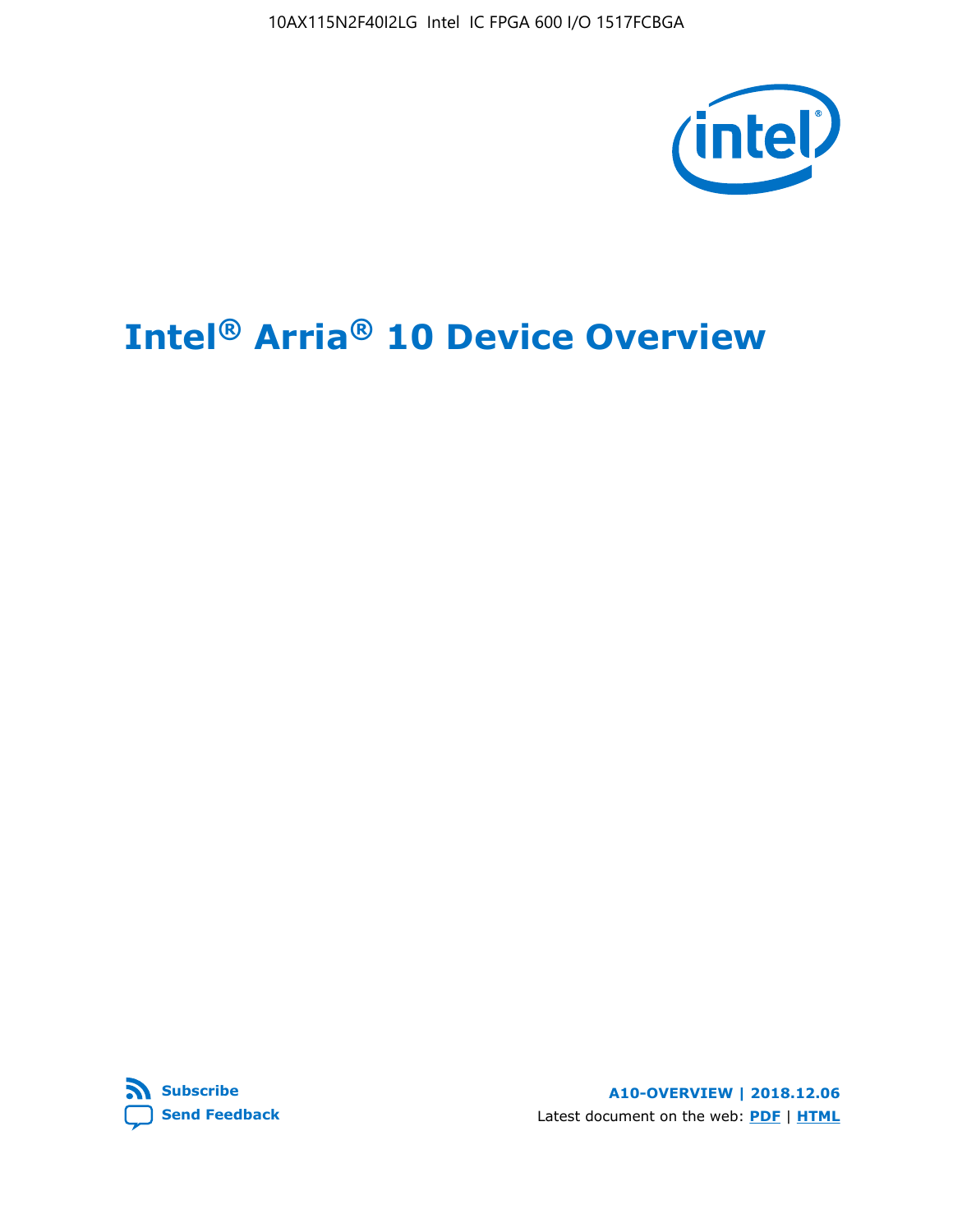

**Contents** 

# **Contents**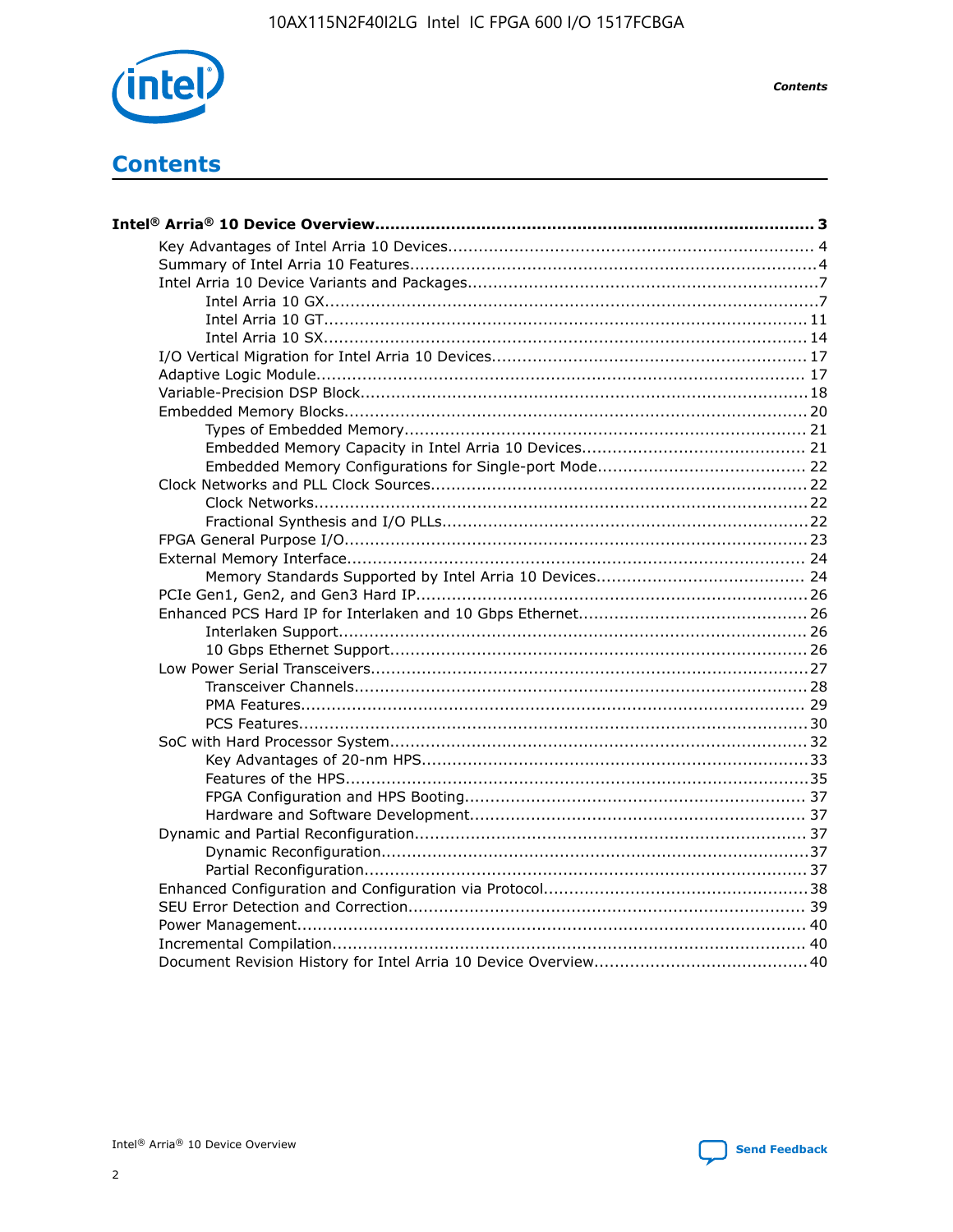**A10-OVERVIEW | 2018.12.06**

**[Send Feedback](mailto:FPGAtechdocfeedback@intel.com?subject=Feedback%20on%20Intel%20Arria%2010%20Device%20Overview%20(A10-OVERVIEW%202018.12.06)&body=We%20appreciate%20your%20feedback.%20In%20your%20comments,%20also%20specify%20the%20page%20number%20or%20paragraph.%20Thank%20you.)**



# **Intel® Arria® 10 Device Overview**

The Intel<sup>®</sup> Arria<sup>®</sup> 10 device family consists of high-performance and power-efficient 20 nm mid-range FPGAs and SoCs.

Intel Arria 10 device family delivers:

- Higher performance than the previous generation of mid-range and high-end FPGAs.
- Power efficiency attained through a comprehensive set of power-saving technologies.

The Intel Arria 10 devices are ideal for high performance, power-sensitive, midrange applications in diverse markets.

| <b>Market</b>         | <b>Applications</b>                                                                                               |
|-----------------------|-------------------------------------------------------------------------------------------------------------------|
| Wireless              | Channel and switch cards in remote radio heads<br>٠<br>Mobile backhaul<br>٠                                       |
| Wireline              | 40G/100G muxponders and transponders<br>٠<br>100G line cards<br>٠<br><b>Bridging</b><br>٠<br>Aggregation<br>٠     |
| <b>Broadcast</b>      | Studio switches<br>٠<br>Servers and transport<br>٠<br>Videoconferencing<br>٠<br>Professional audio and video<br>٠ |
| Computing and Storage | Flash cache<br>٠<br>Cloud computing servers<br>٠<br>Server acceleration<br>٠                                      |
| Medical               | Diagnostic scanners<br>٠<br>Diagnostic imaging<br>٠                                                               |
| Military              | Missile guidance and control<br>٠<br>Radar<br>٠<br>Electronic warfare<br>٠<br>Secure communications<br>٠          |

#### **Table 1. Sample Markets and Ideal Applications for Intel Arria 10 Devices**

#### **Related Information**

- [Intel Arria 10 Device Handbook: Known Issues](http://www.altera.com/support/kdb/solutions/rd07302013_646.html) Lists the planned updates to the *Intel Arria 10 Device Handbook* chapters.
- [Intel Arria 10 GX/GT Device Errata and Design Recommendations](https://www.intel.com/content/www/us/en/programmable/documentation/agz1493851706374.html#yqz1494433888646)
- [Intel Arria 10 SX Device Errata and Design Recommendations](https://www.intel.com/content/www/us/en/programmable/documentation/cru1462832385668.html#cru1462832558642)

Intel Corporation. All rights reserved. Intel, the Intel logo, Altera, Arria, Cyclone, Enpirion, MAX, Nios, Quartus and Stratix words and logos are trademarks of Intel Corporation or its subsidiaries in the U.S. and/or other countries. Intel warrants performance of its FPGA and semiconductor products to current specifications in accordance with Intel's standard warranty, but reserves the right to make changes to any products and services at any time without notice. Intel assumes no responsibility or liability arising out of the application or use of any information, product, or service described herein except as expressly agreed to in writing by Intel. Intel customers are advised to obtain the latest version of device specifications before relying on any published information and before placing orders for products or services. \*Other names and brands may be claimed as the property of others.

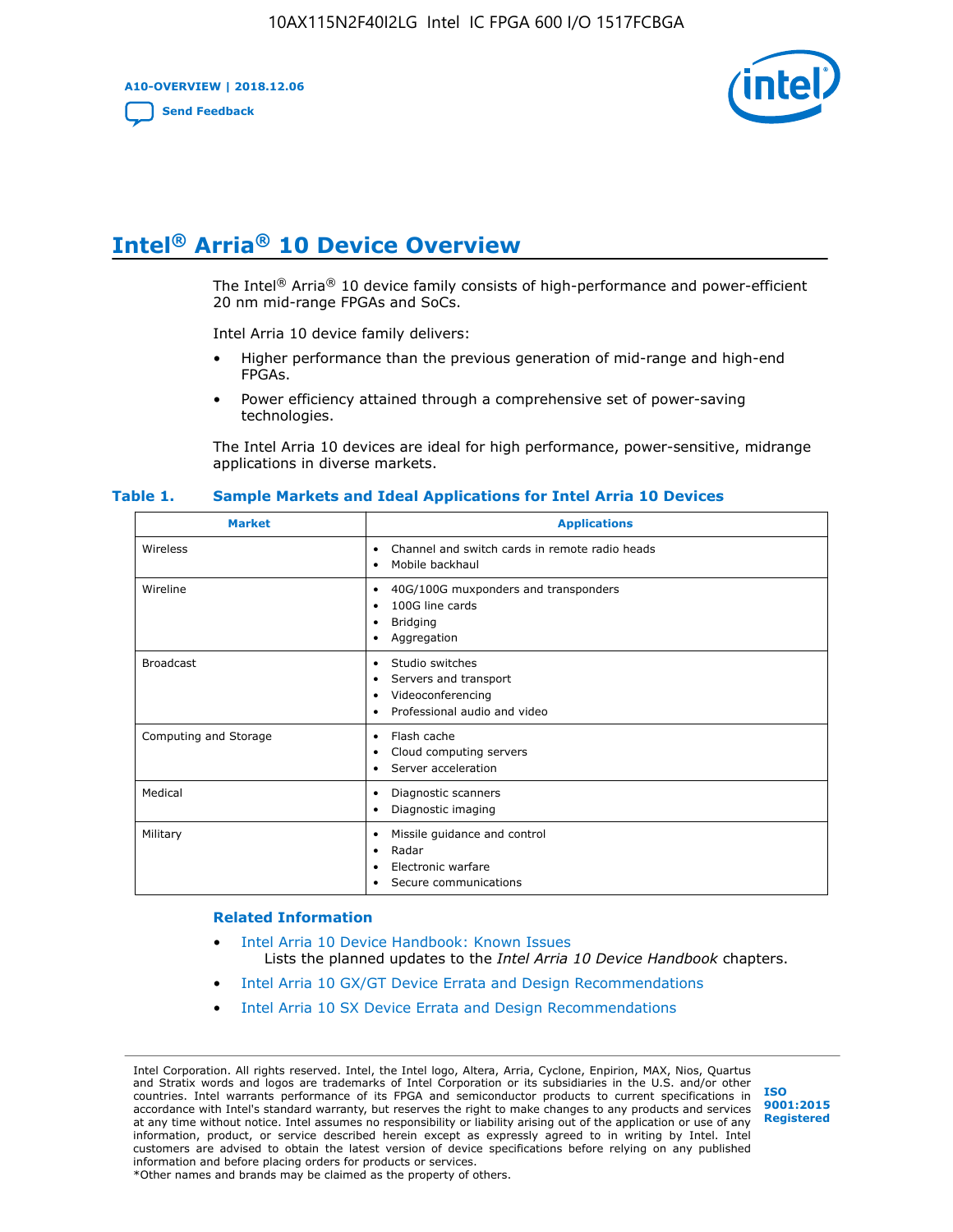

# **Key Advantages of Intel Arria 10 Devices**

# **Table 2. Key Advantages of the Intel Arria 10 Device Family**

| <b>Advantage</b>                                                                                          | <b>Supporting Feature</b>                                                                                                                                                                                                                                                                                                |
|-----------------------------------------------------------------------------------------------------------|--------------------------------------------------------------------------------------------------------------------------------------------------------------------------------------------------------------------------------------------------------------------------------------------------------------------------|
| Enhanced core architecture                                                                                | Built on TSMC's 20 nm process technology<br>٠<br>60% higher performance than the previous generation of mid-range FPGAs<br>٠<br>15% higher performance than the fastest previous-generation FPGA<br>٠                                                                                                                    |
| High-bandwidth integrated<br>transceivers                                                                 | Short-reach rates up to 25.8 Gigabits per second (Gbps)<br>٠<br>Backplane capability up to 12.5 Gbps<br>٠<br>Integrated 10GBASE-KR and 40GBASE-KR4 Forward Error Correction (FEC)<br>٠                                                                                                                                   |
| Improved logic integration and<br>hard IP blocks                                                          | 8-input adaptive logic module (ALM)<br>٠<br>Up to 65.6 megabits (Mb) of embedded memory<br>٠<br>Variable-precision digital signal processing (DSP) blocks<br>Fractional synthesis phase-locked loops (PLLs)<br>Hard PCI Express Gen3 IP blocks<br>Hard memory controllers and PHY up to 2,400 Megabits per second (Mbps) |
| Second generation hard<br>processor system (HPS) with<br>integrated ARM* Cortex*-A9*<br>MPCore* processor | Tight integration of a dual-core ARM Cortex-A9 MPCore processor, hard IP, and an<br>٠<br>FPGA in a single Intel Arria 10 system-on-a-chip (SoC)<br>Supports over 128 Gbps peak bandwidth with integrated data coherency between<br>$\bullet$<br>the processor and the FPGA fabric                                        |
| Advanced power savings                                                                                    | Comprehensive set of advanced power saving features<br>٠<br>Power-optimized MultiTrack routing and core architecture<br>٠<br>Up to 40% lower power compared to previous generation of mid-range FPGAs<br>٠<br>Up to 60% lower power compared to previous generation of high-end FPGAs<br>٠                               |

# **Summary of Intel Arria 10 Features**

## **Table 3. Summary of Features for Intel Arria 10 Devices**

| <b>Feature</b>                  | <b>Description</b>                                                                                                                                                                                                                                                                                                                                                                                       |
|---------------------------------|----------------------------------------------------------------------------------------------------------------------------------------------------------------------------------------------------------------------------------------------------------------------------------------------------------------------------------------------------------------------------------------------------------|
| Technology                      | TSMC's 20-nm SoC process technology<br>٠<br>Allows operation at a lower $V_{\text{CC}}$ level of 0.82 V instead of the 0.9 V standard $V_{\text{CC}}$ core voltage                                                                                                                                                                                                                                       |
| Packaging                       | 1.0 mm ball-pitch Fineline BGA packaging<br>0.8 mm ball-pitch Ultra Fineline BGA packaging<br>Multiple devices with identical package footprints for seamless migration between different<br><b>FPGA</b> densities<br>Devices with compatible package footprints allow migration to next generation high-end<br>Stratix $\mathcal{R}$ 10 devices<br>RoHS, leaded $(1)$ , and lead-free (Pb-free) options |
| High-performance<br>FPGA fabric | Enhanced 8-input ALM with four registers<br>٠<br>Improved multi-track routing architecture to reduce congestion and improve compilation time<br>Hierarchical core clocking architecture<br>Fine-grained partial reconfiguration                                                                                                                                                                          |
| Internal memory<br>blocks       | M20K-20-Kb memory blocks with hard error correction code (ECC)<br>Memory logic array block (MLAB)-640-bit memory                                                                                                                                                                                                                                                                                         |
|                                 | continued                                                                                                                                                                                                                                                                                                                                                                                                |



<sup>(1)</sup> Contact Intel for availability.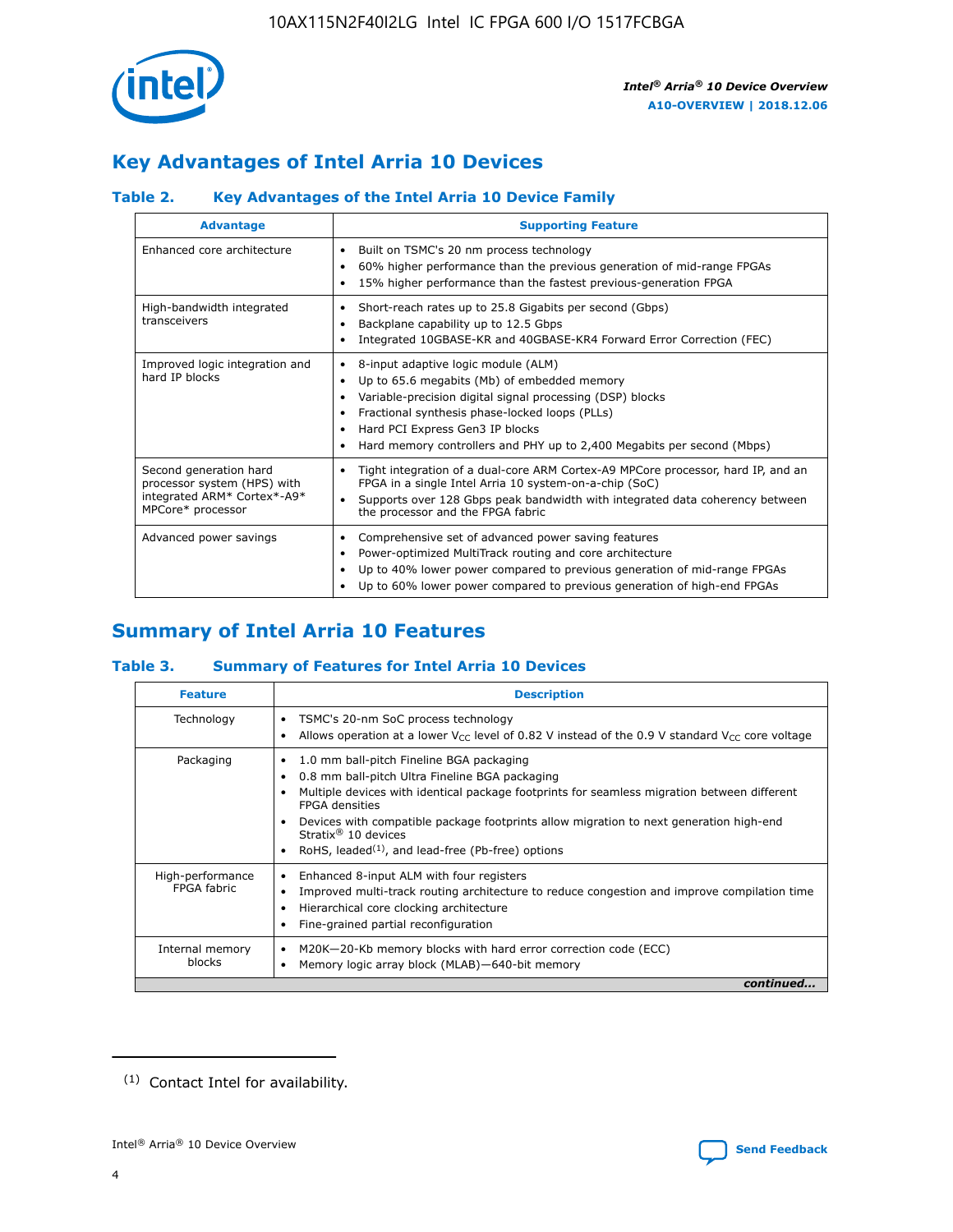r



| <b>Feature</b>                         | <b>Description</b>                                                                                             |                                                                                                                                                                                                                                                                                                                                                                                                                                                                                                                                                                                                                                                                                                                                                                                                                                        |  |  |  |  |  |
|----------------------------------------|----------------------------------------------------------------------------------------------------------------|----------------------------------------------------------------------------------------------------------------------------------------------------------------------------------------------------------------------------------------------------------------------------------------------------------------------------------------------------------------------------------------------------------------------------------------------------------------------------------------------------------------------------------------------------------------------------------------------------------------------------------------------------------------------------------------------------------------------------------------------------------------------------------------------------------------------------------------|--|--|--|--|--|
| Embedded Hard IP<br>blocks             | Variable-precision DSP                                                                                         | Native support for signal processing precision levels from $18 \times 19$ to<br>54 x 54<br>Native support for 27 x 27 multiplier mode<br>64-bit accumulator and cascade for systolic finite impulse responses<br>(FIRs)<br>Internal coefficient memory banks<br>$\bullet$<br>Preadder/subtractor for improved efficiency<br>Additional pipeline register to increase performance and reduce<br>power<br>Supports floating point arithmetic:<br>- Perform multiplication, addition, subtraction, multiply-add,<br>multiply-subtract, and complex multiplication.<br>- Supports multiplication with accumulation capability, cascade<br>summation, and cascade subtraction capability.<br>- Dynamic accumulator reset control.<br>- Support direct vector dot and complex multiplication chaining<br>multiply floating point DSP blocks. |  |  |  |  |  |
|                                        | Memory controller                                                                                              | DDR4, DDR3, and DDR3L                                                                                                                                                                                                                                                                                                                                                                                                                                                                                                                                                                                                                                                                                                                                                                                                                  |  |  |  |  |  |
|                                        | PCI Express*                                                                                                   | PCI Express (PCIe*) Gen3 (x1, x2, x4, or x8), Gen2 (x1, x2, x4, or x8)<br>and Gen1 (x1, x2, x4, or x8) hard IP with complete protocol stack,<br>endpoint, and root port                                                                                                                                                                                                                                                                                                                                                                                                                                                                                                                                                                                                                                                                |  |  |  |  |  |
|                                        | Transceiver I/O                                                                                                | 10GBASE-KR/40GBASE-KR4 Forward Error Correction (FEC)<br>PCS hard IPs that support:<br>$\bullet$<br>- 10-Gbps Ethernet (10GbE)<br>- PCIe PIPE interface<br>$-$ Interlaken<br>- Gbps Ethernet (GbE)<br>- Common Public Radio Interface (CPRI) with deterministic latency<br>support<br>- Gigabit-capable passive optical network (GPON) with fast lock-<br>time support<br>13.5G JESD204b<br>$\bullet$<br>8B/10B, 64B/66B, 64B/67B encoders and decoders<br>Custom mode support for proprietary protocols                                                                                                                                                                                                                                                                                                                               |  |  |  |  |  |
| Core clock networks                    | $\bullet$<br>$\bullet$                                                                                         | Up to 800 MHz fabric clocking, depending on the application:<br>- 667 MHz external memory interface clocking with 2,400 Mbps DDR4 interface<br>- 800 MHz LVDS interface clocking with 1,600 Mbps LVDS interface<br>Global, regional, and peripheral clock networks<br>Clock networks that are not used can be gated to reduce dynamic power                                                                                                                                                                                                                                                                                                                                                                                                                                                                                            |  |  |  |  |  |
| Phase-locked loops<br>(PLLs)           | High-resolution fractional synthesis PLLs:<br>$\bullet$<br>Integer PLLs:<br>- Adjacent to general purpose I/Os | - Precision clock synthesis, clock delay compensation, and zero delay buffering (ZDB)<br>- Support integer mode and fractional mode<br>- Fractional mode support with third-order delta-sigma modulation<br>- Support external memory and LVDS interfaces                                                                                                                                                                                                                                                                                                                                                                                                                                                                                                                                                                              |  |  |  |  |  |
| FPGA General-purpose<br>$I/Os$ (GPIOs) | On-chip termination (OCT)                                                                                      | 1.6 Gbps LVDS-every pair can be configured as receiver or transmitter<br>1.2 V to 3.0 V single-ended LVTTL/LVCMOS interfacing                                                                                                                                                                                                                                                                                                                                                                                                                                                                                                                                                                                                                                                                                                          |  |  |  |  |  |
| <b>External Memory</b><br>Interface    |                                                                                                                | Hard memory controller- DDR4, DDR3, and DDR3L support<br>$-$ DDR4 $-$ speeds up to 1,200 MHz/2,400 Mbps<br>- DDR3-speeds up to 1,067 MHz/2,133 Mbps<br>Soft memory controller—provides support for RLDRAM $3^{(2)}$ , QDR IV $^{(2)}$ , and QDR II+<br>continued                                                                                                                                                                                                                                                                                                                                                                                                                                                                                                                                                                       |  |  |  |  |  |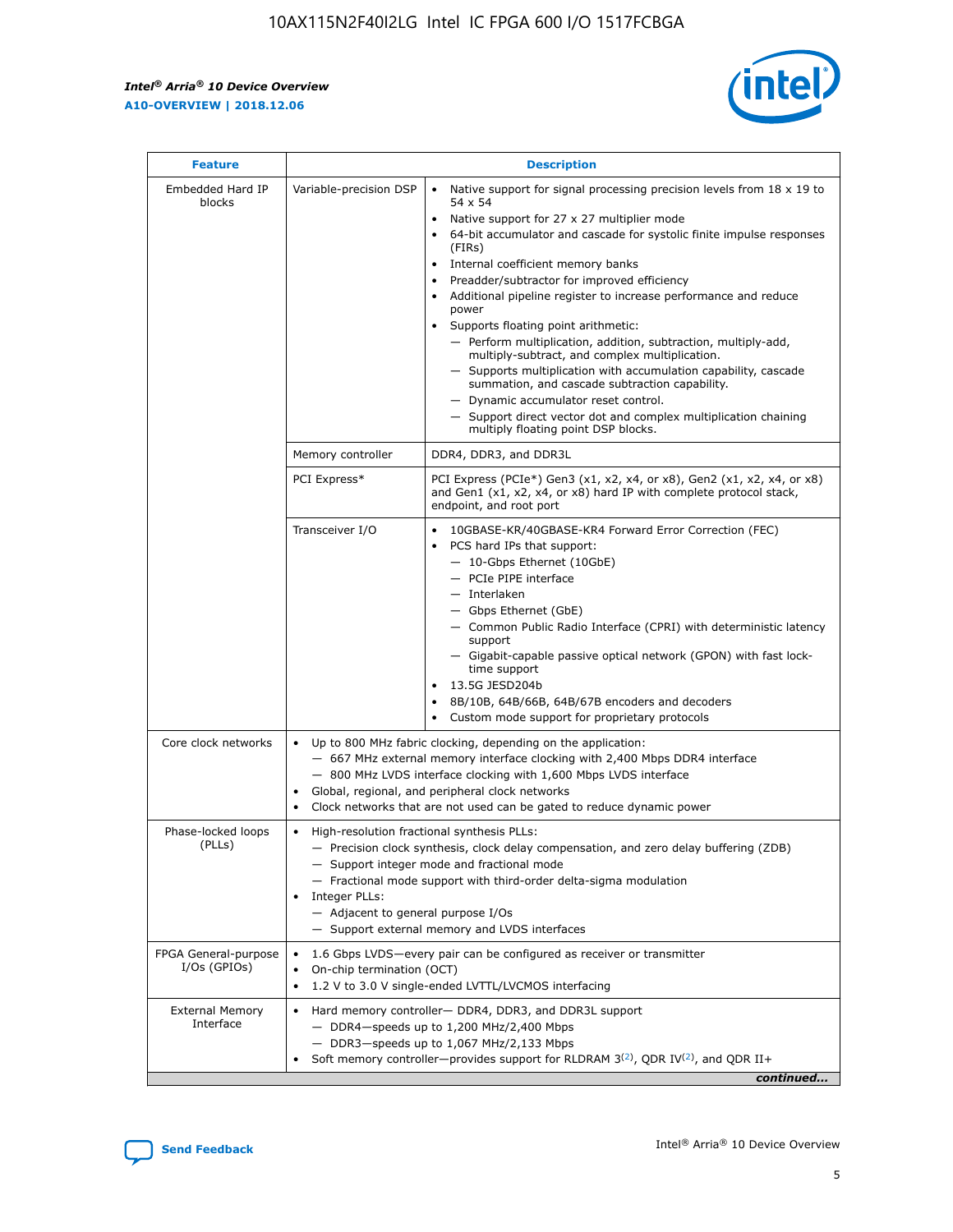

| <b>Feature</b>                                    | <b>Description</b>                                                                                                                                                                                                                                                                                                                                                                                                                                                                                                                                                                                                                             |  |  |  |  |  |  |  |  |
|---------------------------------------------------|------------------------------------------------------------------------------------------------------------------------------------------------------------------------------------------------------------------------------------------------------------------------------------------------------------------------------------------------------------------------------------------------------------------------------------------------------------------------------------------------------------------------------------------------------------------------------------------------------------------------------------------------|--|--|--|--|--|--|--|--|
| Low-power serial<br>transceivers                  | • Continuous operating range:<br>- Intel Arria 10 GX-1 Gbps to 17.4 Gbps<br>- Intel Arria 10 GT-1 Gbps to 25.8 Gbps<br>Backplane support:<br>$-$ Intel Arria 10 GX-up to 12.5<br>$-$ Intel Arria 10 GT-up to 12.5<br>Extended range down to 125 Mbps with oversampling<br>ATX transmit PLLs with user-configurable fractional synthesis capability<br>• Electronic Dispersion Compensation (EDC) support for XFP, SFP+, QSFP, and CFP optical<br>module<br>• Adaptive linear and decision feedback equalization<br>Transmitter pre-emphasis and de-emphasis<br>$\bullet$<br>Dynamic partial reconfiguration of individual transceiver channels |  |  |  |  |  |  |  |  |
| <b>HPS</b><br>(Intel Arria 10 SX<br>devices only) | Processor and system<br>Dual-core ARM Cortex-A9 MPCore processor-1.2 GHz CPU with<br>$\bullet$<br>1.5 GHz overdrive capability<br>256 KB on-chip RAM and 64 KB on-chip ROM<br>$\bullet$<br>System peripherals-general-purpose timers, watchdog timers, direct<br>memory access (DMA) controller, FPGA configuration manager, and<br>clock and reset managers<br>• Security features—anti-tamper, secure boot, Advanced Encryption<br>Standard (AES) and authentication (SHA)<br>ARM CoreSight* JTAG debug access port, trace port, and on-chip<br>trace storage                                                                                |  |  |  |  |  |  |  |  |
|                                                   | <b>External interfaces</b><br>Hard memory interface—Hard memory controller (2,400 Mbps DDR4,<br>$\bullet$<br>and 2,133 Mbps DDR3), Quad serial peripheral interface (QSPI) flash<br>controller, NAND flash controller, direct memory access (DMA)<br>controller, Secure Digital/MultiMediaCard (SD/MMC) controller<br>Communication interface-10/100/1000 Ethernet media access<br>control (MAC), USB On-The-GO (OTG) controllers, I <sup>2</sup> C controllers,<br>UART 16550, serial peripheral interface (SPI), and up to 62<br>HPS GPIO interfaces (48 direct-share I/Os)                                                                  |  |  |  |  |  |  |  |  |
|                                                   | High-performance ARM AMBA* AXI bus bridges that support<br>Interconnects to core<br>$\bullet$<br>simultaneous read and write<br>HPS-FPGA bridges—include the FPGA-to-HPS, HPS-to-FPGA, and<br>$\bullet$<br>lightweight HPS-to-FPGA bridges that allow the FPGA fabric to issue<br>transactions to slaves in the HPS, and vice versa<br>Configuration bridge that allows HPS configuration manager to<br>configure the core logic via dedicated 32-bit configuration port<br>FPGA-to-HPS SDRAM controller bridge-provides configuration<br>interfaces for the multiport front end (MPFE) of the HPS SDRAM<br>controller                         |  |  |  |  |  |  |  |  |
| Configuration                                     | Tamper protection—comprehensive design protection to protect your valuable IP investments<br>Enhanced 256-bit advanced encryption standard (AES) design security with authentication<br>$\bullet$<br>Configuration via protocol (CvP) using PCIe Gen1, Gen2, or Gen3<br>continued                                                                                                                                                                                                                                                                                                                                                              |  |  |  |  |  |  |  |  |

<sup>(2)</sup> Intel Arria 10 devices support this external memory interface using hard PHY with soft memory controller.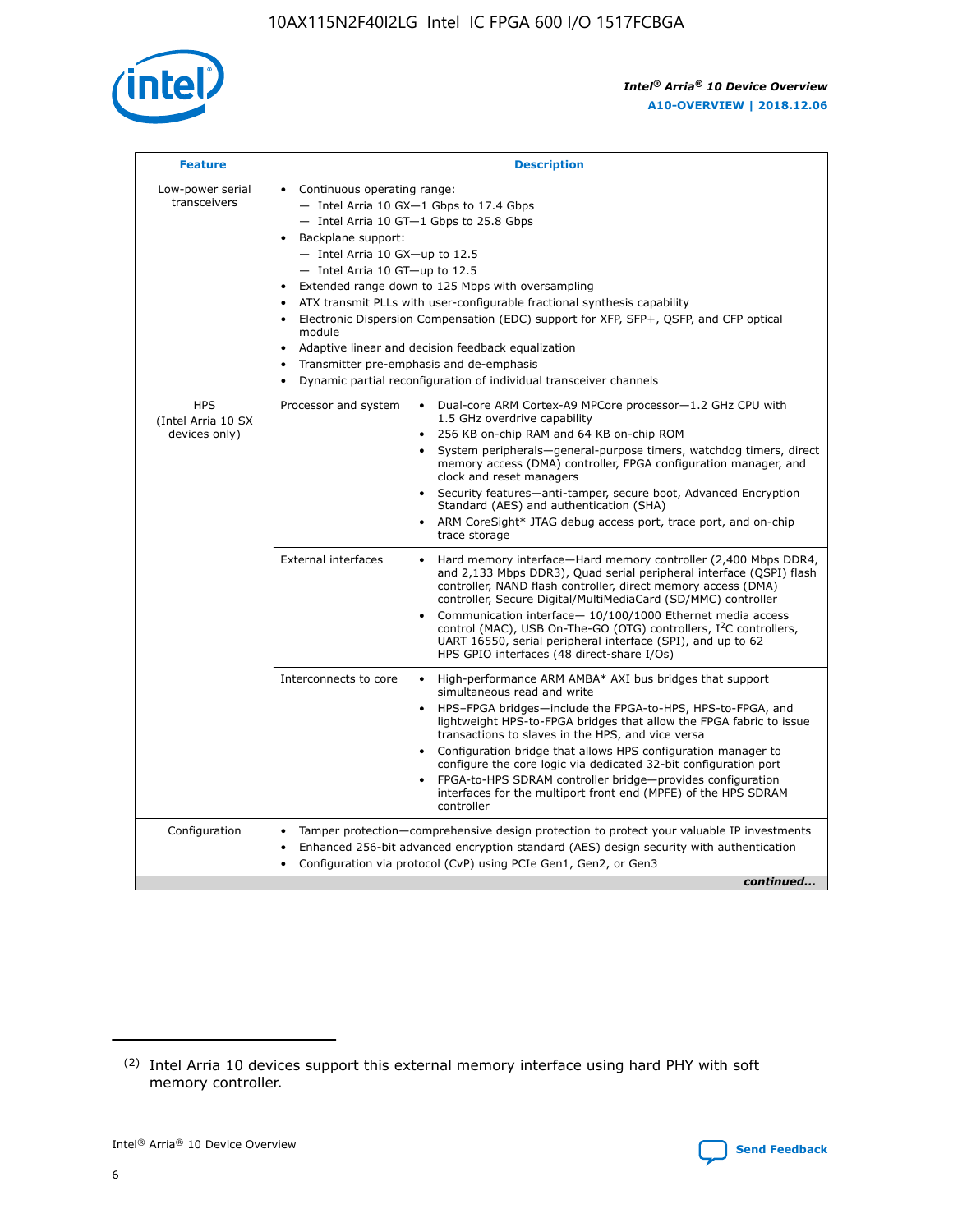

| <b>Feature</b>     | <b>Description</b>                                                                                                                                                                                               |
|--------------------|------------------------------------------------------------------------------------------------------------------------------------------------------------------------------------------------------------------|
|                    | Dynamic reconfiguration of the transceivers and PLLs<br>Fine-grained partial reconfiguration of the core fabric<br>Active Serial x4 Interface<br>$\bullet$                                                       |
| Power management   | SmartVID<br>Low static power device options<br>Programmable Power Technology<br>Intel Quartus <sup>®</sup> Prime integrated power analysis                                                                       |
| Software and tools | Intel Quartus Prime design suite<br>Transceiver toolkit<br>Platform Designer system integration tool<br>DSP Builder for Intel FPGAs<br>OpenCL <sup>™</sup> support<br>Intel SoC FPGA Embedded Design Suite (EDS) |

## **Related Information**

[Intel Arria 10 Transceiver PHY Overview](https://www.intel.com/content/www/us/en/programmable/documentation/nik1398707230472.html#nik1398706768037) Provides details on Intel Arria 10 transceivers.

# **Intel Arria 10 Device Variants and Packages**

#### **Table 4. Device Variants for the Intel Arria 10 Device Family**

| <b>Variant</b>    | <b>Description</b>                                                                                                                                                                                                     |
|-------------------|------------------------------------------------------------------------------------------------------------------------------------------------------------------------------------------------------------------------|
| Intel Arria 10 GX | FPGA featuring 17.4 Gbps transceivers for short reach applications with 12.5 backplane driving<br>capability.                                                                                                          |
| Intel Arria 10 GT | FPGA featuring:<br>17.4 Gbps transceivers for short reach applications with 12.5 backplane driving capability.<br>25.8 Gbps transceivers for supporting CAUI-4 and CEI-25G applications with CFP2 and CFP4<br>modules. |
| Intel Arria 10 SX | SoC integrating ARM-based HPS and FPGA featuring 17.4 Gbps transceivers for short reach<br>applications with 12.5 backplane driving capability.                                                                        |

# **Intel Arria 10 GX**

This section provides the available options, maximum resource counts, and package plan for the Intel Arria 10 GX devices.

The information in this section is correct at the time of publication. For the latest information and to get more details, refer to the Intel FPGA Product Selector.

#### **Related Information**

#### [Intel FPGA Product Selector](http://www.altera.com/products/selector/psg-selector.html) Provides the latest information on Intel products.

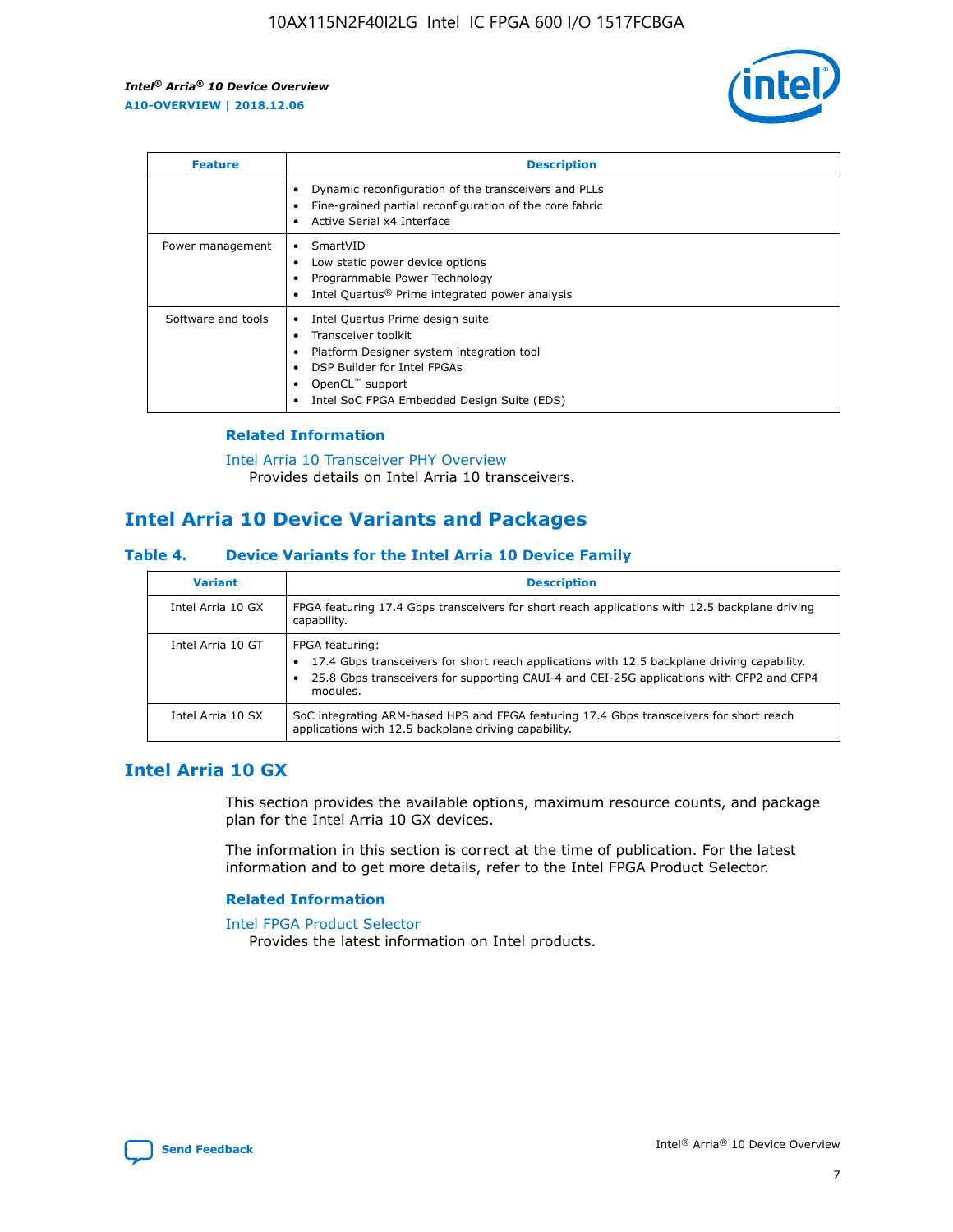

# **Available Options**





#### **Related Information**

[Transceiver Performance for Intel Arria 10 GX/SX Devices](https://www.intel.com/content/www/us/en/programmable/documentation/mcn1413182292568.html#mcn1413213965502) Provides more information about the transceiver speed grade.

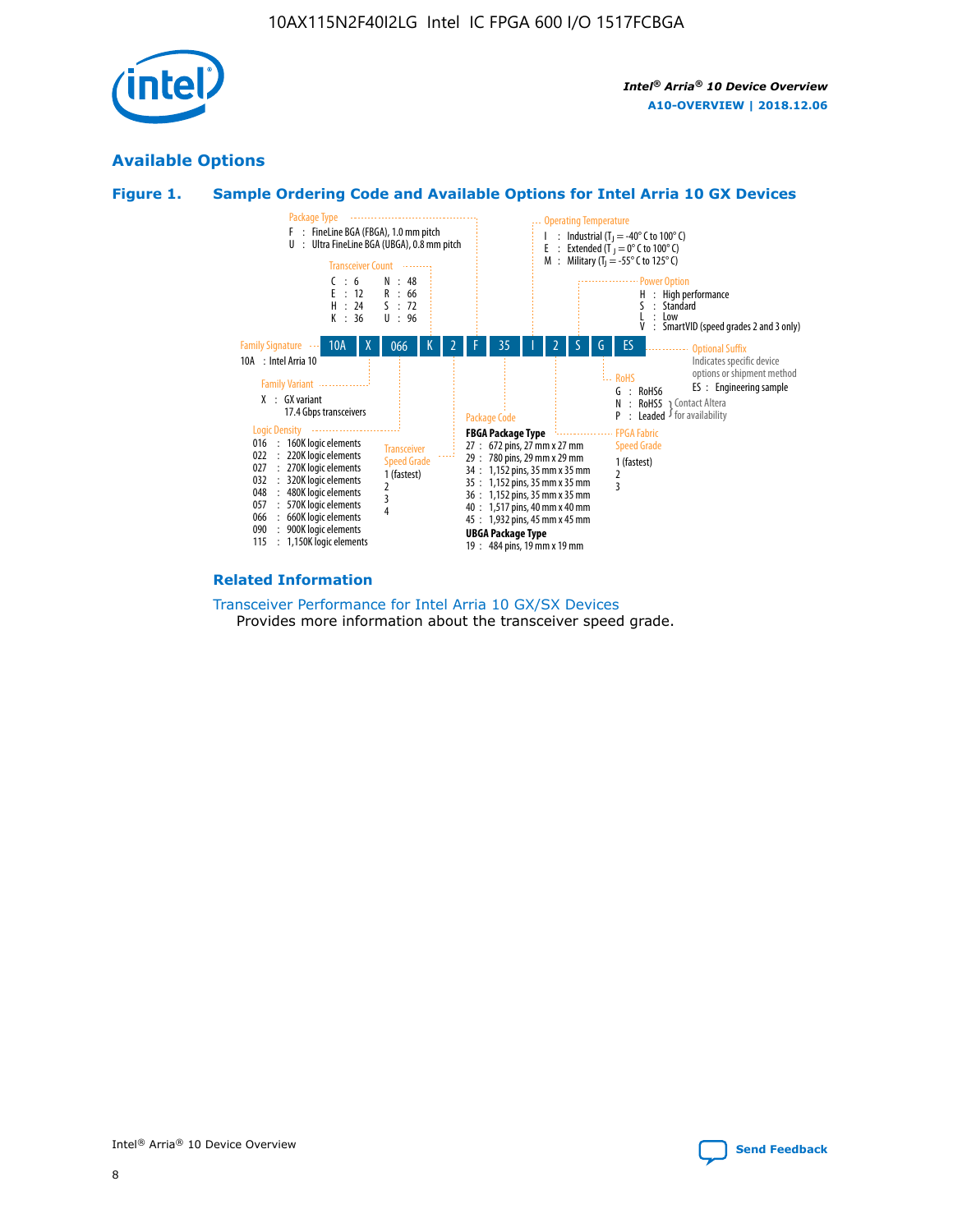

## **Maximum Resources**

#### **Table 5. Maximum Resource Counts for Intel Arria 10 GX Devices (GX 160, GX 220, GX 270, GX 320, and GX 480)**

| <b>Resource</b>              |                         | <b>Product Line</b> |                                |                |                |               |  |  |  |
|------------------------------|-------------------------|---------------------|--------------------------------|----------------|----------------|---------------|--|--|--|
|                              |                         | <b>GX 160</b>       | <b>GX 220</b><br><b>GX 270</b> |                | <b>GX 320</b>  | <b>GX 480</b> |  |  |  |
| Logic Elements (LE) (K)      |                         | 160                 | 220                            | 270            | 320            | 480           |  |  |  |
| <b>ALM</b>                   |                         | 61,510              | 80,330                         | 101,620        | 119,900        | 183,590       |  |  |  |
| Register                     |                         | 246,040             | 321,320<br>406,480             |                | 479,600        | 734,360       |  |  |  |
| Memory (Kb)                  | M <sub>20</sub> K       | 8,800               | 11,740                         | 15,000         | 17,820         | 28,620        |  |  |  |
|                              | <b>MLAB</b>             | 1,050               | 1,690                          | 2,452          | 2,727          | 4,164         |  |  |  |
| Variable-precision DSP Block |                         | 156                 | 192                            | 830            | 985            | 1,368         |  |  |  |
| 18 x 19 Multiplier           |                         | 312                 | 384                            | 1,970<br>1,660 |                | 2,736         |  |  |  |
| PLL                          | Fractional<br>Synthesis | 6                   | 6                              | 8              | 8              | 12            |  |  |  |
|                              | I/O                     | 6                   | 6                              | 8              | 8              | 12            |  |  |  |
| 17.4 Gbps Transceiver        |                         | 12                  | 12                             | 24             | 24             | 36            |  |  |  |
| GPIO <sup>(3)</sup>          |                         | 288                 | 288                            | 384            | 384            |               |  |  |  |
| LVDS Pair $(4)$              |                         | 120                 | 120                            | 168            | 168            | 222           |  |  |  |
| PCIe Hard IP Block           |                         | 1                   | 1                              | $\overline{2}$ | $\overline{2}$ | 2             |  |  |  |
| Hard Memory Controller       |                         | 6                   | 6                              | 8              | 8              | 12            |  |  |  |

<sup>(4)</sup> Each LVDS I/O pair can be used as differential input or output.



<sup>(3)</sup> The number of GPIOs does not include transceiver I/Os. In the Intel Quartus Prime software, the number of user I/Os includes transceiver I/Os.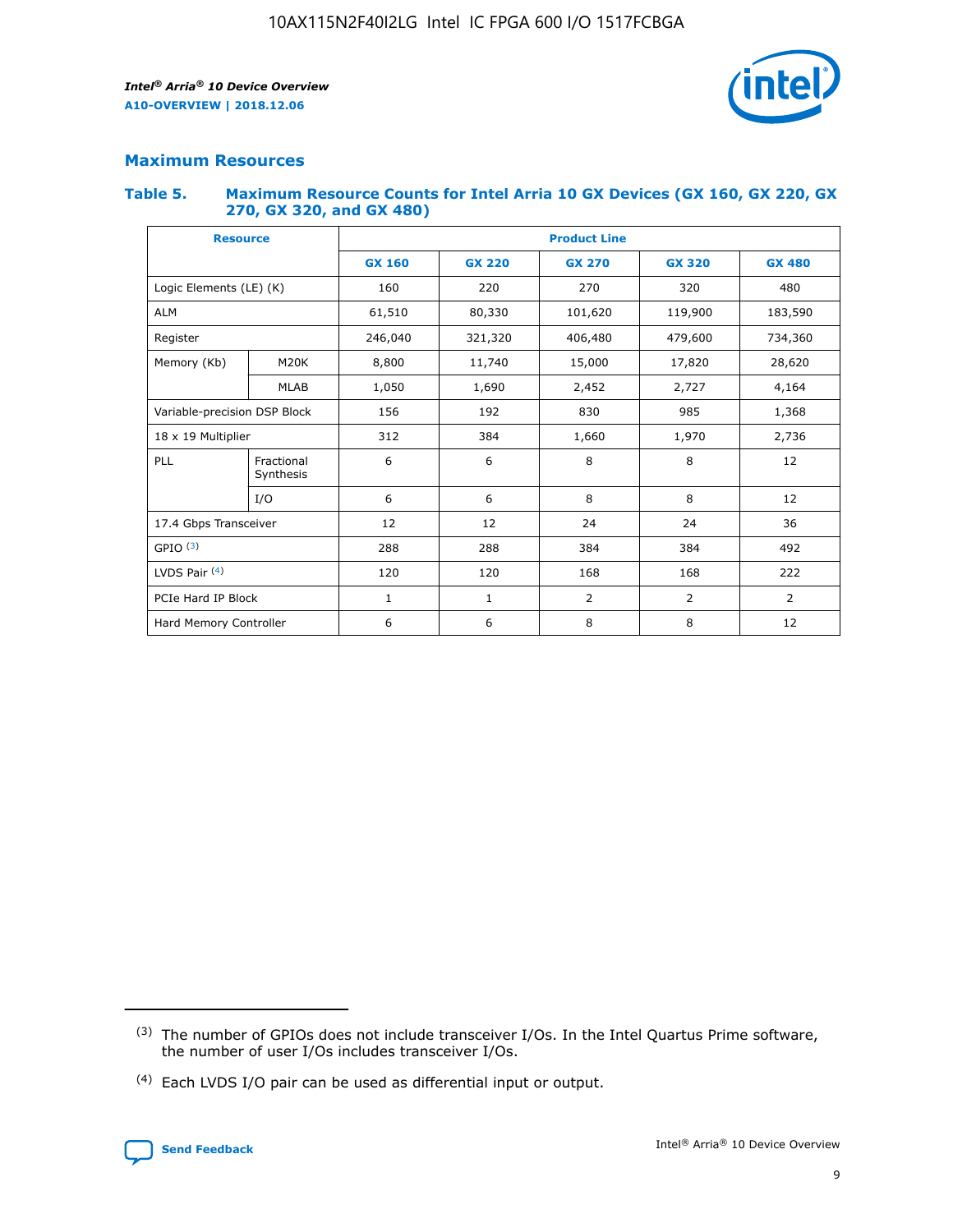

## **Table 6. Maximum Resource Counts for Intel Arria 10 GX Devices (GX 570, GX 660, GX 900, and GX 1150)**

|                              | <b>Resource</b>         | <b>Product Line</b> |               |                |                |  |  |  |
|------------------------------|-------------------------|---------------------|---------------|----------------|----------------|--|--|--|
|                              |                         | <b>GX 570</b>       | <b>GX 660</b> | <b>GX 900</b>  | <b>GX 1150</b> |  |  |  |
| Logic Elements (LE) (K)      |                         | 570                 | 660           | 900            | 1,150          |  |  |  |
| <b>ALM</b>                   |                         | 217,080             | 251,680       | 339,620        | 427,200        |  |  |  |
| Register                     |                         | 868,320             | 1,006,720     |                | 1,708,800      |  |  |  |
| Memory (Kb)                  | <b>M20K</b>             | 36,000              | 42,620        | 48,460         | 54,260         |  |  |  |
|                              | <b>MLAB</b>             | 5,096               | 5,788         | 9,386          | 12,984         |  |  |  |
| Variable-precision DSP Block |                         | 1,523               | 1,687         | 1,518          | 1,518          |  |  |  |
| $18 \times 19$ Multiplier    |                         | 3,046               | 3,374         | 3,036          | 3,036          |  |  |  |
| PLL                          | Fractional<br>Synthesis | 16                  | 16            | 32             | 32             |  |  |  |
|                              | I/O                     | 16                  | 16            | 16             | 16             |  |  |  |
| 17.4 Gbps Transceiver        |                         | 48                  | 96<br>48      |                | 96             |  |  |  |
| GPIO <sup>(3)</sup>          |                         | 696                 | 696           | 768            | 768            |  |  |  |
| LVDS Pair $(4)$              |                         | 324                 | 324           | 384            | 384            |  |  |  |
| PCIe Hard IP Block           |                         | 2                   | 2             | $\overline{4}$ | $\overline{4}$ |  |  |  |
| Hard Memory Controller       |                         | 16                  | 16            | 16             | 16             |  |  |  |

# **Package Plan**

## **Table 7. Package Plan for Intel Arria 10 GX Devices (U19, F27, and F29)**

Refer to I/O and High Speed I/O in Intel Arria 10 Devices chapter for the number of 3 V I/O, LVDS I/O, and LVDS channels in each device package.

| <b>Product Line</b> | U <sub>19</sub><br>$(19 \text{ mm} \times 19 \text{ mm})$<br>484-pin UBGA) |          |             |         | <b>F27</b><br>(27 mm × 27 mm,<br>672-pin FBGA) |             | <b>F29</b><br>(29 mm × 29 mm,<br>780-pin FBGA) |          |             |  |
|---------------------|----------------------------------------------------------------------------|----------|-------------|---------|------------------------------------------------|-------------|------------------------------------------------|----------|-------------|--|
|                     | 3 V I/O                                                                    | LVDS I/O | <b>XCVR</b> | 3 V I/O | LVDS I/O                                       | <b>XCVR</b> | 3 V I/O                                        | LVDS I/O | <b>XCVR</b> |  |
| GX 160              | 48                                                                         | 192      | 6           | 48      | 192                                            | 12          | 48                                             | 240      | 12          |  |
| GX 220              | 48                                                                         | 192      | 6           | 48      | 192                                            | 12          | 48                                             | 240      | 12          |  |
| GX 270              |                                                                            |          |             | 48      | 192                                            | 12          | 48                                             | 312      | 12          |  |
| GX 320              |                                                                            |          |             | 48      | 192                                            | 12          | 48                                             | 312      | 12          |  |
| GX 480              |                                                                            |          |             |         |                                                |             | 48                                             | 312      | 12          |  |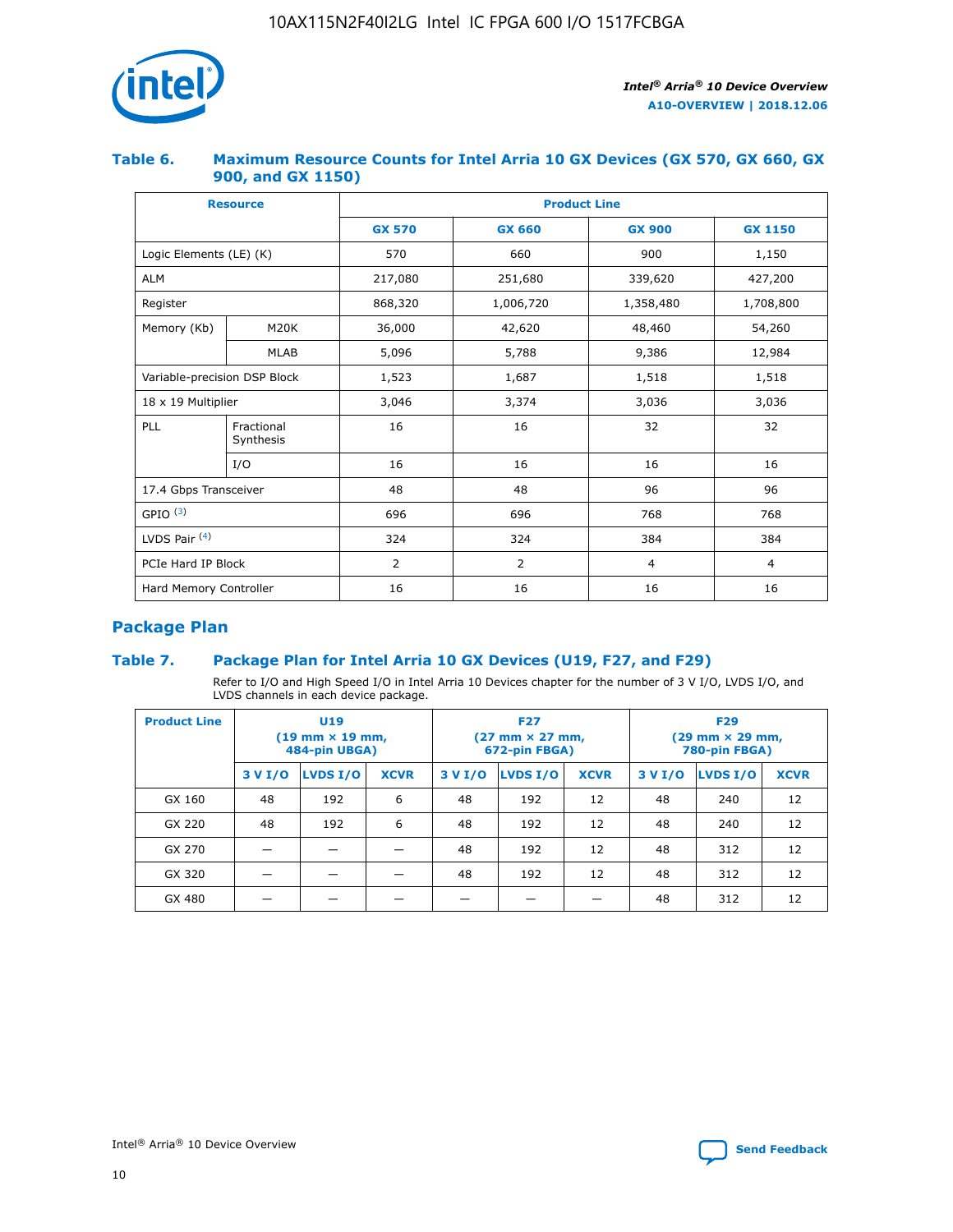

#### **Table 8. Package Plan for Intel Arria 10 GX Devices (F34, F35, NF40, and KF40)**

Refer to I/O and High Speed I/O in Intel Arria 10 Devices chapter for the number of 3 V I/O, LVDS I/O, and LVDS channels in each device package.

| <b>Product Line</b> | <b>F34</b><br>$(35 \text{ mm} \times 35 \text{ mm})$<br>1152-pin FBGA) |                    | <b>F35</b><br>$(35 \text{ mm} \times 35 \text{ mm})$<br><b>1152-pin FBGA)</b> |           | <b>KF40</b><br>$(40$ mm $\times$ 40 mm,<br>1517-pin FBGA) |             |           | <b>NF40</b><br>$(40$ mm $\times$ 40 mm,<br><b>1517-pin FBGA)</b> |             |            |                    |             |
|---------------------|------------------------------------------------------------------------|--------------------|-------------------------------------------------------------------------------|-----------|-----------------------------------------------------------|-------------|-----------|------------------------------------------------------------------|-------------|------------|--------------------|-------------|
|                     | 3V<br>I/O                                                              | <b>LVDS</b><br>I/O | <b>XCVR</b>                                                                   | 3V<br>I/O | <b>LVDS</b><br>I/O                                        | <b>XCVR</b> | 3V<br>I/O | <b>LVDS</b><br>I/O                                               | <b>XCVR</b> | 3 V<br>I/O | <b>LVDS</b><br>I/O | <b>XCVR</b> |
| GX 270              | 48                                                                     | 336                | 24                                                                            | 48        | 336                                                       | 24          |           |                                                                  |             |            |                    |             |
| GX 320              | 48                                                                     | 336                | 24                                                                            | 48        | 336                                                       | 24          |           |                                                                  |             |            |                    |             |
| GX 480              | 48                                                                     | 444                | 24                                                                            | 48        | 348                                                       | 36          |           |                                                                  |             |            |                    |             |
| GX 570              | 48                                                                     | 444                | 24                                                                            | 48        | 348                                                       | 36          | 96        | 600                                                              | 36          | 48         | 540                | 48          |
| GX 660              | 48                                                                     | 444                | 24                                                                            | 48        | 348                                                       | 36          | 96        | 600                                                              | 36          | 48         | 540                | 48          |
| GX 900              |                                                                        | 504                | 24                                                                            | -         |                                                           |             |           |                                                                  |             |            | 600                | 48          |
| GX 1150             |                                                                        | 504                | 24                                                                            |           |                                                           |             |           |                                                                  |             |            | 600                | 48          |

#### **Table 9. Package Plan for Intel Arria 10 GX Devices (RF40, NF45, SF45, and UF45)**

Refer to I/O and High Speed I/O in Intel Arria 10 Devices chapter for the number of 3 V I/O, LVDS I/O, and LVDS channels in each device package.

| <b>Product Line</b> | <b>RF40</b><br>$(40$ mm $\times$ 40 mm,<br>1517-pin FBGA) |                    | <b>NF45</b><br>$(45 \text{ mm} \times 45 \text{ mm})$<br><b>1932-pin FBGA)</b> |            |                    | <b>SF45</b><br>$(45 \text{ mm} \times 45 \text{ mm})$<br><b>1932-pin FBGA)</b> |            |                    | <b>UF45</b><br>$(45 \text{ mm} \times 45 \text{ mm})$<br><b>1932-pin FBGA)</b> |           |                    |             |
|---------------------|-----------------------------------------------------------|--------------------|--------------------------------------------------------------------------------|------------|--------------------|--------------------------------------------------------------------------------|------------|--------------------|--------------------------------------------------------------------------------|-----------|--------------------|-------------|
|                     | 3V<br>I/O                                                 | <b>LVDS</b><br>I/O | <b>XCVR</b>                                                                    | 3 V<br>I/O | <b>LVDS</b><br>I/O | <b>XCVR</b>                                                                    | 3 V<br>I/O | <b>LVDS</b><br>I/O | <b>XCVR</b>                                                                    | 3V<br>I/O | <b>LVDS</b><br>I/O | <b>XCVR</b> |
| GX 900              |                                                           | 342                | 66                                                                             | _          | 768                | 48                                                                             |            | 624                | 72                                                                             |           | 480                | 96          |
| GX 1150             |                                                           | 342                | 66                                                                             | _          | 768                | 48                                                                             |            | 624                | 72                                                                             |           | 480                | 96          |

#### **Related Information**

[I/O and High-Speed Differential I/O Interfaces in Intel Arria 10 Devices chapter, Intel](https://www.intel.com/content/www/us/en/programmable/documentation/sam1403482614086.html#sam1403482030321) [Arria 10 Device Handbook](https://www.intel.com/content/www/us/en/programmable/documentation/sam1403482614086.html#sam1403482030321)

Provides the number of 3 V and LVDS I/Os, and LVDS channels for each Intel Arria 10 device package.

# **Intel Arria 10 GT**

This section provides the available options, maximum resource counts, and package plan for the Intel Arria 10 GT devices.

The information in this section is correct at the time of publication. For the latest information and to get more details, refer to the Intel FPGA Product Selector.

#### **Related Information**

#### [Intel FPGA Product Selector](http://www.altera.com/products/selector/psg-selector.html)

Provides the latest information on Intel products.

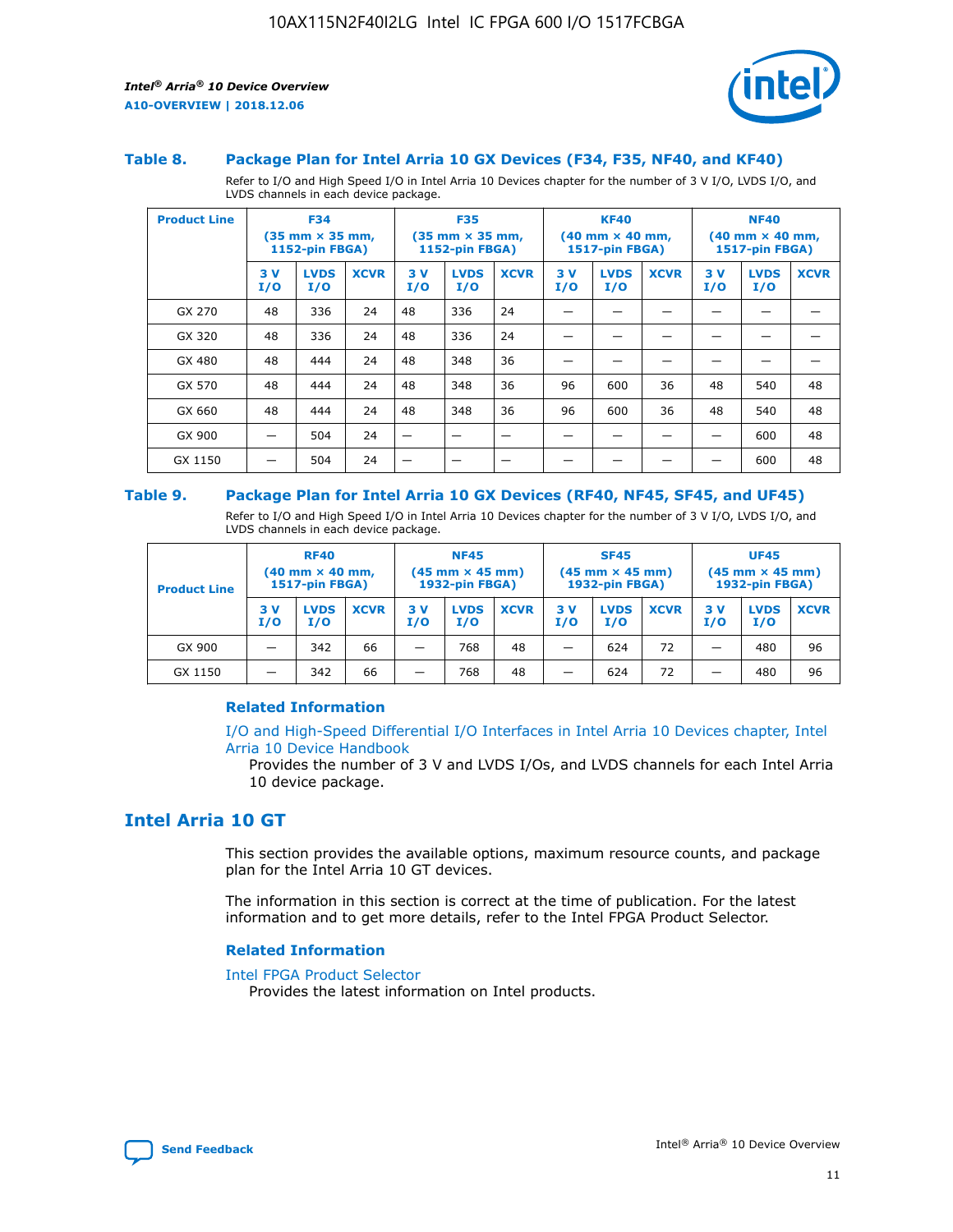

# **Available Options**

# **Figure 2. Sample Ordering Code and Available Options for Intel Arria 10 GT Devices**

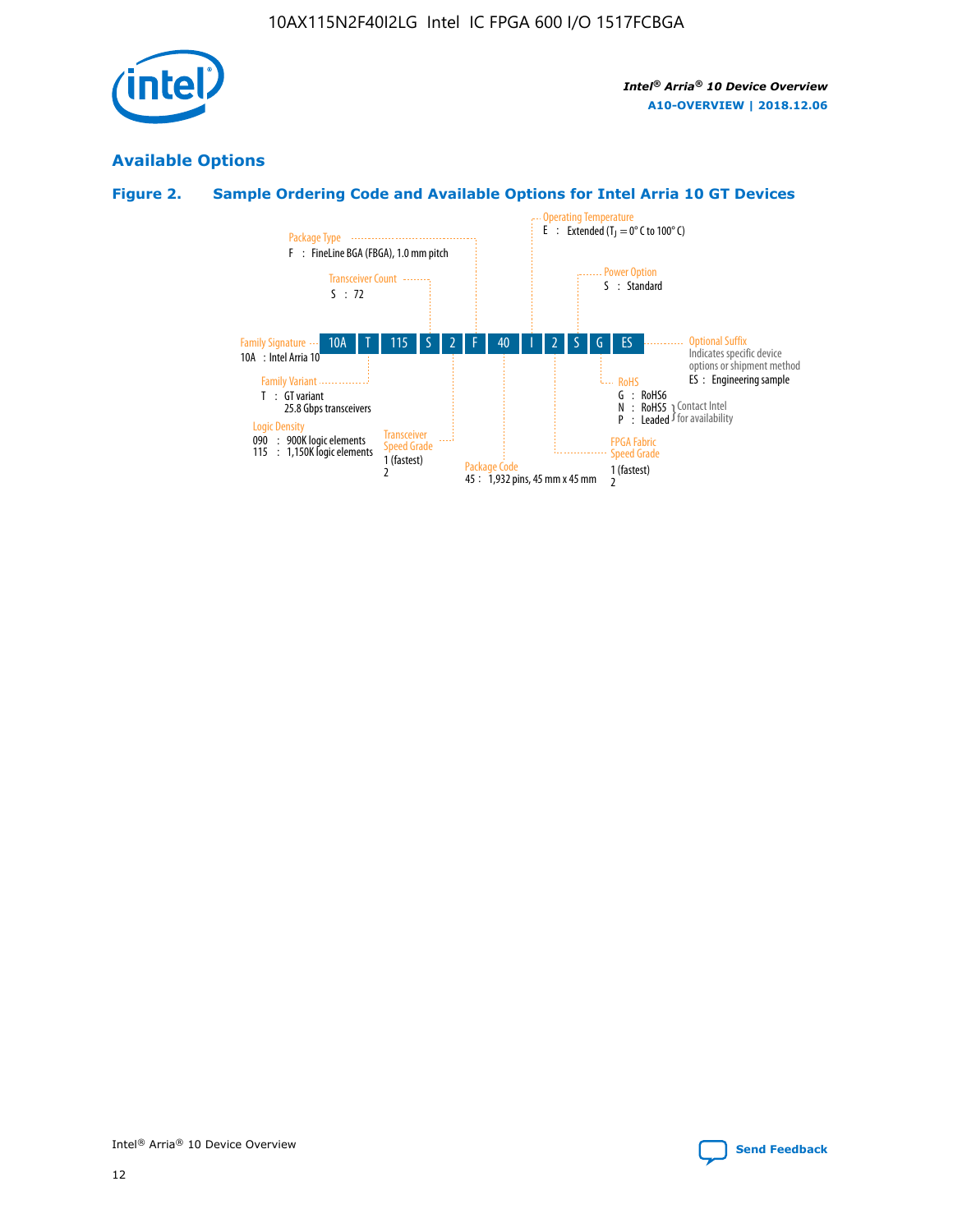

## **Maximum Resources**

#### **Table 10. Maximum Resource Counts for Intel Arria 10 GT Devices**

|                              | <b>Resource</b>      | <b>Product Line</b> |                |  |
|------------------------------|----------------------|---------------------|----------------|--|
|                              |                      | <b>GT 900</b>       | GT 1150        |  |
| Logic Elements (LE) (K)      |                      | 900                 | 1,150          |  |
| <b>ALM</b>                   |                      | 339,620             | 427,200        |  |
| Register                     |                      | 1,358,480           | 1,708,800      |  |
| Memory (Kb)                  | M20K                 | 48,460              | 54,260         |  |
|                              | <b>MLAB</b>          | 9,386               | 12,984         |  |
| Variable-precision DSP Block |                      | 1,518               | 1,518          |  |
| 18 x 19 Multiplier           |                      | 3,036               | 3,036          |  |
| PLL                          | Fractional Synthesis | 32                  | 32             |  |
|                              | I/O                  | 16                  | 16             |  |
| Transceiver                  | 17.4 Gbps            | 72(5)               | 72(5)          |  |
|                              | 25.8 Gbps            | 6                   | 6              |  |
| GPIO <sup>(6)</sup>          |                      | 624                 | 624            |  |
| LVDS Pair $(7)$              |                      | 312                 | 312            |  |
| PCIe Hard IP Block           |                      | $\overline{4}$      | $\overline{4}$ |  |
| Hard Memory Controller       |                      | 16                  | 16             |  |

#### **Related Information**

#### [Intel Arria 10 GT Channel Usage](https://www.intel.com/content/www/us/en/programmable/documentation/nik1398707230472.html#nik1398707008178)

Configuring GT/GX channels in Intel Arria 10 GT devices.

## **Package Plan**

#### **Table 11. Package Plan for Intel Arria 10 GT Devices**

Refer to I/O and High Speed I/O in Intel Arria 10 Devices chapter for the number of 3 V I/O, LVDS I/O, and LVDS channels in each device package.

| <b>Product Line</b> | <b>SF45</b><br>(45 mm × 45 mm, 1932-pin FBGA) |                 |             |  |  |  |
|---------------------|-----------------------------------------------|-----------------|-------------|--|--|--|
|                     | 3 V I/O                                       | <b>LVDS I/O</b> | <b>XCVR</b> |  |  |  |
| GT 900              |                                               | 624             | 72          |  |  |  |
| GT 1150             |                                               | 624             | 72          |  |  |  |

<sup>(7)</sup> Each LVDS I/O pair can be used as differential input or output.



 $(5)$  If all 6 GT channels are in use, 12 of the GX channels are not usable.

<sup>(6)</sup> The number of GPIOs does not include transceiver I/Os. In the Intel Quartus Prime software, the number of user I/Os includes transceiver I/Os.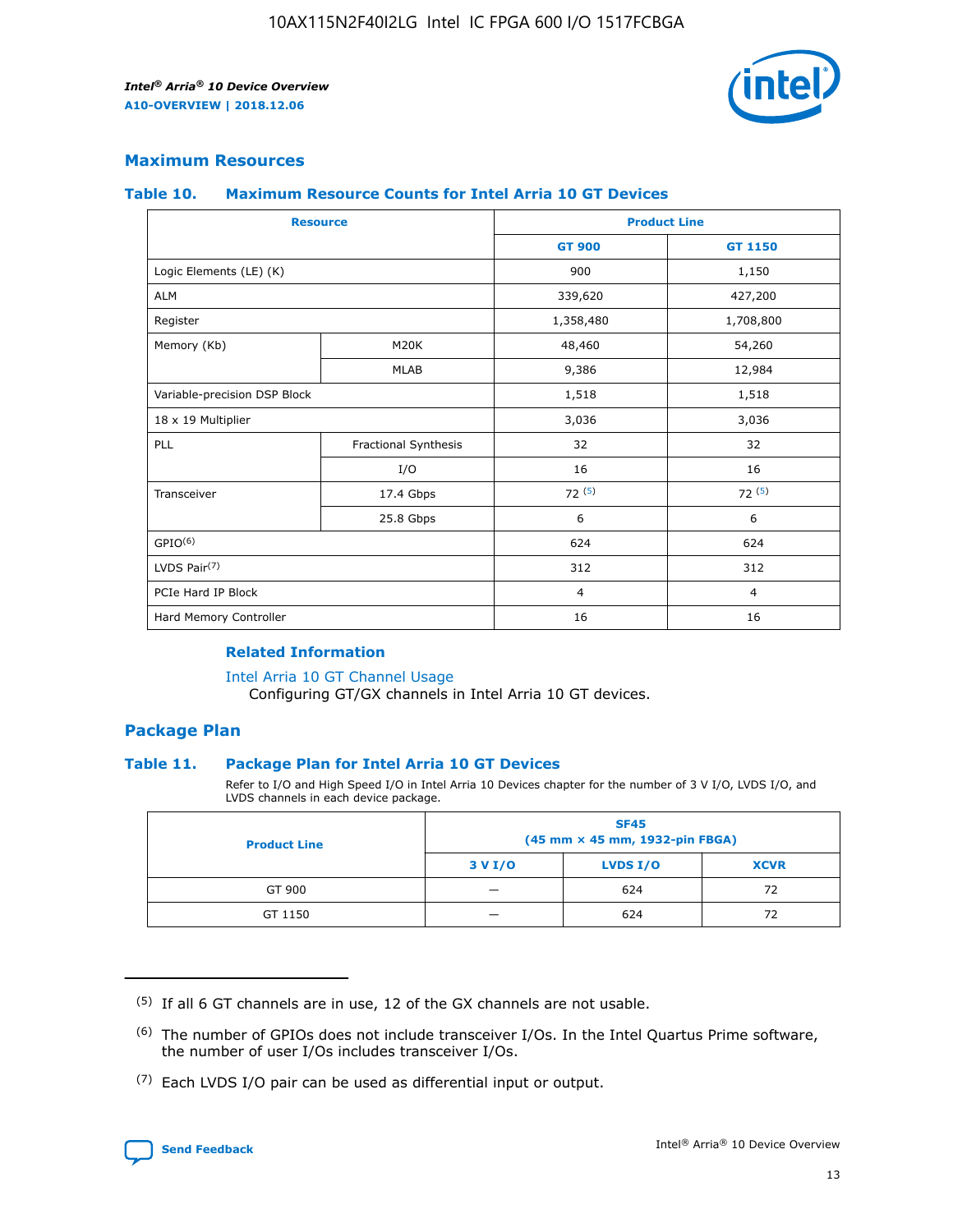

#### **Related Information**

[I/O and High-Speed Differential I/O Interfaces in Intel Arria 10 Devices chapter, Intel](https://www.intel.com/content/www/us/en/programmable/documentation/sam1403482614086.html#sam1403482030321) [Arria 10 Device Handbook](https://www.intel.com/content/www/us/en/programmable/documentation/sam1403482614086.html#sam1403482030321)

Provides the number of 3 V and LVDS I/Os, and LVDS channels for each Intel Arria 10 device package.

# **Intel Arria 10 SX**

This section provides the available options, maximum resource counts, and package plan for the Intel Arria 10 SX devices.

The information in this section is correct at the time of publication. For the latest information and to get more details, refer to the Intel FPGA Product Selector.

#### **Related Information**

[Intel FPGA Product Selector](http://www.altera.com/products/selector/psg-selector.html) Provides the latest information on Intel products.

#### **Available Options**

#### **Figure 3. Sample Ordering Code and Available Options for Intel Arria 10 SX Devices**



#### **Related Information**

[Transceiver Performance for Intel Arria 10 GX/SX Devices](https://www.intel.com/content/www/us/en/programmable/documentation/mcn1413182292568.html#mcn1413213965502) Provides more information about the transceiver speed grade.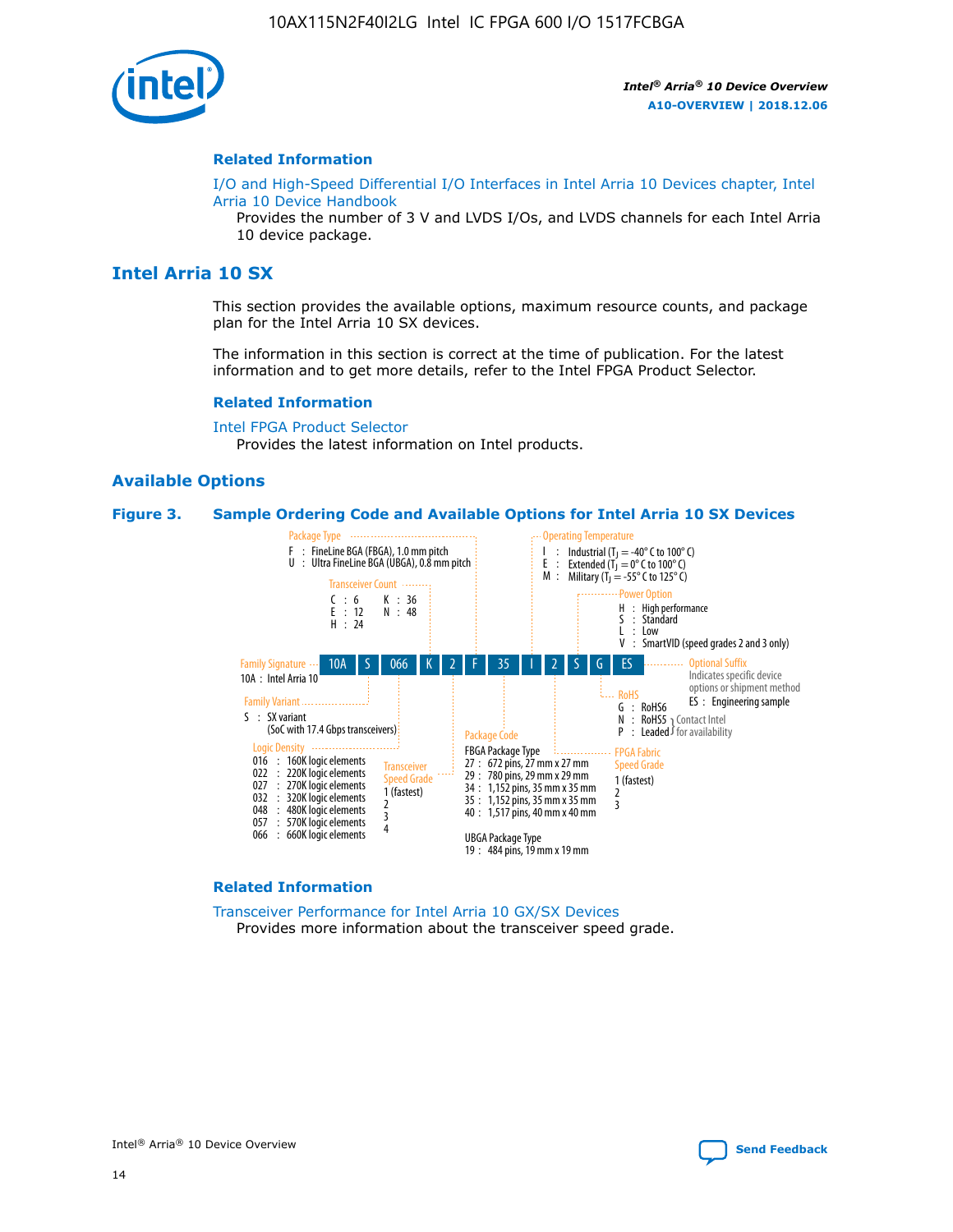

## **Maximum Resources**

#### **Table 12. Maximum Resource Counts for Intel Arria 10 SX Devices**

| <b>Resource</b>                   |                         | <b>Product Line</b> |               |                |                |               |                |               |  |  |  |
|-----------------------------------|-------------------------|---------------------|---------------|----------------|----------------|---------------|----------------|---------------|--|--|--|
|                                   |                         | <b>SX 160</b>       | <b>SX 220</b> | <b>SX 270</b>  | <b>SX 320</b>  | <b>SX 480</b> | <b>SX 570</b>  | <b>SX 660</b> |  |  |  |
| Logic Elements (LE) (K)           |                         | 160                 | 220           | 270            | 320            | 480           | 570            | 660           |  |  |  |
| <b>ALM</b>                        |                         | 61,510              | 80,330        | 101,620        | 119,900        | 183,590       | 217,080        | 251,680       |  |  |  |
| Register                          |                         | 246,040             | 321,320       | 406,480        | 479,600        | 734,360       | 868,320        | 1,006,720     |  |  |  |
| Memory (Kb)                       | M <sub>20</sub> K       | 8,800               | 11,740        | 15,000         | 17,820         | 28,620        | 36,000         | 42,620        |  |  |  |
|                                   | <b>MLAB</b>             | 1,050               | 1,690         | 2,452          | 2,727          | 4,164         | 5,096          | 5,788         |  |  |  |
| Variable-precision DSP Block      |                         | 156                 | 192           | 830            | 985            | 1,368         | 1,523          | 1,687         |  |  |  |
|                                   | 18 x 19 Multiplier      |                     | 384           | 1,660          | 1,970          | 2,736         | 3,046          | 3,374         |  |  |  |
| PLL                               | Fractional<br>Synthesis | 6                   | 6             | 8              | 8              | 12            | 16             | 16            |  |  |  |
|                                   | I/O                     | 6                   | 6             | 8              | 8              | 12            | 16             | 16            |  |  |  |
| 17.4 Gbps Transceiver             |                         | 12                  | 12            | 24             | 24             | 36            | 48             | 48            |  |  |  |
| GPIO <sup>(8)</sup>               |                         | 288                 | 288           | 384            | 384            | 492           | 696            | 696           |  |  |  |
| LVDS Pair $(9)$                   |                         | 120                 | 120           | 168            | 168            | 174           | 324            | 324           |  |  |  |
| PCIe Hard IP Block                |                         | $\mathbf{1}$        | 1             | $\overline{2}$ | $\overline{2}$ | 2             | $\overline{2}$ | 2             |  |  |  |
| Hard Memory Controller            |                         | 6                   | 6             | 8              | 8              | 12            | 16             | 16            |  |  |  |
| ARM Cortex-A9 MPCore<br>Processor |                         | Yes                 | Yes           | Yes            | Yes            | Yes           | Yes            | Yes           |  |  |  |

## **Package Plan**

#### **Table 13. Package Plan for Intel Arria 10 SX Devices (U19, F27, F29, and F34)**

Refer to I/O and High Speed I/O in Intel Arria 10 Devices chapter for the number of 3 V I/O, LVDS I/O, and LVDS channels in each device package.

| <b>Product Line</b> | U19<br>$(19 \text{ mm} \times 19 \text{ mm})$<br>484-pin UBGA) |                    | <b>F27</b><br>$(27 \text{ mm} \times 27 \text{ mm})$<br>672-pin FBGA) |           | <b>F29</b><br>$(29 \text{ mm} \times 29 \text{ mm})$<br>780-pin FBGA) |             |            | <b>F34</b><br>$(35 \text{ mm} \times 35 \text{ mm})$<br><b>1152-pin FBGA)</b> |             |           |                    |             |
|---------------------|----------------------------------------------------------------|--------------------|-----------------------------------------------------------------------|-----------|-----------------------------------------------------------------------|-------------|------------|-------------------------------------------------------------------------------|-------------|-----------|--------------------|-------------|
|                     | 3V<br>I/O                                                      | <b>LVDS</b><br>I/O | <b>XCVR</b>                                                           | 3V<br>I/O | <b>LVDS</b><br>I/O                                                    | <b>XCVR</b> | 3 V<br>I/O | <b>LVDS</b><br>I/O                                                            | <b>XCVR</b> | 3V<br>I/O | <b>LVDS</b><br>I/O | <b>XCVR</b> |
| SX 160              | 48                                                             | 144                | 6                                                                     | 48        | 192                                                                   | 12          | 48         | 240                                                                           | 12          | –         |                    |             |
| SX 220              | 48                                                             | 144                | 6                                                                     | 48        | 192                                                                   | 12          | 48         | 240                                                                           | 12          |           |                    |             |
| SX 270              |                                                                |                    |                                                                       | 48        | 192                                                                   | 12          | 48         | 312                                                                           | 12          | 48        | 336                | 24          |
| SX 320              |                                                                |                    |                                                                       | 48        | 192                                                                   | 12          | 48         | 312                                                                           | 12          | 48        | 336                | 24          |
|                     | continued                                                      |                    |                                                                       |           |                                                                       |             |            |                                                                               |             |           |                    |             |

 $(8)$  The number of GPIOs does not include transceiver I/Os. In the Intel Quartus Prime software, the number of user I/Os includes transceiver I/Os.

 $(9)$  Each LVDS I/O pair can be used as differential input or output.

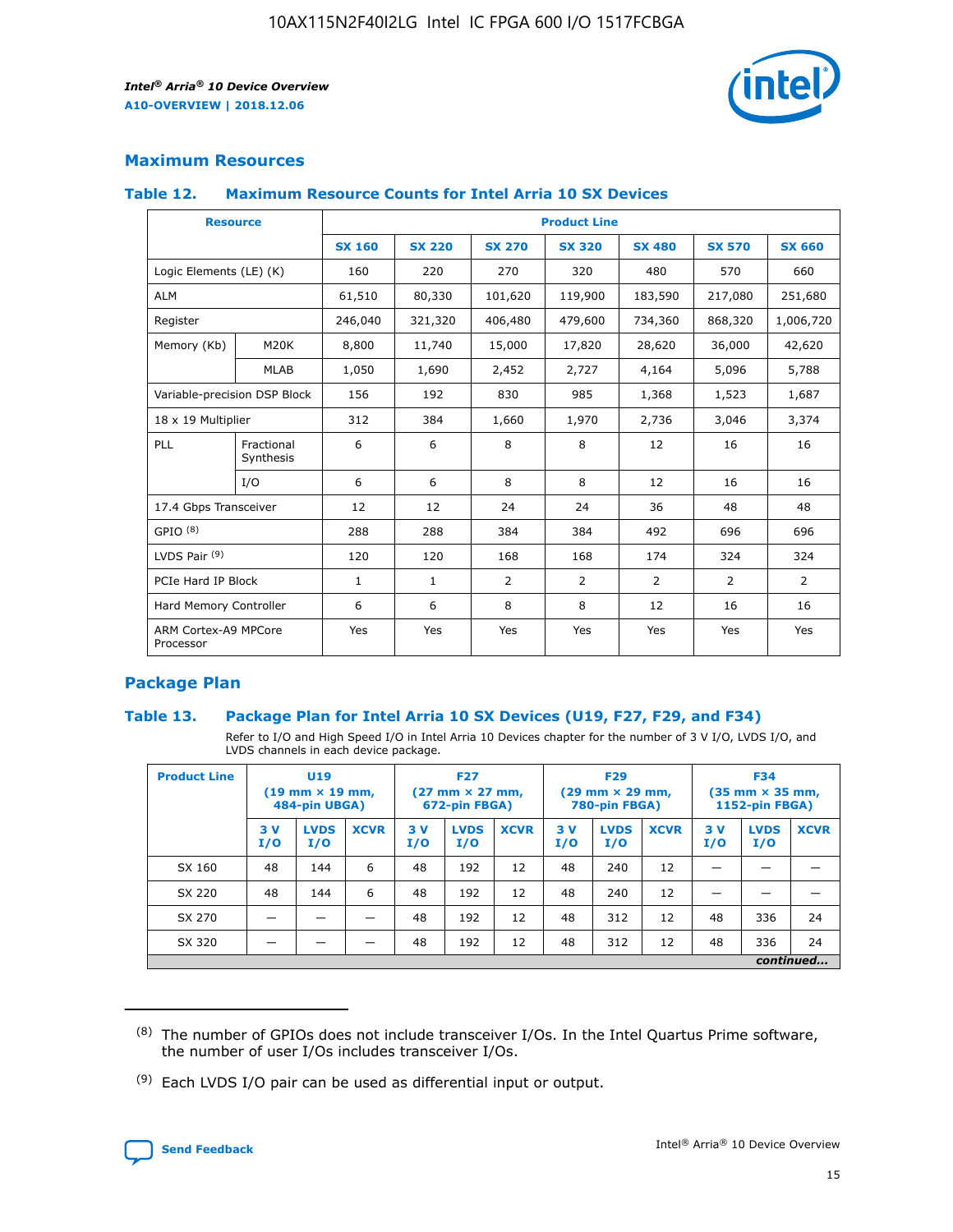

| <b>Product Line</b> | U <sub>19</sub><br>$(19 \text{ mm} \times 19 \text{ mm})$<br>484-pin UBGA) |                    | <b>F27</b><br>$(27 \text{ mm} \times 27 \text{ mm})$<br>672-pin FBGA) |           | <b>F29</b><br>$(29$ mm $\times$ 29 mm,<br>780-pin FBGA) |             |           | <b>F34</b><br>$(35$ mm $\times$ 35 mm,<br><b>1152-pin FBGA)</b> |             |            |                    |             |
|---------------------|----------------------------------------------------------------------------|--------------------|-----------------------------------------------------------------------|-----------|---------------------------------------------------------|-------------|-----------|-----------------------------------------------------------------|-------------|------------|--------------------|-------------|
|                     | 3 V<br>I/O                                                                 | <b>LVDS</b><br>I/O | <b>XCVR</b>                                                           | 3V<br>I/O | <b>LVDS</b><br>I/O                                      | <b>XCVR</b> | 3V<br>I/O | <b>LVDS</b><br>I/O                                              | <b>XCVR</b> | 3 V<br>I/O | <b>LVDS</b><br>I/O | <b>XCVR</b> |
| SX 480              |                                                                            |                    |                                                                       |           |                                                         |             | 48        | 312                                                             | 12          | 48         | 444                | 24          |
| SX 570              |                                                                            |                    |                                                                       |           |                                                         |             |           |                                                                 |             | 48         | 444                | 24          |
| SX 660              |                                                                            |                    |                                                                       |           |                                                         |             |           |                                                                 |             | 48         | 444                | 24          |

## **Table 14. Package Plan for Intel Arria 10 SX Devices (F35, KF40, and NF40)**

Refer to I/O and High Speed I/O in Intel Arria 10 Devices chapter for the number of 3 V I/O, LVDS I/O, and LVDS channels in each device package.

| <b>Product Line</b> | <b>F35</b><br>$(35 \text{ mm} \times 35 \text{ mm})$<br><b>1152-pin FBGA)</b> |          |             |                                           | <b>KF40</b><br>(40 mm × 40 mm,<br>1517-pin FBGA) |    | <b>NF40</b><br>$(40 \text{ mm} \times 40 \text{ mm})$<br>1517-pin FBGA) |          |             |  |
|---------------------|-------------------------------------------------------------------------------|----------|-------------|-------------------------------------------|--------------------------------------------------|----|-------------------------------------------------------------------------|----------|-------------|--|
|                     | 3 V I/O                                                                       | LVDS I/O | <b>XCVR</b> | <b>LVDS I/O</b><br><b>XCVR</b><br>3 V I/O |                                                  |    | 3 V I/O                                                                 | LVDS I/O | <b>XCVR</b> |  |
| SX 270              | 48                                                                            | 336      | 24          |                                           |                                                  |    |                                                                         |          |             |  |
| SX 320              | 48                                                                            | 336      | 24          |                                           |                                                  |    |                                                                         |          |             |  |
| SX 480              | 48                                                                            | 348      | 36          |                                           |                                                  |    |                                                                         |          |             |  |
| SX 570              | 48                                                                            | 348      | 36          | 96                                        | 600                                              | 36 | 48                                                                      | 540      | 48          |  |
| SX 660              | 48                                                                            | 348      | 36          | 96                                        | 600                                              | 36 | 48                                                                      | 540      | 48          |  |

# **Related Information**

[I/O and High-Speed Differential I/O Interfaces in Intel Arria 10 Devices chapter, Intel](https://www.intel.com/content/www/us/en/programmable/documentation/sam1403482614086.html#sam1403482030321) [Arria 10 Device Handbook](https://www.intel.com/content/www/us/en/programmable/documentation/sam1403482614086.html#sam1403482030321)

Provides the number of 3 V and LVDS I/Os, and LVDS channels for each Intel Arria 10 device package.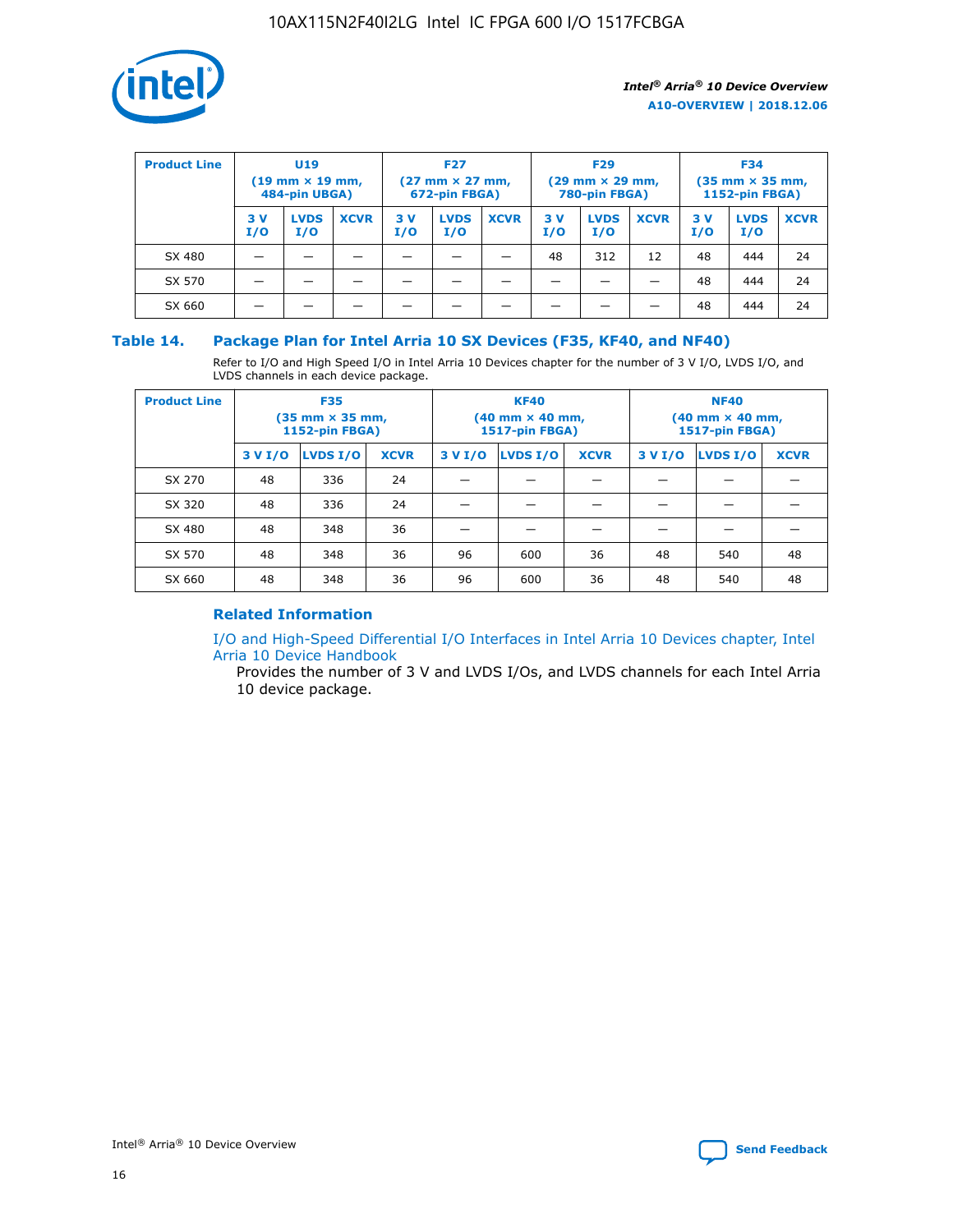

# **I/O Vertical Migration for Intel Arria 10 Devices**

#### **Figure 4. Migration Capability Across Intel Arria 10 Product Lines**

- The arrows indicate the migration paths. The devices included in each vertical migration path are shaded. Devices with fewer resources in the same path have lighter shades.
- To achieve the full I/O migration across product lines in the same migration path, restrict I/Os and transceivers usage to match the product line with the lowest I/O and transceiver counts.
- An LVDS I/O bank in the source device may be mapped to a 3 V I/O bank in the target device. To use memory interface clock frequency higher than 533 MHz, assign external memory interface pins only to banks that are LVDS I/O in both devices.
- There may be nominal 0.15 mm package height difference between some product lines in the same package type.
	- **Variant Product Line Package U19 F27 F29 F34 F35 KF40 NF40 RF40 NF45 SF45 UF45** Intel® Arria® 10 GX GX 160 GX 220 GX 270 GX 320 GX 480 GX 570 GX 660 GX 900 GX 1150 Intel Arria 10 GT GT 900 GT 1150 Intel Arria 10 SX SX 160 SX 220 SX 270 SX 320 SX 480 SX 570 SX 660
- Some migration paths are not shown in the Intel Quartus Prime software **Pin Migration View**.

*Note:* To verify the pin migration compatibility, use the **Pin Migration View** window in the Intel Quartus Prime software Pin Planner.

# **Adaptive Logic Module**

Intel Arria 10 devices use a 20 nm ALM as the basic building block of the logic fabric.

The ALM architecture is the same as the previous generation FPGAs, allowing for efficient implementation of logic functions and easy conversion of IP between the device generations.

The ALM, as shown in following figure, uses an 8-input fracturable look-up table (LUT) with four dedicated registers to help improve timing closure in register-rich designs and achieve an even higher design packing capability than the traditional two-register per LUT architecture.

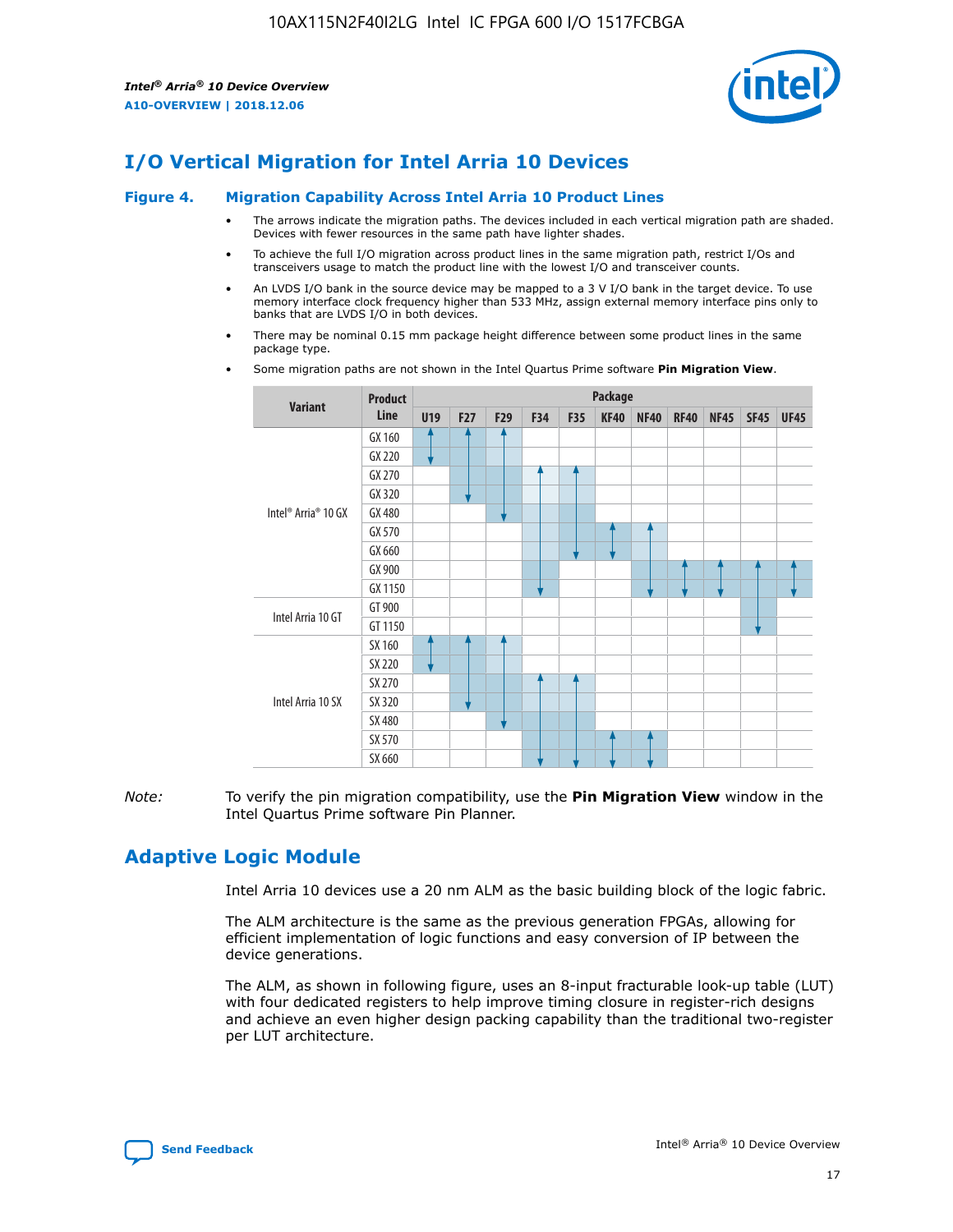

**Figure 5. ALM for Intel Arria 10 Devices**



The Intel Quartus Prime software optimizes your design according to the ALM logic structure and automatically maps legacy designs into the Intel Arria 10 ALM architecture.

# **Variable-Precision DSP Block**

The Intel Arria 10 variable precision DSP blocks support fixed-point arithmetic and floating-point arithmetic.

Features for fixed-point arithmetic:

- High-performance, power-optimized, and fully registered multiplication operations
- 18-bit and 27-bit word lengths
- Two 18 x 19 multipliers or one 27 x 27 multiplier per DSP block
- Built-in addition, subtraction, and 64-bit double accumulation register to combine multiplication results
- Cascading 19-bit or 27-bit when pre-adder is disabled and cascading 18-bit when pre-adder is used to form the tap-delay line for filtering applications
- Cascading 64-bit output bus to propagate output results from one block to the next block without external logic support
- Hard pre-adder supported in 19-bit and 27-bit modes for symmetric filters
- Internal coefficient register bank in both 18-bit and 27-bit modes for filter implementation
- 18-bit and 27-bit systolic finite impulse response (FIR) filters with distributed output adder
- Biased rounding support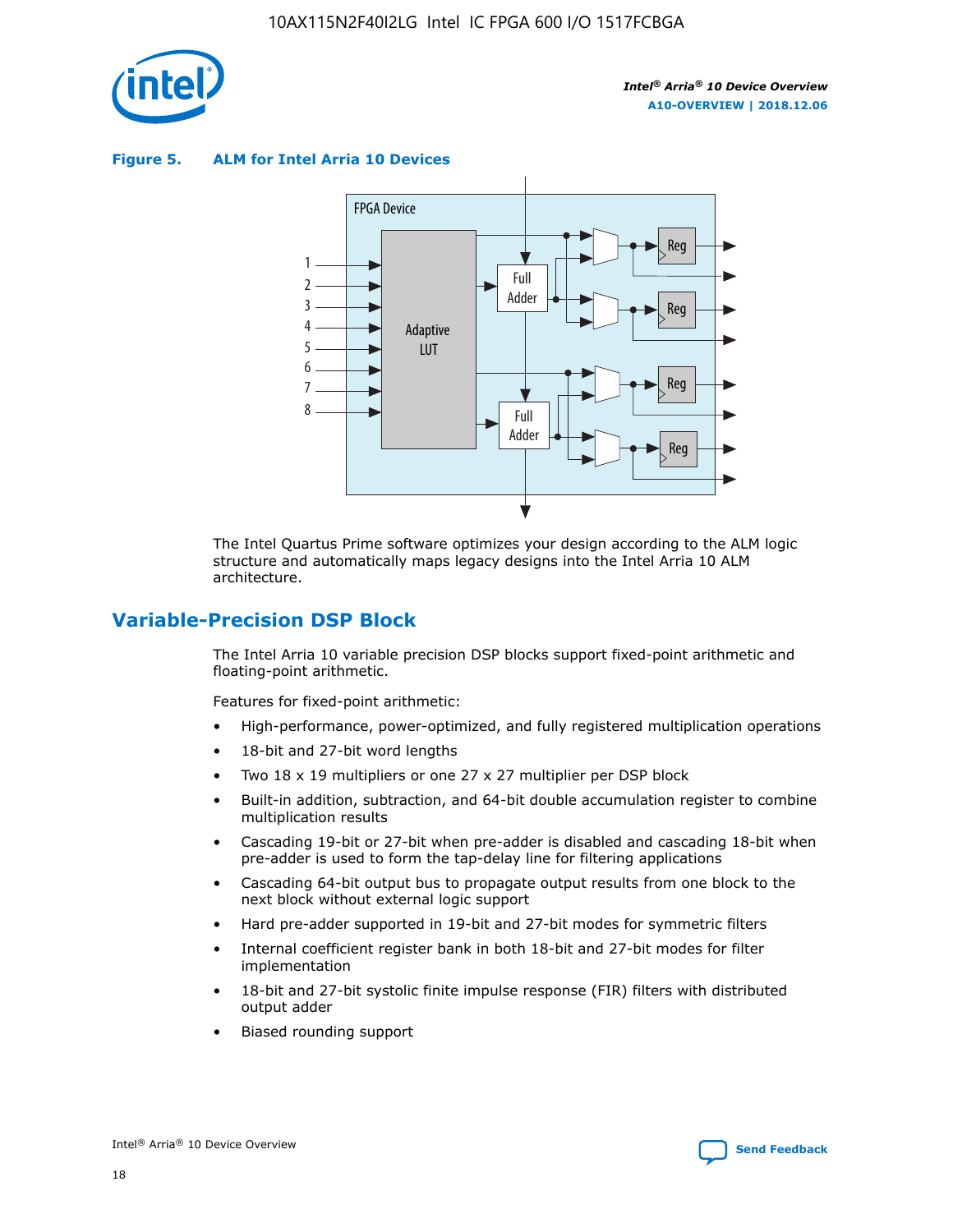

Features for floating-point arithmetic:

- A completely hardened architecture that supports multiplication, addition, subtraction, multiply-add, and multiply-subtract
- Multiplication with accumulation capability and a dynamic accumulator reset control
- Multiplication with cascade summation capability
- Multiplication with cascade subtraction capability
- Complex multiplication
- Direct vector dot product
- Systolic FIR filter

#### **Table 15. Variable-Precision DSP Block Configurations for Intel Arria 10 Devices**

| <b>Usage Example</b>                                       | <b>Multiplier Size (Bit)</b>    | <b>DSP Block Resources</b> |
|------------------------------------------------------------|---------------------------------|----------------------------|
| Medium precision fixed point                               | Two 18 x 19                     |                            |
| High precision fixed or Single precision<br>floating point | One 27 x 27                     |                            |
| Fixed point FFTs                                           | One 19 x 36 with external adder |                            |
| Very high precision fixed point                            | One 36 x 36 with external adder |                            |
| Double precision floating point                            | One 54 x 54 with external adder | 4                          |

#### **Table 16. Resources for Fixed-Point Arithmetic in Intel Arria 10 Devices**

The table lists the variable-precision DSP resources by bit precision for each Intel Arria 10 device.

| <b>Variant</b>  | <b>Product Line</b> | <b>Variable-</b><br>precision<br><b>DSP Block</b> | <b>Independent Input and Output</b><br><b>Multiplications Operator</b> |                                     | 18 x 19<br><b>Multiplier</b><br><b>Adder Sum</b> | $18 \times 18$<br><b>Multiplier</b><br><b>Adder</b> |
|-----------------|---------------------|---------------------------------------------------|------------------------------------------------------------------------|-------------------------------------|--------------------------------------------------|-----------------------------------------------------|
|                 |                     |                                                   | 18 x 19<br><b>Multiplier</b>                                           | $27 \times 27$<br><b>Multiplier</b> | <b>Mode</b>                                      | <b>Summed with</b><br>36 bit Input                  |
| AIntel Arria 10 | GX 160              | 156                                               | 312                                                                    | 156                                 | 156                                              | 156                                                 |
| GX              | GX 220              | 192                                               | 384                                                                    | 192                                 | 192                                              | 192                                                 |
|                 | GX 270              | 830                                               | 1,660                                                                  | 830                                 | 830                                              | 830                                                 |
|                 | GX 320              | 984                                               | 1,968                                                                  | 984                                 | 984                                              | 984                                                 |
|                 | GX 480              | 1,368                                             | 2,736                                                                  | 1,368                               | 1,368                                            | 1,368                                               |
|                 | GX 570              | 1,523                                             | 3,046                                                                  | 1,523                               | 1,523                                            | 1,523                                               |
|                 | GX 660              | 1,687                                             | 3,374                                                                  | 1,687                               | 1,687                                            | 1,687                                               |
|                 | GX 900              | 1,518                                             | 3,036                                                                  | 1,518                               | 1,518                                            | 1,518                                               |
|                 | GX 1150             | 1,518                                             | 3,036                                                                  | 1,518                               | 1,518                                            | 1,518                                               |
| Intel Arria 10  | GT 900              | 1,518                                             | 3,036                                                                  | 1,518                               | 1,518                                            | 1,518                                               |
| GT              | GT 1150             | 1,518                                             | 3,036                                                                  | 1,518                               | 1,518                                            | 1,518                                               |
| Intel Arria 10  | SX 160              | 156                                               | 312                                                                    | 156                                 | 156                                              | 156                                                 |
| <b>SX</b>       | SX 220              | 192                                               | 384                                                                    | 192                                 | 192                                              | 192                                                 |
|                 | SX 270              | 830                                               | 1,660                                                                  | 830                                 | 830                                              | 830                                                 |
|                 |                     |                                                   |                                                                        |                                     |                                                  | continued                                           |

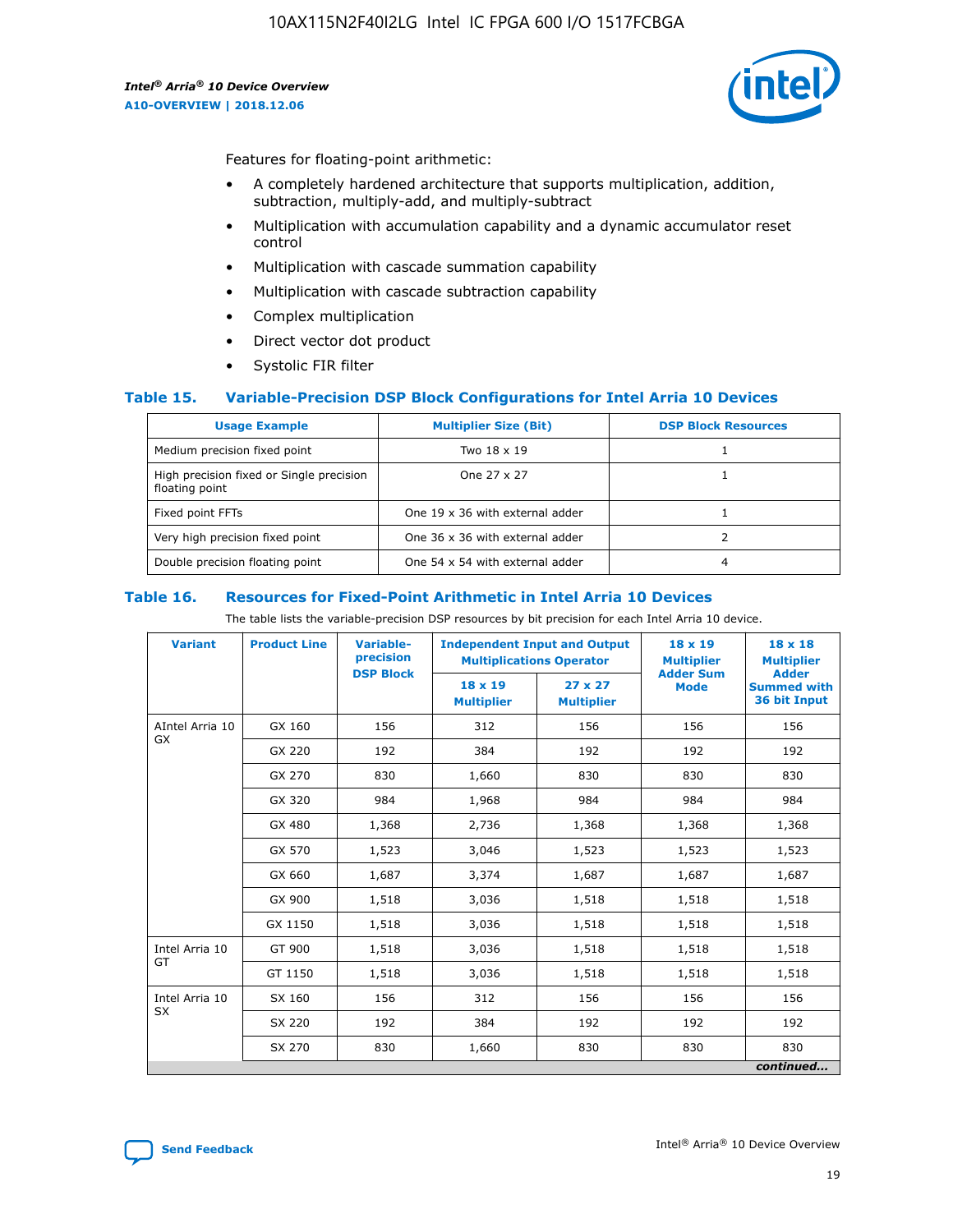

| <b>Variant</b> | <b>Product Line</b> | Variable-<br>precision | <b>Independent Input and Output</b><br><b>Multiplications Operator</b> |                                     | $18 \times 19$<br><b>Multiplier</b> | $18 \times 18$<br><b>Multiplier</b><br><b>Adder</b> |  |
|----------------|---------------------|------------------------|------------------------------------------------------------------------|-------------------------------------|-------------------------------------|-----------------------------------------------------|--|
|                |                     | <b>DSP Block</b>       | $18 \times 19$<br><b>Multiplier</b>                                    | $27 \times 27$<br><b>Multiplier</b> | <b>Adder Sum</b><br><b>Mode</b>     | <b>Summed with</b><br>36 bit Input                  |  |
|                | SX 320              | 984                    | 1,968                                                                  | 984                                 | 984                                 | 984                                                 |  |
|                | SX 480              | 1,368                  | 2,736                                                                  | 1,368                               | 1,368                               | 1,368                                               |  |
|                | SX 570              | 1,523                  | 3,046                                                                  | 1,523                               | 1,523                               | 1,523                                               |  |
|                | SX 660              | 1,687                  | 3,374                                                                  | 1,687                               | 1,687                               | 1,687                                               |  |

# **Table 17. Resources for Floating-Point Arithmetic in Intel Arria 10 Devices**

The table lists the variable-precision DSP resources by bit precision for each Intel Arria 10 device.

| <b>Variant</b> | <b>Product Line</b> | <b>Variable-</b><br>precision<br><b>DSP Block</b> | <b>Single</b><br><b>Precision</b><br><b>Floating-Point</b><br><b>Multiplication</b><br><b>Mode</b> | <b>Single-Precision</b><br><b>Floating-Point</b><br><b>Adder Mode</b> | Single-<br><b>Precision</b><br><b>Floating-Point</b><br><b>Multiply</b><br><b>Accumulate</b><br><b>Mode</b> | <b>Peak</b><br><b>Giga Floating-</b><br><b>Point</b><br><b>Operations</b><br>per Second<br>(GFLOPs) |
|----------------|---------------------|---------------------------------------------------|----------------------------------------------------------------------------------------------------|-----------------------------------------------------------------------|-------------------------------------------------------------------------------------------------------------|-----------------------------------------------------------------------------------------------------|
| Intel Arria 10 | GX 160              | 156                                               | 156                                                                                                | 156                                                                   | 156                                                                                                         | 140                                                                                                 |
| <b>GX</b>      | GX 220              | 192                                               | 192                                                                                                | 192                                                                   | 192                                                                                                         | 173                                                                                                 |
|                | GX 270              | 830                                               | 830                                                                                                | 830                                                                   | 830                                                                                                         | 747                                                                                                 |
|                | GX 320              | 984                                               | 984                                                                                                | 984                                                                   | 984                                                                                                         | 886                                                                                                 |
|                | GX 480              | 1,369                                             | 1,368                                                                                              | 1,368                                                                 | 1,368                                                                                                       | 1,231                                                                                               |
|                | GX 570              | 1,523                                             | 1,523                                                                                              | 1,523                                                                 | 1,523                                                                                                       | 1,371                                                                                               |
|                | GX 660              | 1,687                                             | 1,687                                                                                              | 1,687                                                                 | 1,687                                                                                                       | 1,518                                                                                               |
|                | GX 900              | 1,518                                             | 1,518                                                                                              | 1,518                                                                 | 1,518                                                                                                       | 1,366                                                                                               |
|                | GX 1150             | 1,518                                             | 1,518                                                                                              | 1,518                                                                 | 1,518                                                                                                       | 1,366                                                                                               |
| Intel Arria 10 | GT 900              | 1,518                                             | 1,518                                                                                              | 1,518                                                                 | 1,518                                                                                                       | 1,366                                                                                               |
| GT             | GT 1150             | 1,518                                             | 1,518                                                                                              | 1,518                                                                 | 1,518                                                                                                       | 1,366                                                                                               |
| Intel Arria 10 | SX 160              | 156                                               | 156                                                                                                | 156                                                                   | 156                                                                                                         | 140                                                                                                 |
| SX             | SX 220              | 192                                               | 192                                                                                                | 192                                                                   | 192                                                                                                         | 173                                                                                                 |
|                | SX 270              | 830                                               | 830                                                                                                | 830                                                                   | 830                                                                                                         | 747                                                                                                 |
|                | SX 320              | 984                                               | 984                                                                                                | 984                                                                   | 984                                                                                                         | 886                                                                                                 |
|                | SX 480              | 1,369                                             | 1,368                                                                                              | 1,368                                                                 | 1,368                                                                                                       | 1,231                                                                                               |
|                | SX 570              | 1,523                                             | 1,523                                                                                              | 1,523                                                                 | 1,523                                                                                                       | 1,371                                                                                               |
|                | SX 660              | 1,687                                             | 1,687                                                                                              | 1,687                                                                 | 1,687                                                                                                       | 1,518                                                                                               |

# **Embedded Memory Blocks**

The embedded memory blocks in the devices are flexible and designed to provide an optimal amount of small- and large-sized memory arrays to fit your design requirements.

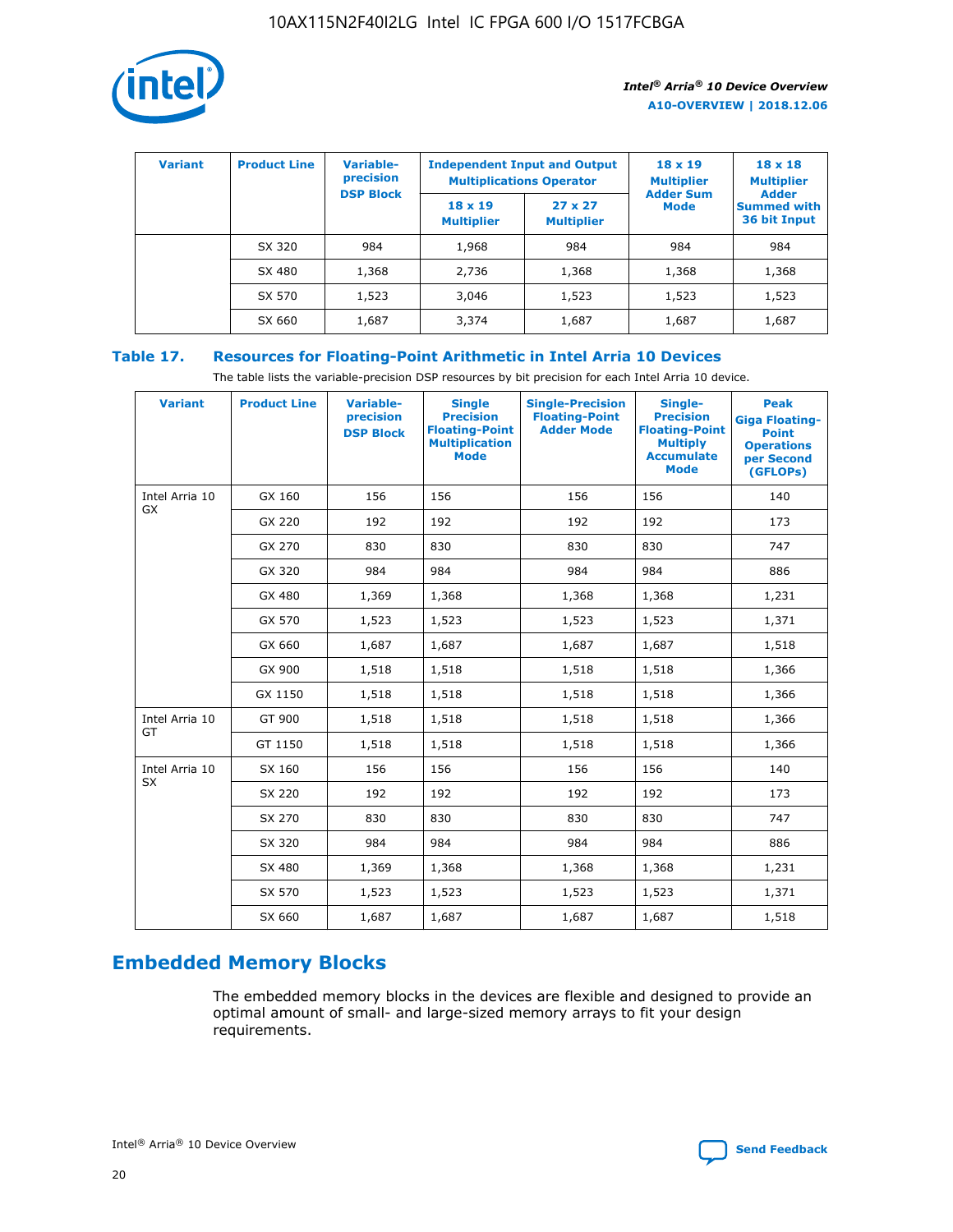

# **Types of Embedded Memory**

The Intel Arria 10 devices contain two types of memory blocks:

- 20 Kb M20K blocks—blocks of dedicated memory resources. The M20K blocks are ideal for larger memory arrays while still providing a large number of independent ports.
- 640 bit memory logic array blocks (MLABs)—enhanced memory blocks that are configured from dual-purpose logic array blocks (LABs). The MLABs are ideal for wide and shallow memory arrays. The MLABs are optimized for implementation of shift registers for digital signal processing (DSP) applications, wide and shallow FIFO buffers, and filter delay lines. Each MLAB is made up of ten adaptive logic modules (ALMs). In the Intel Arria 10 devices, you can configure these ALMs as ten 32 x 2 blocks, giving you one 32 x 20 simple dual-port SRAM block per MLAB.

# **Embedded Memory Capacity in Intel Arria 10 Devices**

|                   | <b>Product</b> |              | <b>M20K</b>         | <b>MLAB</b>  |                     | <b>Total RAM Bit</b> |
|-------------------|----------------|--------------|---------------------|--------------|---------------------|----------------------|
| <b>Variant</b>    | <b>Line</b>    | <b>Block</b> | <b>RAM Bit (Kb)</b> | <b>Block</b> | <b>RAM Bit (Kb)</b> | (Kb)                 |
| Intel Arria 10 GX | GX 160         | 440          | 8,800               | 1,680        | 1,050               | 9,850                |
|                   | GX 220         | 587          | 11,740              | 2,703        | 1,690               | 13,430               |
|                   | GX 270         | 750          | 15,000              | 3,922        | 2,452               | 17,452               |
|                   | GX 320         | 891          | 17,820              | 4,363        | 2,727               | 20,547               |
|                   | GX 480         | 1,431        | 28,620              | 6,662        | 4,164               | 32,784               |
|                   | GX 570         | 1,800        | 36,000              | 8,153        | 5,096               | 41,096               |
|                   | GX 660         | 2,131        | 42,620              | 9,260        | 5,788               | 48,408               |
|                   | GX 900         | 2,423        | 48,460              | 15,017       | 9,386               | 57,846               |
|                   | GX 1150        | 2,713        | 54,260              | 20,774       | 12,984              | 67,244               |
| Intel Arria 10 GT | GT 900         | 2,423        | 48,460              | 15,017       | 9,386               | 57,846               |
|                   | GT 1150        | 2,713        | 54,260              | 20,774       | 12,984              | 67,244               |
| Intel Arria 10 SX | SX 160         | 440          | 8,800               | 1,680        | 1,050               | 9,850                |
|                   | SX 220         | 587          | 11,740              | 2,703        | 1,690               | 13,430               |
|                   | SX 270         | 750          | 15,000              | 3,922        | 2,452               | 17,452               |
|                   | SX 320         | 891          | 17,820              | 4,363        | 2,727               | 20,547               |
|                   | SX 480         | 1,431        | 28,620              | 6,662        | 4,164               | 32,784               |
|                   | SX 570         | 1,800        | 36,000              | 8,153        | 5,096               | 41,096               |
|                   | SX 660         | 2,131        | 42,620              | 9,260        | 5,788               | 48,408               |

#### **Table 18. Embedded Memory Capacity and Distribution in Intel Arria 10 Devices**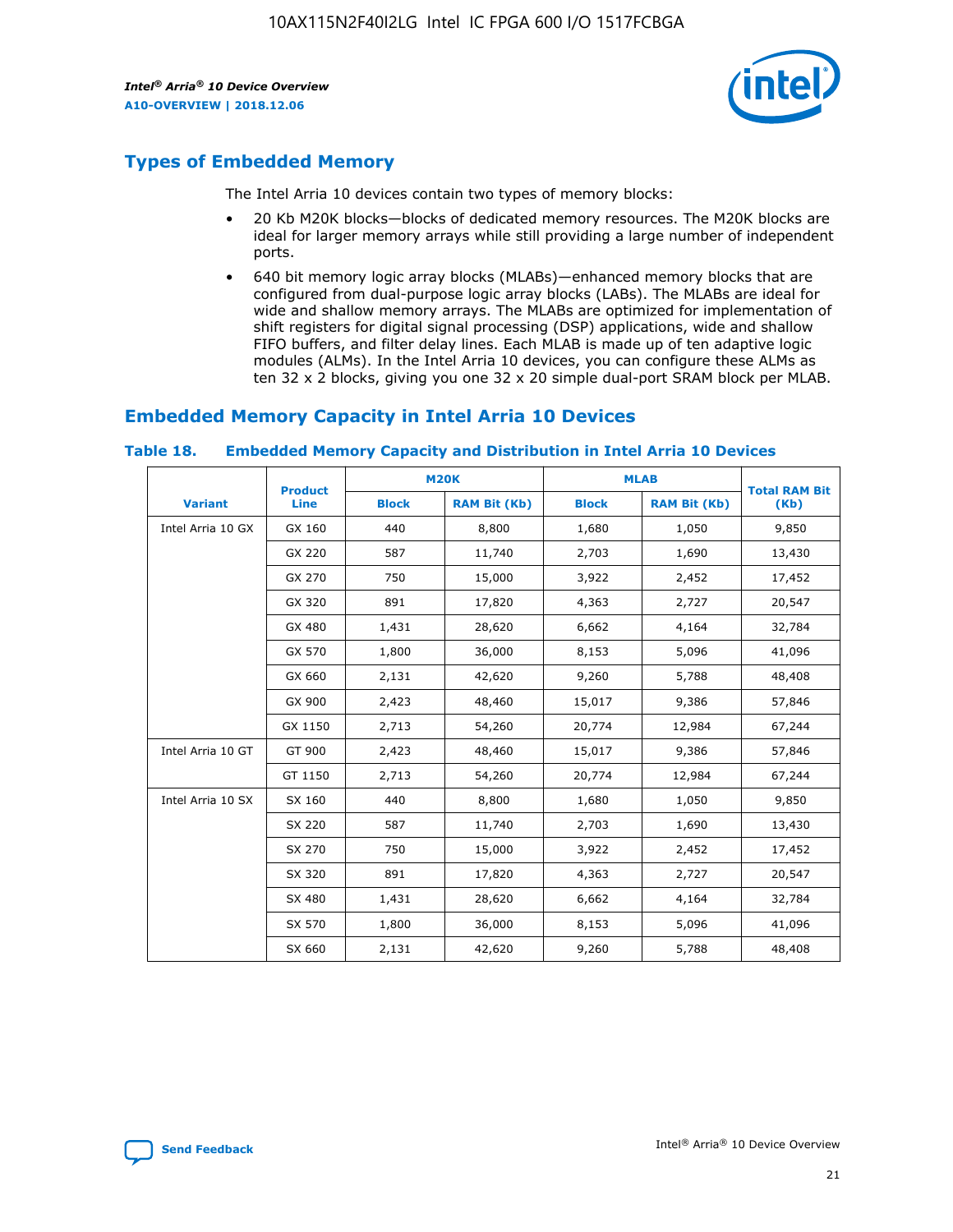

# **Embedded Memory Configurations for Single-port Mode**

#### **Table 19. Single-port Embedded Memory Configurations for Intel Arria 10 Devices**

This table lists the maximum configurations supported for single-port RAM and ROM modes.

| <b>Memory Block</b> | Depth (bits) | <b>Programmable Width</b> |
|---------------------|--------------|---------------------------|
| MLAB                | 32           | x16, x18, or x20          |
|                     | 64(10)       | x8, x9, x10               |
| M20K                | 512          | x40, x32                  |
|                     | 1K           | x20, x16                  |
|                     | 2K           | x10, x8                   |
|                     | 4K           | x5, x4                    |
|                     | 8K           | x2                        |
|                     | 16K          | x1                        |

# **Clock Networks and PLL Clock Sources**

The clock network architecture is based on Intel's global, regional, and peripheral clock structure. This clock structure is supported by dedicated clock input pins, fractional clock synthesis PLLs, and integer I/O PLLs.

# **Clock Networks**

The Intel Arria 10 core clock networks are capable of up to 800 MHz fabric operation across the full industrial temperature range. For the external memory interface, the clock network supports the hard memory controller with speeds up to 2,400 Mbps in a quarter-rate transfer.

To reduce power consumption, the Intel Quartus Prime software identifies all unused sections of the clock network and powers them down.

# **Fractional Synthesis and I/O PLLs**

Intel Arria 10 devices contain up to 32 fractional synthesis PLLs and up to 16 I/O PLLs that are available for both specific and general purpose uses in the core:

- Fractional synthesis PLLs—located in the column adjacent to the transceiver blocks
- I/O PLLs—located in each bank of the 48 I/Os

## **Fractional Synthesis PLLs**

You can use the fractional synthesis PLLs to:

- Reduce the number of oscillators that are required on your board
- Reduce the number of clock pins that are used in the device by synthesizing multiple clock frequencies from a single reference clock source

<sup>(10)</sup> Supported through software emulation and consumes additional MLAB blocks.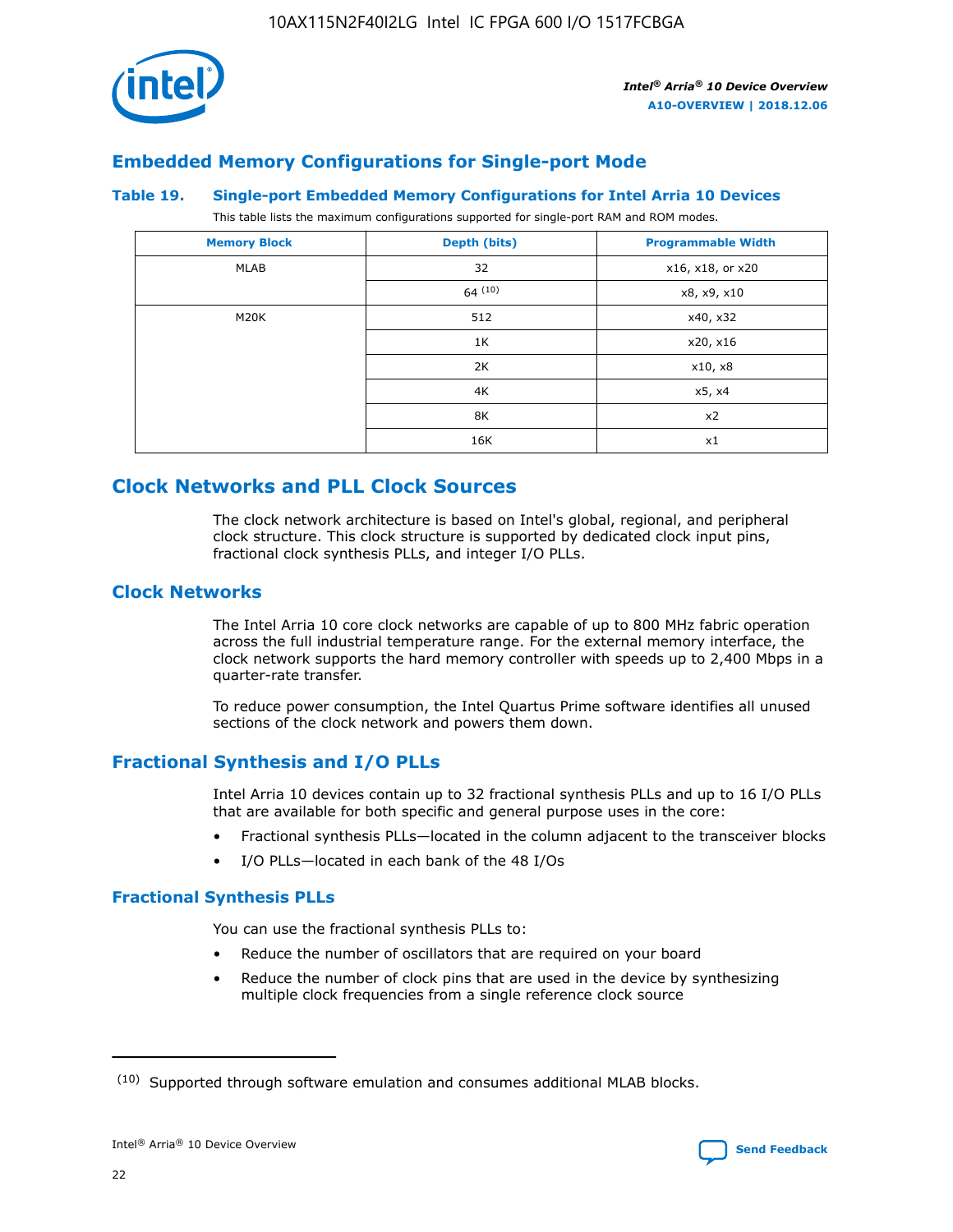

The fractional synthesis PLLs support the following features:

- Reference clock frequency synthesis for transceiver CMU and Advanced Transmit (ATX) PLLs
- Clock network delay compensation
- Zero-delay buffering
- Direct transmit clocking for transceivers
- Independently configurable into two modes:
	- Conventional integer mode equivalent to the general purpose PLL
	- Enhanced fractional mode with third order delta-sigma modulation
- PLL cascading

## **I/O PLLs**

The integer mode I/O PLLs are located in each bank of 48 I/Os. You can use the I/O PLLs to simplify the design of external memory and high-speed LVDS interfaces.

In each I/O bank, the I/O PLLs are adjacent to the hard memory controllers and LVDS SERDES. Because these PLLs are tightly coupled with the I/Os that need to use them, it makes it easier to close timing.

You can use the I/O PLLs for general purpose applications in the core such as clock network delay compensation and zero-delay buffering.

Intel Arria 10 devices support PLL-to-PLL cascading.

# **FPGA General Purpose I/O**

Intel Arria 10 devices offer highly configurable GPIOs. Each I/O bank contains 48 general purpose I/Os and a high-efficiency hard memory controller.

The following list describes the features of the GPIOs:

- Consist of 3 V I/Os for high-voltage application and LVDS I/Os for differential signaling
	- Up to two 3 V I/O banks, available in some devices, that support up to 3 V I/O standards
	- LVDS I/O banks that support up to 1.8 V I/O standards
- Support a wide range of single-ended and differential I/O interfaces
- LVDS speeds up to 1.6 Gbps
- Each LVDS pair of pins has differential input and output buffers, allowing you to configure the LVDS direction for each pair.
- Programmable bus hold and weak pull-up
- Programmable differential output voltage  $(V_{OD})$  and programmable pre-emphasis

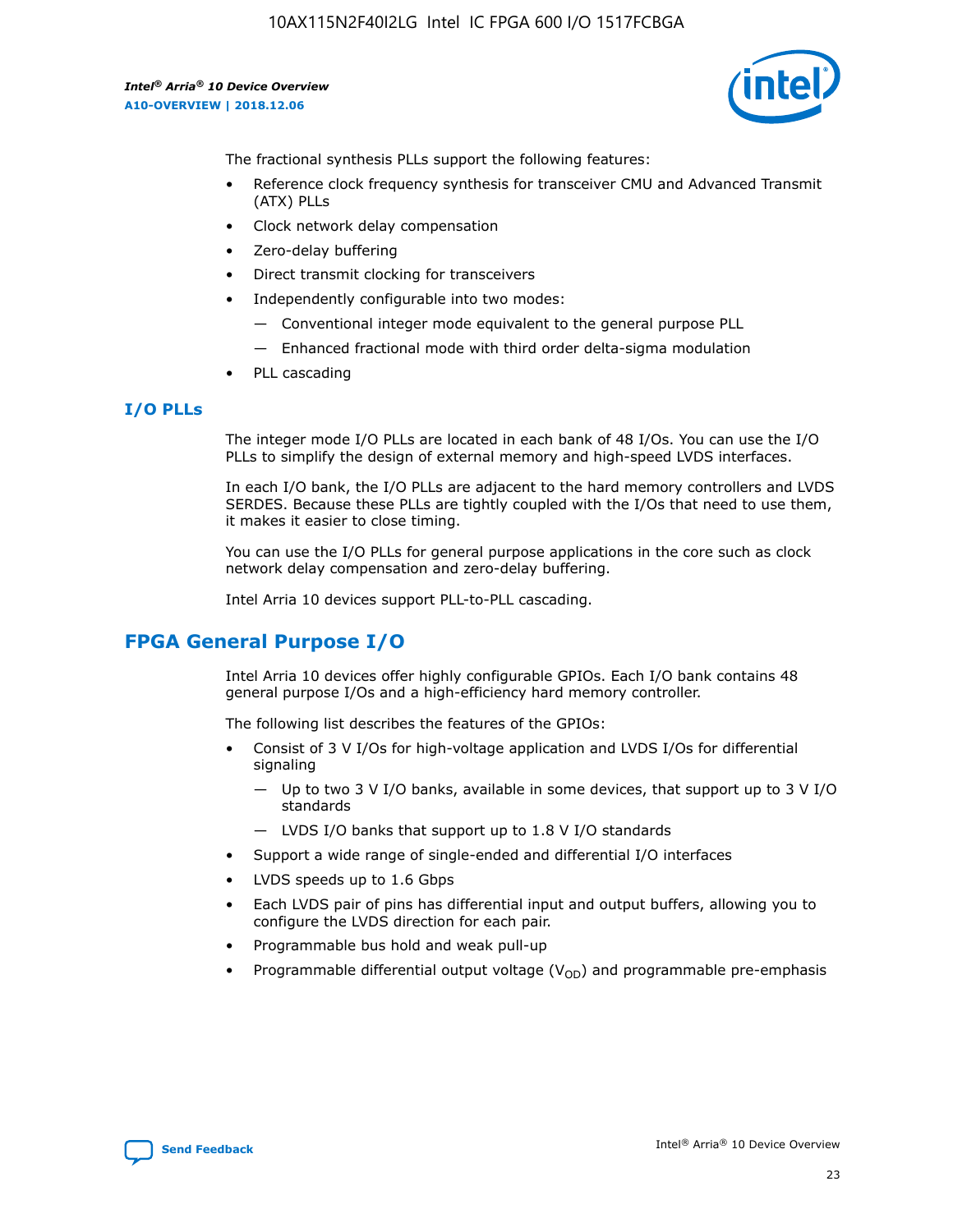

- Series (R<sub>S</sub>) and parallel (R<sub>T</sub>) on-chip termination (OCT) for all I/O banks with OCT calibration to limit the termination impedance variation
- On-chip dynamic termination that has the ability to swap between series and parallel termination, depending on whether there is read or write on a common bus for signal integrity
- Easy timing closure support using the hard read FIFO in the input register path, and delay-locked loop (DLL) delay chain with fine and coarse architecture

# **External Memory Interface**

Intel Arria 10 devices offer massive external memory bandwidth, with up to seven 32 bit DDR4 memory interfaces running at up to 2,400 Mbps. This bandwidth provides additional ease of design, lower power, and resource efficiencies of hardened highperformance memory controllers.

The memory interface within Intel Arria 10 FPGAs and SoCs delivers the highest performance and ease of use. You can configure up to a maximum width of 144 bits when using the hard or soft memory controllers. If required, you can bypass the hard memory controller and use a soft controller implemented in the user logic.

Each I/O contains a hardened DDR read/write path (PHY) capable of performing key memory interface functionality such as read/write leveling, FIFO buffering to lower latency and improve margin, timing calibration, and on-chip termination.

The timing calibration is aided by the inclusion of hard microcontrollers based on Intel's Nios® II technology, specifically tailored to control the calibration of multiple memory interfaces. This calibration allows the Intel Arria 10 device to compensate for any changes in process, voltage, or temperature either within the Intel Arria 10 device itself, or within the external memory device. The advanced calibration algorithms ensure maximum bandwidth and robust timing margin across all operating conditions.

In addition to parallel memory interfaces, Intel Arria 10 devices support serial memory technologies such as the Hybrid Memory Cube (HMC). The HMC is supported by the Intel Arria 10 high-speed serial transceivers which connect up to four HMC links, with each link running at data rates up to 15 Gbps.

#### **Related Information**

#### [External Memory Interface Spec Estimator](http://www.altera.com/technology/memory/estimator/mem-emif-index.html)

Provides a parametric tool that allows you to find and compare the performance of the supported external memory interfaces in IntelFPGAs.

# **Memory Standards Supported by Intel Arria 10 Devices**

The I/Os are designed to provide high performance support for existing and emerging external memory standards.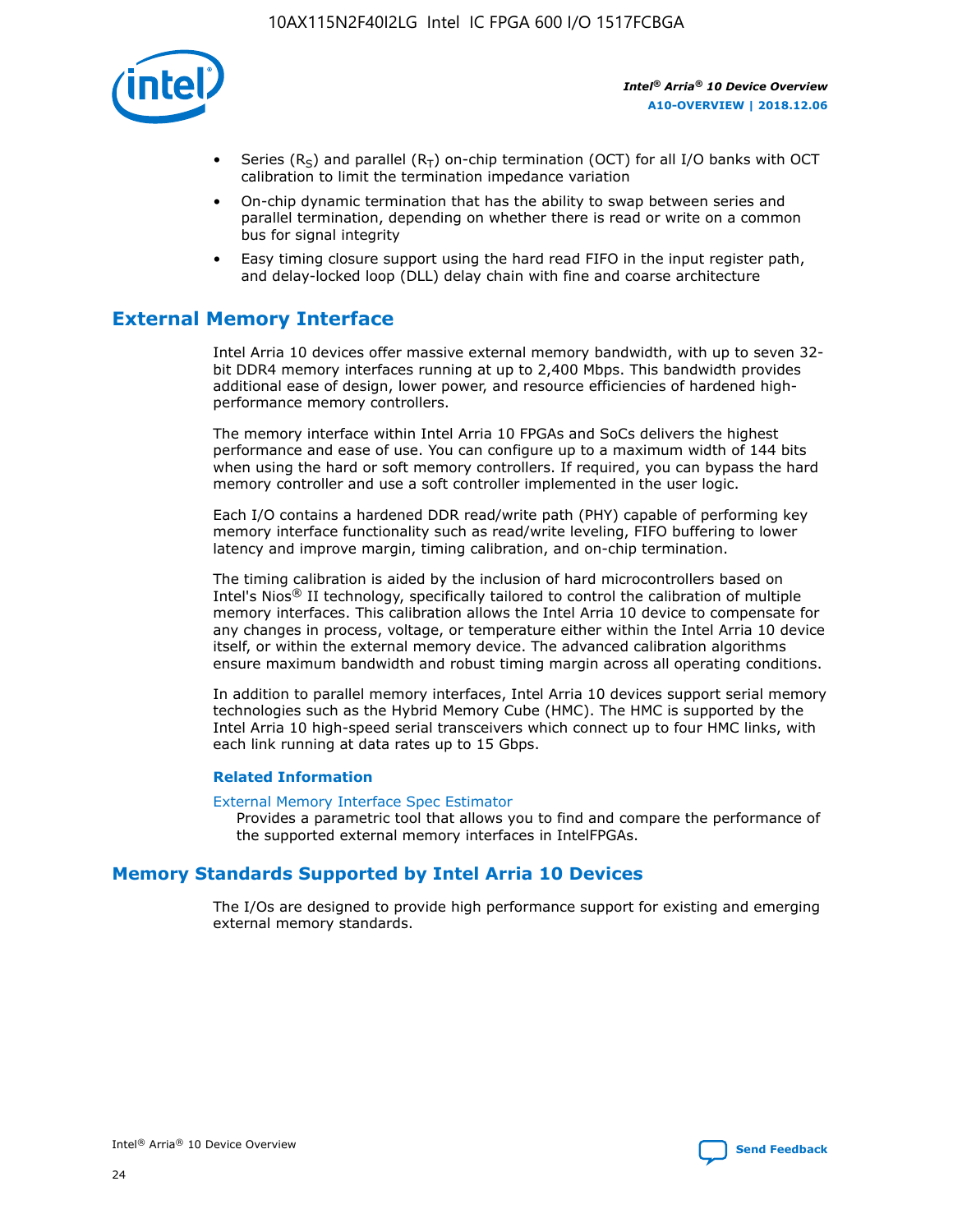

#### **Table 20. Memory Standards Supported by the Hard Memory Controller**

This table lists the overall capability of the hard memory controller. For specific details, refer to the External Memory Interface Spec Estimator and Intel Arria 10 Device Datasheet.

| <b>Memory Standard</b> | <b>Rate Support</b> | <b>Ping Pong PHY Support</b> | <b>Maximum Frequency</b><br>(MHz) |
|------------------------|---------------------|------------------------------|-----------------------------------|
| <b>DDR4 SDRAM</b>      | Quarter rate        | Yes                          | 1,067                             |
|                        |                     |                              | 1,200                             |
| DDR3 SDRAM             | Half rate           | Yes                          | 533                               |
|                        |                     |                              | 667                               |
|                        | Quarter rate        | Yes                          | 1,067                             |
|                        |                     |                              | 1,067                             |
| <b>DDR3L SDRAM</b>     | Half rate           | Yes                          | 533                               |
|                        |                     |                              | 667                               |
|                        | Quarter rate        | Yes                          | 933                               |
|                        |                     |                              | 933                               |
| LPDDR3 SDRAM           | Half rate           |                              | 533                               |
|                        | Quarter rate        |                              | 800                               |

#### **Table 21. Memory Standards Supported by the Soft Memory Controller**

| <b>Memory Standard</b>      | <b>Rate Support</b> | <b>Maximum Frequency</b><br>(MHz) |
|-----------------------------|---------------------|-----------------------------------|
| <b>RLDRAM 3 (11)</b>        | Quarter rate        | 1,200                             |
| ODR IV SRAM <sup>(11)</sup> | Quarter rate        | 1,067                             |
| <b>ODR II SRAM</b>          | Full rate           | 333                               |
|                             | Half rate           | 633                               |
| <b>ODR II+ SRAM</b>         | Full rate           | 333                               |
|                             | Half rate           | 633                               |
| <b>ODR II+ Xtreme SRAM</b>  | Full rate           | 333                               |
|                             | Half rate           | 633                               |

#### **Table 22. Memory Standards Supported by the HPS Hard Memory Controller**

The hard processor system (HPS) is available in Intel Arria 10 SoC devices only.

| <b>Memory Standard</b> | <b>Rate Support</b> | <b>Maximum Frequency</b><br>(MHz) |
|------------------------|---------------------|-----------------------------------|
| <b>DDR4 SDRAM</b>      | Half rate           | 1,200                             |
| <b>DDR3 SDRAM</b>      | Half rate           | 1,067                             |
| <b>DDR3L SDRAM</b>     | Half rate           | 933                               |

<sup>(11)</sup> Intel Arria 10 devices support this external memory interface using hard PHY with soft memory controller.

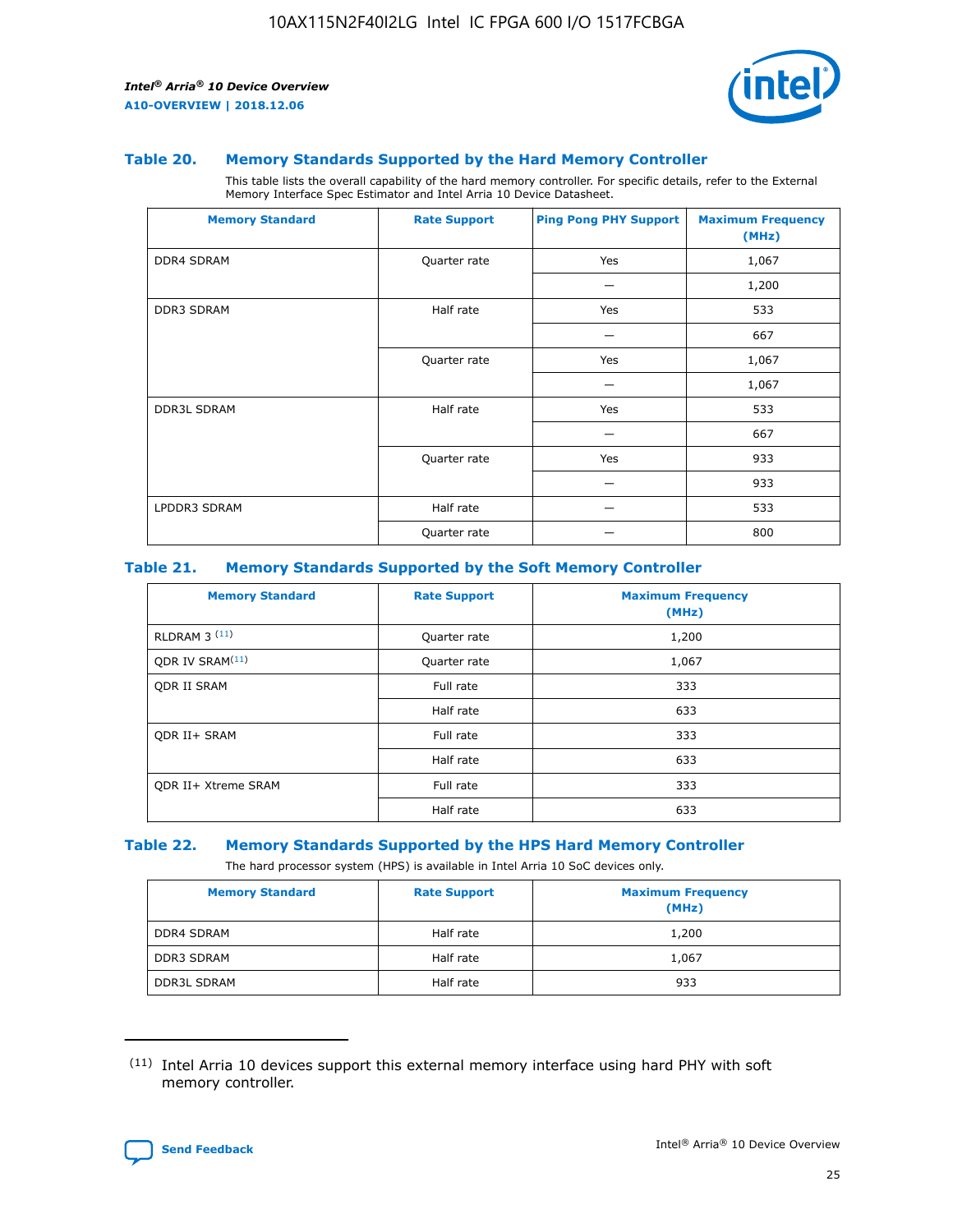

#### **Related Information**

#### [Intel Arria 10 Device Datasheet](https://www.intel.com/content/www/us/en/programmable/documentation/mcn1413182292568.html#mcn1413182153340)

Lists the memory interface performance according to memory interface standards, rank or chip select configurations, and Intel Arria 10 device speed grades.

# **PCIe Gen1, Gen2, and Gen3 Hard IP**

Intel Arria 10 devices contain PCIe hard IP that is designed for performance and ease-of-use:

- Includes all layers of the PCIe stack—transaction, data link and physical layers.
- Supports PCIe Gen3, Gen2, and Gen1 Endpoint and Root Port in x1, x2, x4, or x8 lane configuration.
- Operates independently from the core logic—optional configuration via protocol (CvP) allows the PCIe link to power up and complete link training in less than 100 ms while the Intel Arria 10 device completes loading the programming file for the rest of the FPGA.
- Provides added functionality that makes it easier to support emerging features such as Single Root I/O Virtualization (SR-IOV) and optional protocol extensions.
- Provides improved end-to-end datapath protection using ECC.
- Supports FPGA configuration via protocol (CvP) using PCIe at Gen3, Gen2, or Gen1 speed.

#### **Related Information**

PCS Features on page 30

# **Enhanced PCS Hard IP for Interlaken and 10 Gbps Ethernet**

# **Interlaken Support**

The Intel Arria 10 enhanced PCS hard IP provides integrated Interlaken PCS supporting rates up to 25.8 Gbps per lane.

The Interlaken PCS is based on the proven functionality of the PCS developed for Intel's previous generation FPGAs, which demonstrated interoperability with Interlaken ASSP vendors and third-party IP suppliers. The Interlaken PCS is present in every transceiver channel in Intel Arria 10 devices.

#### **Related Information**

PCS Features on page 30

## **10 Gbps Ethernet Support**

The Intel Arria 10 enhanced PCS hard IP supports 10GBASE-R PCS compliant with IEEE 802.3 10 Gbps Ethernet (10GbE). The integrated hard IP support for 10GbE and the 10 Gbps transceivers save external PHY cost, board space, and system power.

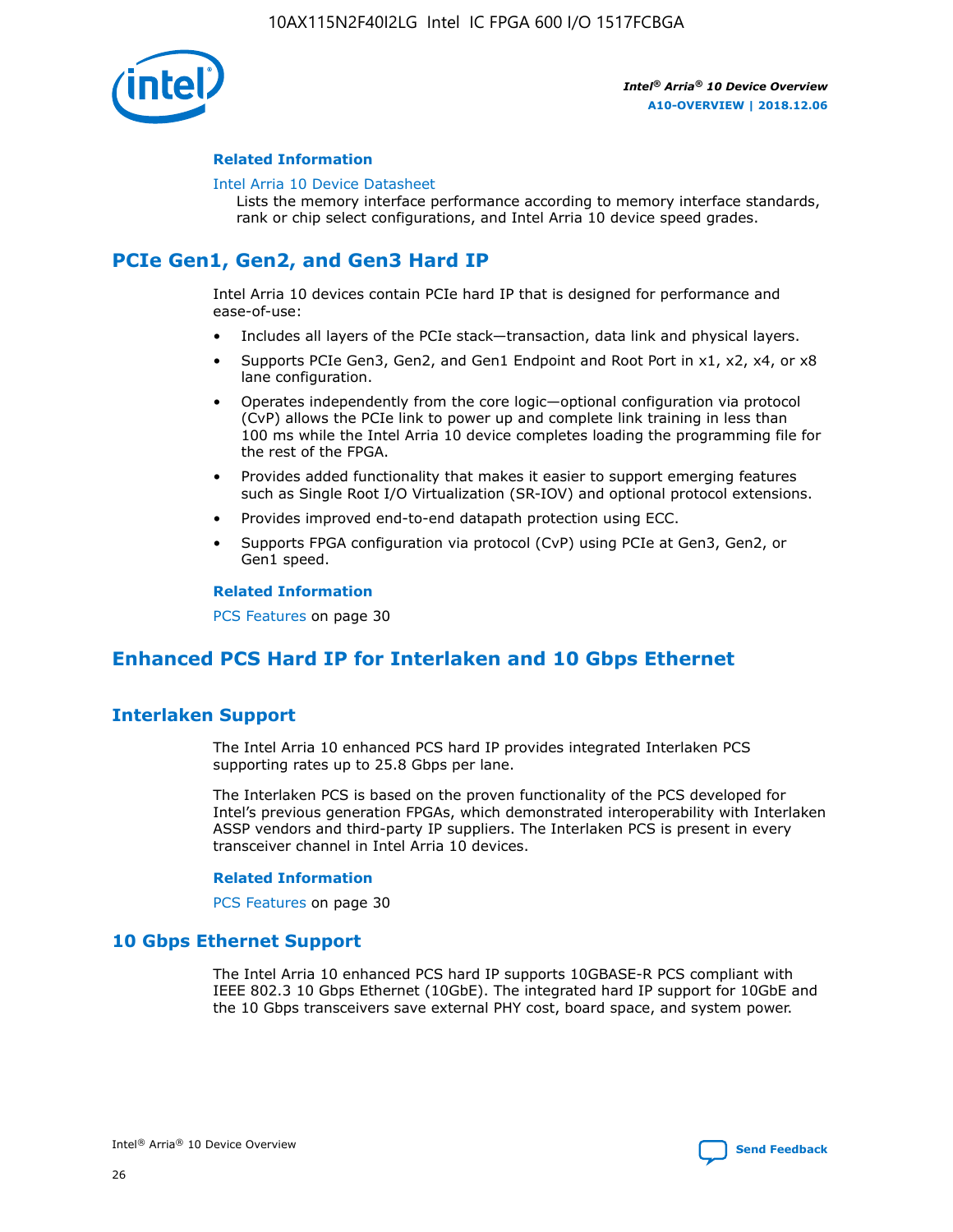

The scalable hard IP supports multiple independent 10GbE ports while using a single PLL for all the 10GBASE-R PCS instantiations, which saves on core logic resources and clock networks:

- Simplifies multiport 10GbE systems compared to XAUI interfaces that require an external XAUI-to-10G PHY.
- Incorporates Electronic Dispersion Compensation (EDC), which enables direct connection to standard 10 Gbps XFP and SFP+ pluggable optical modules.
- Supports backplane Ethernet applications and includes a hard 10GBASE-KR Forward Error Correction (FEC) circuit that you can use for 10 Gbps and 40 Gbps applications.

The 10 Gbps Ethernet PCS hard IP and 10GBASE-KR FEC are present in every transceiver channel.

#### **Related Information**

PCS Features on page 30

# **Low Power Serial Transceivers**

Intel Arria 10 FPGAs and SoCs include lowest power transceivers that deliver high bandwidth, throughput and low latency.

Intel Arria 10 devices deliver the industry's lowest power consumption per transceiver channel:

- 12.5 Gbps transceivers at as low as 242 mW
- 10 Gbps transceivers at as low as 168 mW
- 6 Gbps transceivers at as low as 117 mW

Intel Arria 10 transceivers support various data rates according to application:

- Chip-to-chip and chip-to-module applications—from 1 Gbps up to 25.8 Gbps
- Long reach and backplane applications—from 1 Gbps up to 12.5 with advanced adaptive equalization
- Critical power sensitive applications—from 1 Gbps up to 11.3 Gbps using lower power modes

The combination of 20 nm process technology and architectural advances provide the following benefits:

- Significant reduction in die area and power consumption
- Increase of up to two times in transceiver I/O density compared to previous generation devices while maintaining optimal signal integrity
- Up to 72 total transceiver channels—you can configure up to 6 of these channels to run as fast as 25.8 Gbps
- All channels feature continuous data rate support up to the maximum rated speed

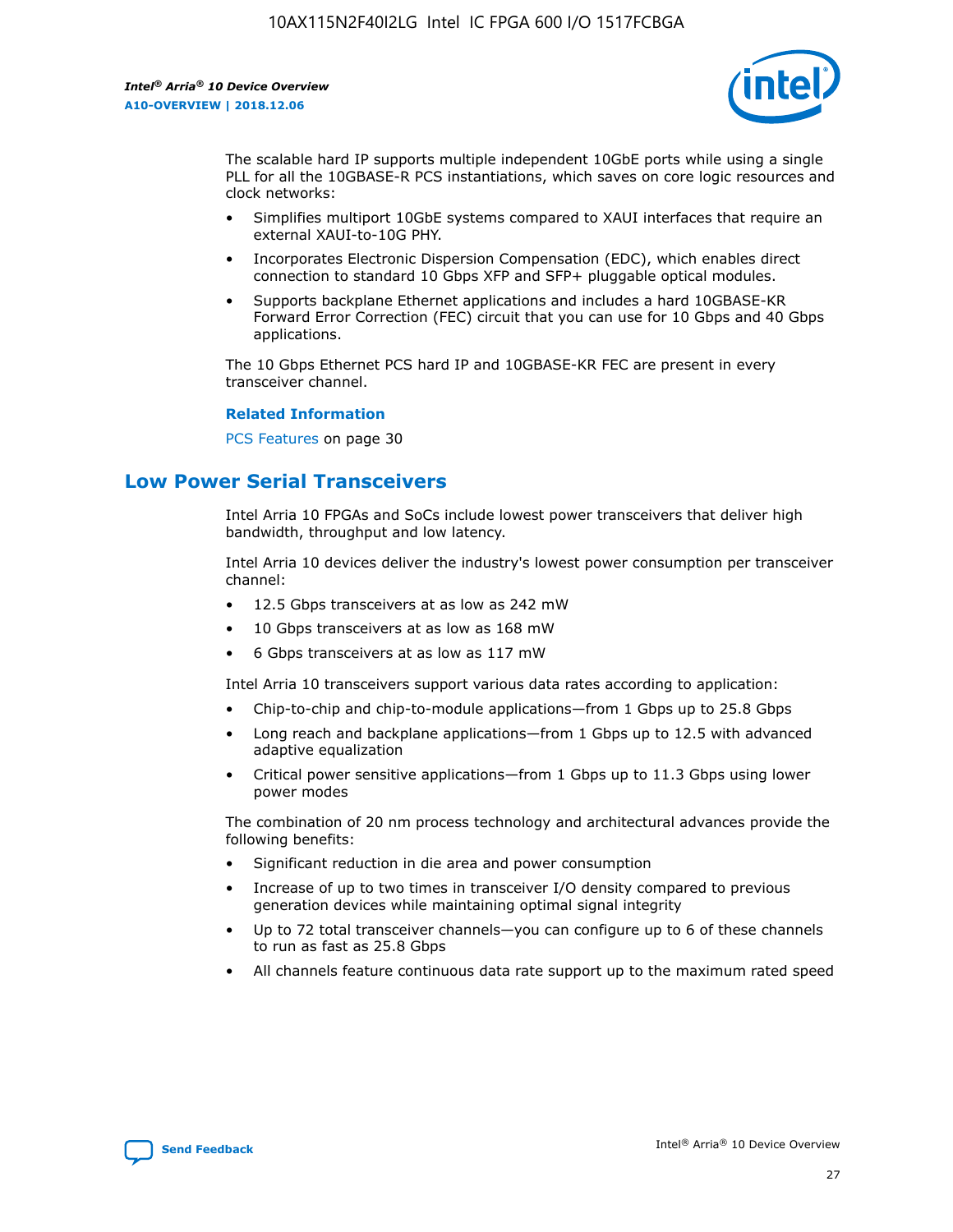

# Transceiver PMA TX/RX PCS ATX PLL Transceiver PMA TX/RX PCS fPLL Network Flexible Clock Distribution Network PCS Transceiver PMA TX/RX FPGA **Clock Distribution** Fabric PCS Transceiver PMA TX/RX ATX Flexible PLL PCS Transceiver PMA TX/RX ▲ fPLL Transceiver PMA TX/RX PCS 4

## **Figure 6. Intel Arria 10 Transceiver Block Architecture**

# **Transceiver Channels**

All transceiver channels feature a dedicated Physical Medium Attachment (PMA) and a hardened Physical Coding Sublayer (PCS).

- The PMA provides primary interfacing capabilities to physical channels.
- The PCS typically handles encoding/decoding, word alignment, and other preprocessing functions before transferring data to the FPGA core fabric.

A transceiver channel consists of a PMA and a PCS block. Most transceiver banks have 6 channels. There are some transceiver banks that contain only 3 channels.

A wide variety of bonded and non-bonded data rate configurations is possible using a highly configurable clock distribution network. Up to 80 independent transceiver data rates can be configured.

The following figures are graphical representations of top views of the silicon die, which correspond to reverse views for flip chip packages. Different Intel Arria 10 devices may have different floorplans than the ones shown in the figures.

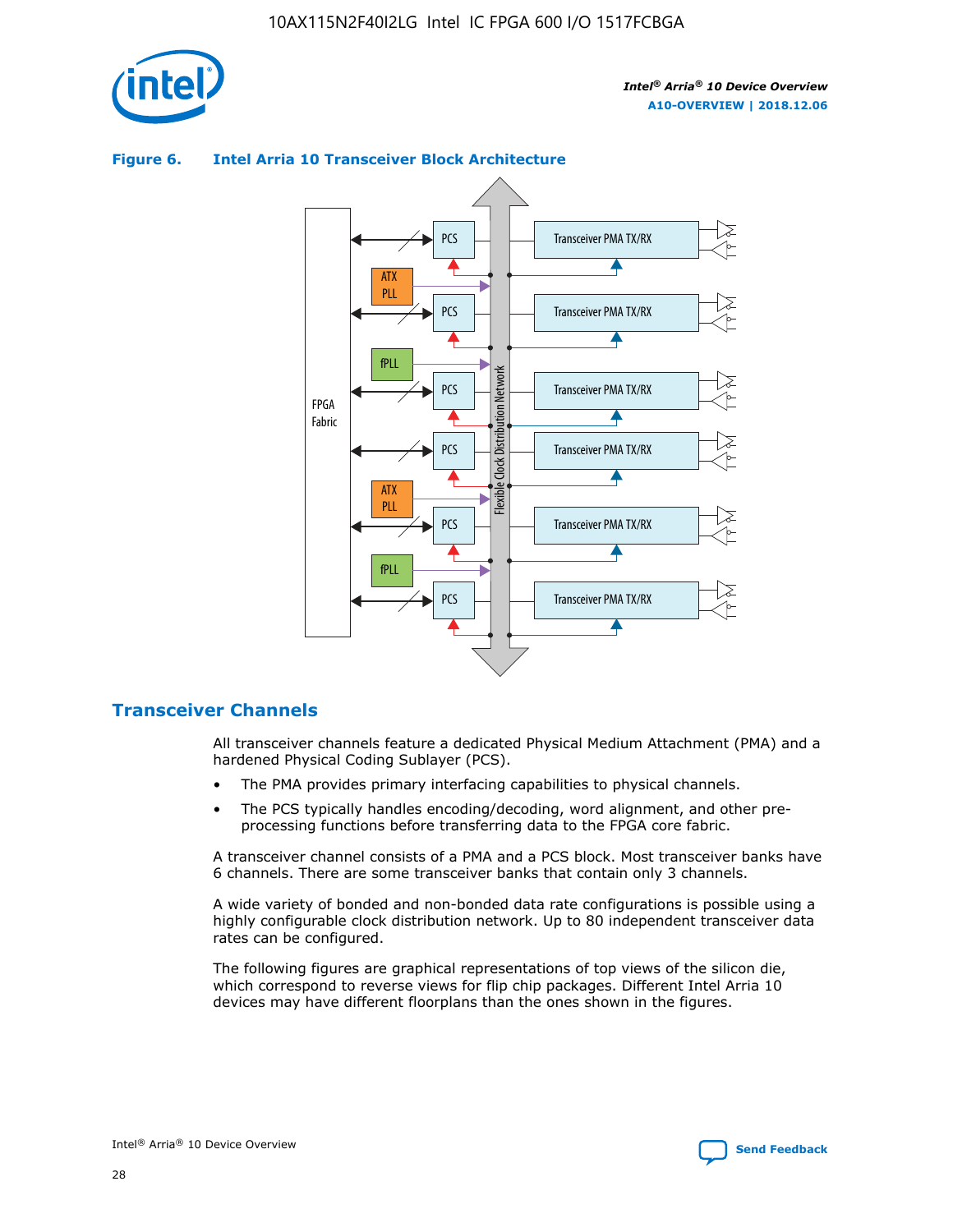

## **Figure 7. Device Chip Overview for Intel Arria 10 GX and GT Devices**





## **PMA Features**

Intel Arria 10 transceivers provide exceptional signal integrity at data rates up to 25.8 Gbps. Clocking options include ultra-low jitter ATX PLLs (LC tank based), clock multiplier unit (CMU) PLLs, and fractional PLLs.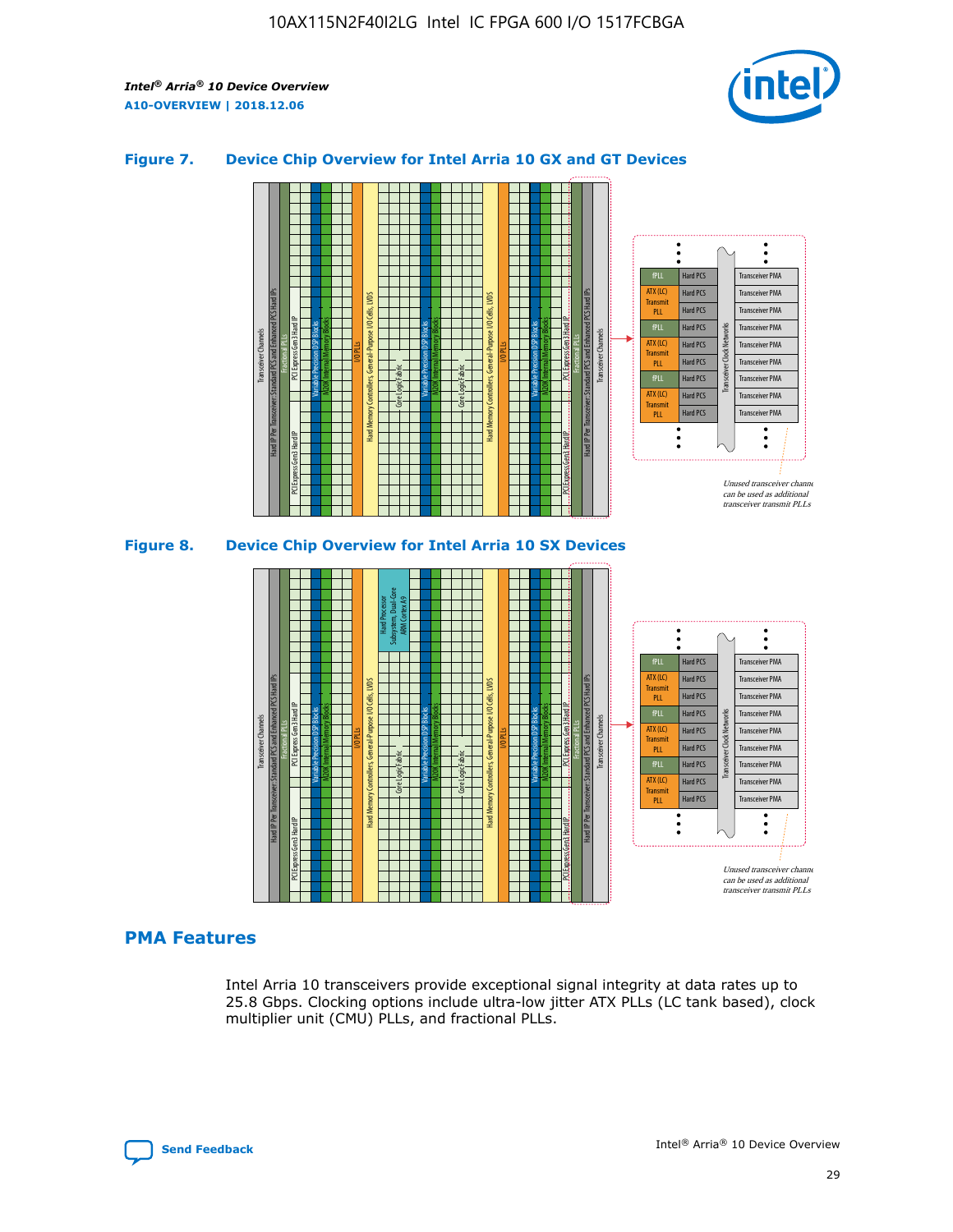

Each transceiver channel contains a channel PLL that can be used as the CMU PLL or clock data recovery (CDR) PLL. In CDR mode, the channel PLL recovers the receiver clock and data in the transceiver channel. Up to 80 independent data rates can be configured on a single Intel Arria 10 device.

## **Table 23. PMA Features of the Transceivers in Intel Arria 10 Devices**

| <b>Feature</b>                                             | <b>Capability</b>                                                                                                                                                                                                             |
|------------------------------------------------------------|-------------------------------------------------------------------------------------------------------------------------------------------------------------------------------------------------------------------------------|
| Chip-to-Chip Data Rates                                    | 1 Gbps to 17.4 Gbps (Intel Arria 10 GX devices)<br>1 Gbps to 25.8 Gbps (Intel Arria 10 GT devices)                                                                                                                            |
| Backplane Support                                          | Drive backplanes at data rates up to 12.5 Gbps                                                                                                                                                                                |
| Optical Module Support                                     | SFP+/SFP, XFP, CXP, QSFP/QSFP28, CFP/CFP2/CFP4                                                                                                                                                                                |
| Cable Driving Support                                      | SFP+ Direct Attach, PCI Express over cable, eSATA                                                                                                                                                                             |
| Transmit Pre-Emphasis                                      | 4-tap transmit pre-emphasis and de-emphasis to compensate for system channel loss                                                                                                                                             |
| Continuous Time Linear<br>Equalizer (CTLE)                 | Dual mode, high-gain, and high-data rate, linear receive equalization to compensate for<br>system channel loss                                                                                                                |
| Decision Feedback Equalizer<br>(DFE)                       | 7-fixed and 4-floating tap DFE to equalize backplane channel loss in the presence of<br>crosstalk and noisy environments                                                                                                      |
| Variable Gain Amplifier                                    | Optimizes the signal amplitude prior to the CDR sampling and operates in fixed and<br>adaptive modes                                                                                                                          |
| Altera Digital Adaptive<br>Parametric Tuning (ADAPT)       | Fully digital adaptation engine to automatically adjust all link equalization parameters-<br>including CTLE, DFE, and variable gain amplifier blocks—that provide optimal link margin<br>without intervention from user logic |
| Precision Signal Integrity<br>Calibration Engine (PreSICE) | Hardened calibration controller to quickly calibrate all transceiver control parameters on<br>power-up, which provides the optimal signal integrity and jitter performance                                                    |
| Advanced Transmit (ATX)<br>PLL                             | Low jitter ATX (LC tank based) PLLs with continuous tuning range to cover a wide range of<br>standard and proprietary protocols                                                                                               |
| <b>Fractional PLLs</b>                                     | On-chip fractional frequency synthesizers to replace on-board crystal oscillators and reduce<br>system cost                                                                                                                   |
| Digitally Assisted Analog<br><b>CDR</b>                    | Superior jitter tolerance with fast lock time                                                                                                                                                                                 |
| Dynamic Partial<br>Reconfiguration                         | Allows independent control of the Avalon memory-mapped interface of each transceiver<br>channel for the highest transceiver flexibility                                                                                       |
| Multiple PCS-PMA and PCS-<br>PLD interface widths          | 8-, 10-, 16-, 20-, 32-, 40-, or 64-bit interface widths for flexibility of deserialization width,<br>encoding, and reduced latency                                                                                            |

# **PCS Features**

This table summarizes the Intel Arria 10 transceiver PCS features. You can use the transceiver PCS to support a wide range of protocols ranging from 1 Gbps to 25.8 Gbps.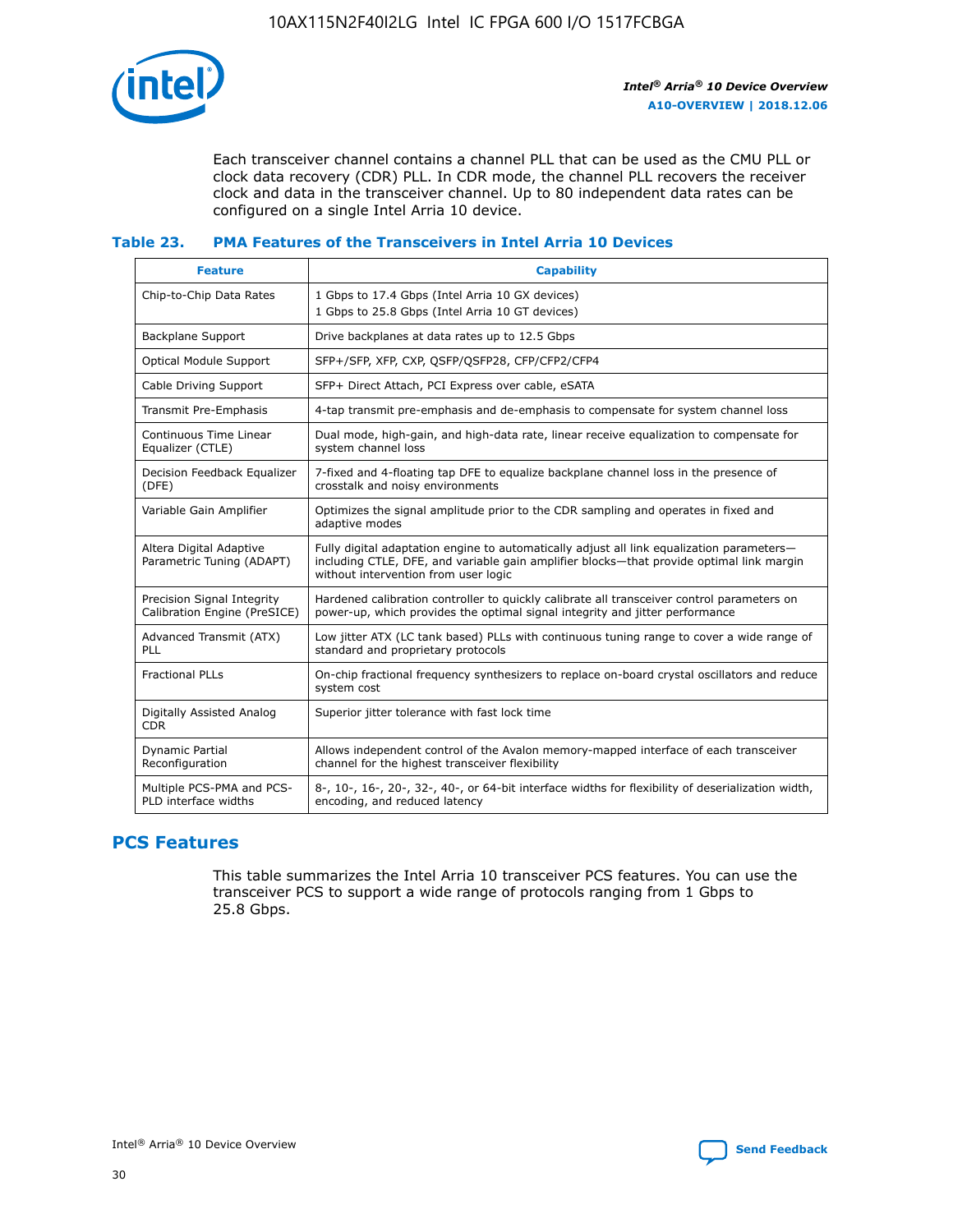

| <b>PCS</b>    | <b>Description</b>                                                                                                                                                                                                                                                                                                                                                                                                          |
|---------------|-----------------------------------------------------------------------------------------------------------------------------------------------------------------------------------------------------------------------------------------------------------------------------------------------------------------------------------------------------------------------------------------------------------------------------|
| Standard PCS  | Operates at a data rate up to 12 Gbps<br>Supports protocols such as PCI-Express, CPRI 4.2+, GigE, IEEE 1588 in Hard PCS<br>Implements other protocols using Basic/Custom (Standard PCS) transceiver<br>configuration rules.                                                                                                                                                                                                 |
| Enhanced PCS  | Performs functions common to most serial data industry standards, such as word<br>$\bullet$<br>alignment, encoding/decoding, and framing, before data is sent or received off-chip<br>through the PMA<br>• Handles data transfer to and from the FPGA fabric<br>Handles data transfer internally to and from the PMA<br>Provides frequency compensation<br>Performs channel bonding for multi-channel low skew applications |
| PCIe Gen3 PCS | Supports the seamless switching of Data and Clock between the Gen1, Gen2, and Gen3<br>data rates<br>Provides support for PIPE 3.0 features<br>Supports the PIPE interface with the Hard IP enabled, as well as with the Hard IP<br>bypassed                                                                                                                                                                                 |

#### **Related Information**

- PCIe Gen1, Gen2, and Gen3 Hard IP on page 26
- Interlaken Support on page 26
- 10 Gbps Ethernet Support on page 26

# **PCS Protocol Support**

This table lists some of the protocols supported by the Intel Arria 10 transceiver PCS. For more information about the blocks in the transmitter and receiver data paths, refer to the related information.

| <b>Protocol</b>                                 | <b>Data Rate</b><br>(Gbps) | <b>Transceiver IP</b>       | <b>PCS Support</b>                      |
|-------------------------------------------------|----------------------------|-----------------------------|-----------------------------------------|
| PCIe Gen3 x1, x2, x4, x8                        | 8.0                        | Native PHY (PIPE)           | Standard PCS and PCIe<br>Gen3 PCS       |
| PCIe Gen2 x1, x2, x4, x8                        | 5.0                        | Native PHY (PIPE)           | <b>Standard PCS</b>                     |
| PCIe Gen1 x1, x2, x4, x8                        | 2.5                        | Native PHY (PIPE)           | Standard PCS                            |
| 1000BASE-X Gigabit Ethernet                     | 1.25                       | Native PHY                  | <b>Standard PCS</b>                     |
| 1000BASE-X Gigabit Ethernet with<br>IEEE 1588v2 | 1.25                       | Native PHY                  | Standard PCS                            |
| 10GBASE-R                                       | 10.3125                    | Native PHY                  | <b>Enhanced PCS</b>                     |
| 10GBASE-R with IEEE 1588v2                      | 10.3125                    | Native PHY                  | <b>Enhanced PCS</b>                     |
| 10GBASE-R with KR FEC                           | 10.3125                    | Native PHY                  | <b>Enhanced PCS</b>                     |
| 10GBASE-KR and 1000BASE-X                       | 10.3125                    | 1G/10GbE and 10GBASE-KR PHY | Standard PCS and<br><b>Enhanced PCS</b> |
| Interlaken (CEI-6G/11G)                         | 3.125 to 17.4              | Native PHY                  | <b>Enhanced PCS</b>                     |
| SFI-S/SFI-5.2                                   | 11.2                       | Native PHY                  | <b>Enhanced PCS</b>                     |
| $10G$ SDI                                       | 10.692                     | Native PHY                  | <b>Enhanced PCS</b>                     |
|                                                 |                            |                             | continued                               |

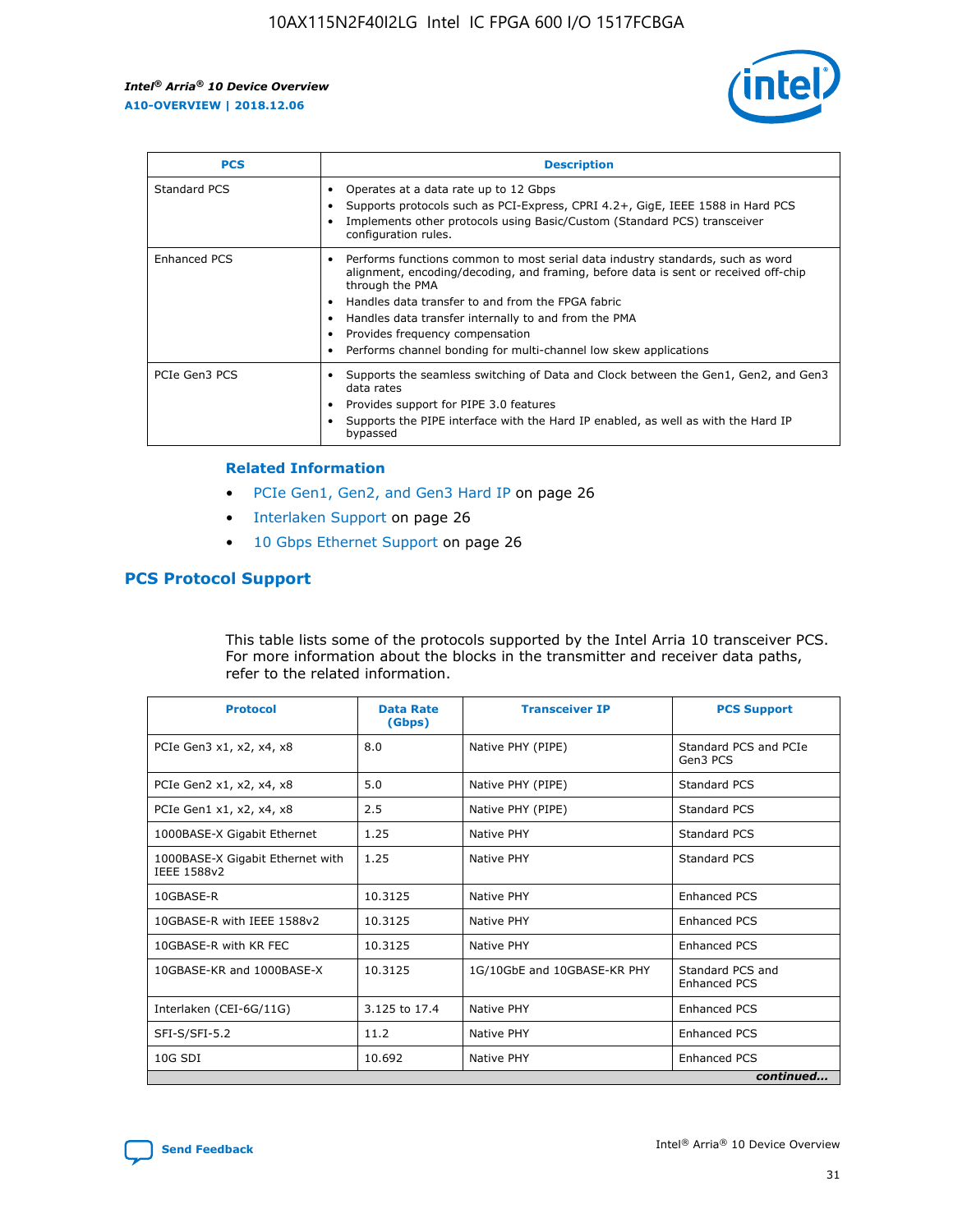

| <b>Protocol</b>      | <b>Data Rate</b><br>(Gbps) | <b>Transceiver IP</b> | <b>PCS Support</b> |
|----------------------|----------------------------|-----------------------|--------------------|
| CPRI 6.0 (64B/66B)   | 0.6144 to<br>10.1376       | Native PHY            | Enhanced PCS       |
| CPRI 4.2 (8B/10B)    | 0.6144 to<br>9.8304        | Native PHY            | Standard PCS       |
| OBSAI RP3 v4.2       | 0.6144 to 6.144            | Native PHY            | Standard PCS       |
| SD-SDI/HD-SDI/3G-SDI | $0.143(12)$ to<br>2.97     | Native PHY            | Standard PCS       |

## **Related Information**

#### [Intel Arria 10 Transceiver PHY User Guide](https://www.intel.com/content/www/us/en/programmable/documentation/nik1398707230472.html#nik1398707091164)

Provides more information about the supported transceiver protocols and PHY IP, the PMA architecture, and the standard, enhanced, and PCIe Gen3 PCS architecture.

# **SoC with Hard Processor System**

Each SoC device combines an FPGA fabric and a hard processor system (HPS) in a single device. This combination delivers the flexibility of programmable logic with the power and cost savings of hard IP in these ways:

- Reduces board space, system power, and bill of materials cost by eliminating a discrete embedded processor
- Allows you to differentiate the end product in both hardware and software, and to support virtually any interface standard
- Extends the product life and revenue through in-field hardware and software updates

 $(12)$  The 0.143 Gbps data rate is supported using oversampling of user logic that you must implement in the FPGA fabric.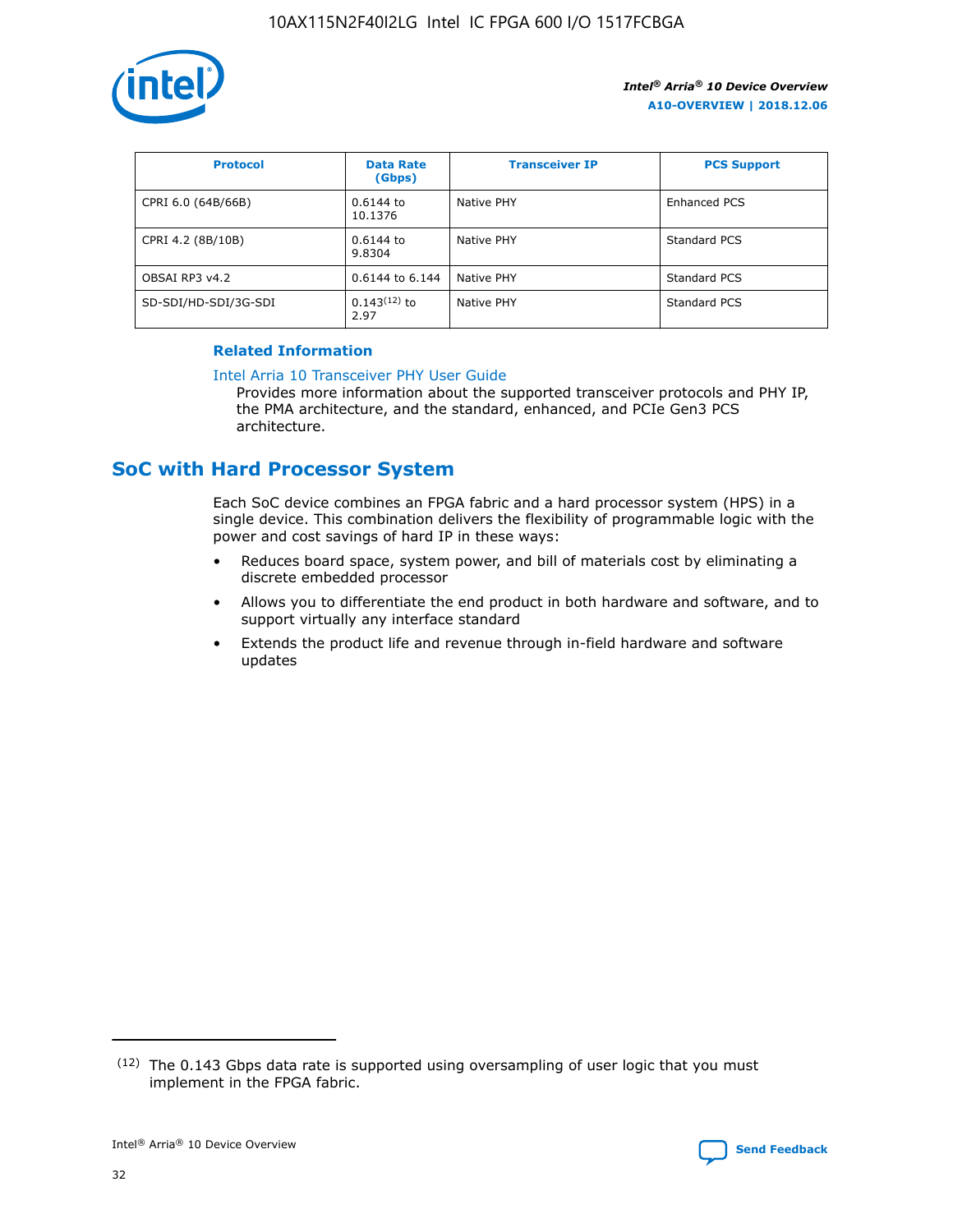

#### **Figure 9. HPS Block Diagram**

This figure shows a block diagram of the HPS with the dual ARM Cortex-A9 MPCore processor.



# **Key Advantages of 20-nm HPS**

The 20-nm HPS strikes a balance between enabling maximum software compatibility with 28-nm SoCs while still improving upon the 28-nm HPS architecture. These improvements address the requirements of the next generation target markets such as wireless and wireline communications, compute and storage equipment, broadcast and military in terms of performance, memory bandwidth, connectivity via backplane and security.

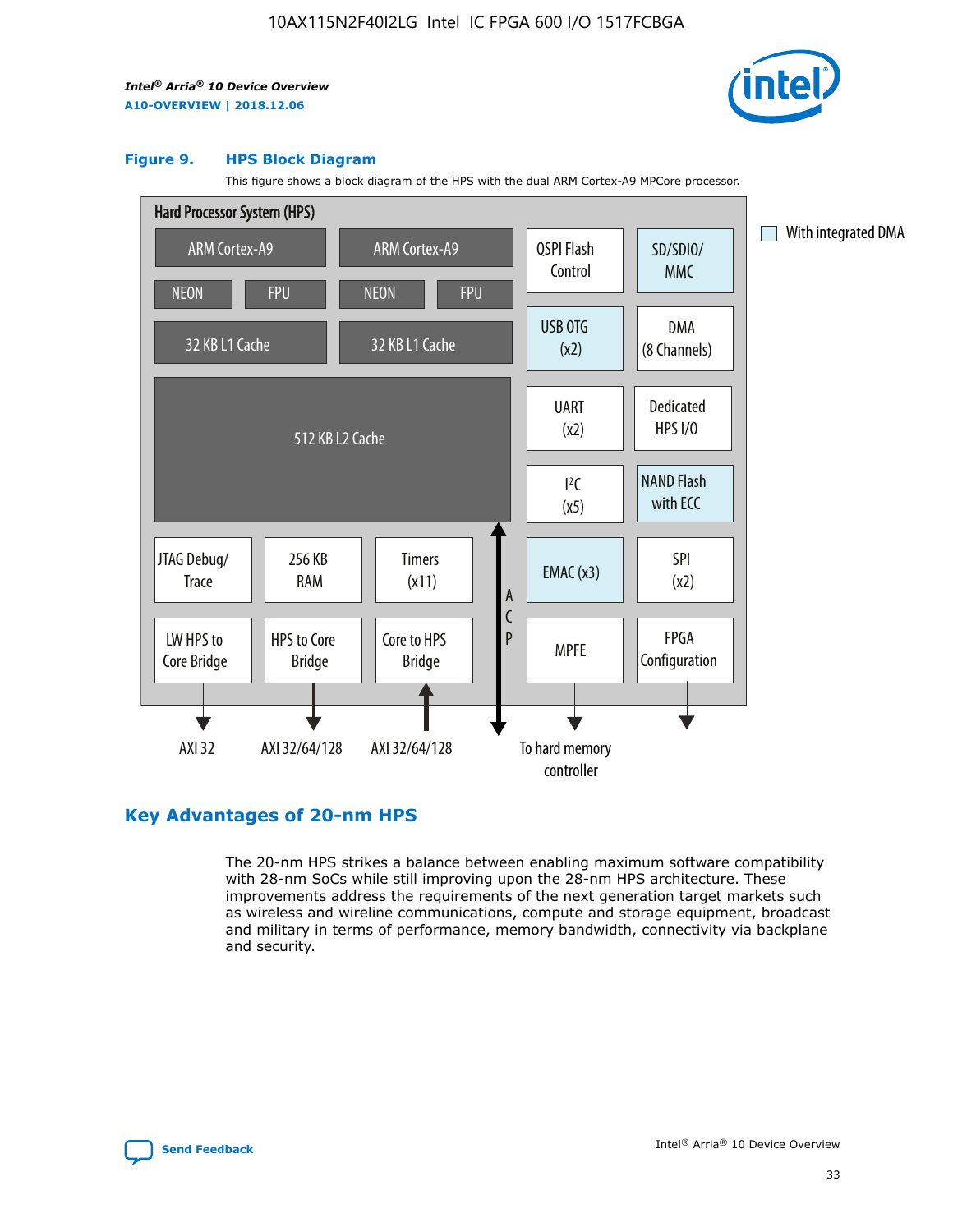

## **Table 24. Improvements in 20 nm HPS**

This table lists the key improvements of the 20 nm HPS compared to the 28 nm HPS.

| Advantages/<br><b>Improvements</b>                          | <b>Description</b>                                                                                                                                                                                                                                                                                                                                                                                                                                                                                                                                                                                                                                                                                                                                                                                                                                                                                                      |
|-------------------------------------------------------------|-------------------------------------------------------------------------------------------------------------------------------------------------------------------------------------------------------------------------------------------------------------------------------------------------------------------------------------------------------------------------------------------------------------------------------------------------------------------------------------------------------------------------------------------------------------------------------------------------------------------------------------------------------------------------------------------------------------------------------------------------------------------------------------------------------------------------------------------------------------------------------------------------------------------------|
| Increased performance and<br>overdrive capability           | While the nominal processor frequency is 1.2 GHz, the 20 nm HPS offers an "overdrive"<br>feature which enables a higher processor operating frequency. This requires a higher supply<br>voltage value that is unique to the HPS and may require a separate regulator.                                                                                                                                                                                                                                                                                                                                                                                                                                                                                                                                                                                                                                                   |
| Increased processor memory<br>bandwidth and DDR4<br>support | Up to 64-bit DDR4 memory at 2,400 Mbps support is available for the processor. The hard<br>memory controller for the HPS comprises a multi-port front end that manages connections<br>to a single port memory controller. The multi-port front end allows logic core and the HPS<br>to share ports and thereby the available bandwidth of the memory controller.                                                                                                                                                                                                                                                                                                                                                                                                                                                                                                                                                        |
| Flexible I/O sharing                                        | An advanced I/O pin muxing scheme allows improved sharing of I/O between the HPS and<br>the core logic. The following types of I/O are available for SoC:<br>17 dedicated I/Os-physically located inside the HPS block and are not accessible to<br>logic within the core. The 17 dedicated I/Os are used for HPS clock, resets, and<br>interfacing with boot devices, QSPI, and SD/MMC.<br>48 direct shared I/O-located closest to the HPS block and are ideal for high speed HPS<br>peripherals such as EMAC, USB, and others. There is one bank of 48 I/Os that supports<br>direct sharing where the 48 I/Os can be shared 12 I/Os at a time.<br>Standard (shared) I/O—all standard I/Os can be shared by the HPS peripherals and any<br>logic within the core. For designs where more than 48 I/Os are required to fully use all<br>the peripherals in the HPS, these I/Os can be connected through the core logic. |
| <b>EMAC</b> core                                            | Three EMAC cores are available in the HPS. The EMAC cores enable an application to<br>support two redundant Ethernet connections; for example, backplane, or two EMAC cores<br>for managing IEEE 1588 time stamp information while allowing a third EMAC core for debug<br>and configuration. All three EMACs can potentially share the same time stamps, simplifying<br>the 1588 time stamping implementation. A new serial time stamp interface allows core<br>logic to access and read the time stamp values. The integrated EMAC controllers can be<br>connected to external Ethernet PHY through the provided MDIO or I <sup>2</sup> C interface.                                                                                                                                                                                                                                                                  |
| On-chip memory                                              | The on-chip memory is updated to 256 KB support and can support larger data sets and<br>real time algorithms.                                                                                                                                                                                                                                                                                                                                                                                                                                                                                                                                                                                                                                                                                                                                                                                                           |
| <b>ECC</b> enhancements                                     | Improvements in L2 Cache ECC management allow identification of errors down to the<br>address level. ECC enhancements also enable improved error injection and status reporting<br>via the introduction of new memory mapped access to syndrome and data signals.                                                                                                                                                                                                                                                                                                                                                                                                                                                                                                                                                                                                                                                       |
| HPS to FPGA Interconnect<br>Backbone                        | Although the HPS and the Logic Core can operate independently, they are tightly coupled<br>via a high-bandwidth system interconnect built from high-performance ARM AMBA AXI bus<br>bridges. IP bus masters in the FPGA fabric have access to HPS bus slaves via the FPGA-to-<br>HPS interconnect. Similarly, HPS bus masters have access to bus slaves in the core fabric<br>via the HPS-to-FPGA bridge. Both bridges are AMBA AXI-3 compliant and support<br>simultaneous read and write transactions. Up to three masters within the core fabric can<br>share the HPS SDRAM controller with the processor. Additionally, the processor can be used<br>to configure the core fabric under program control via a dedicated 32-bit configuration port.                                                                                                                                                                  |
| FPGA configuration and HPS<br>booting                       | The FPGA fabric and HPS in the SoCs are powered independently. You can reduce the clock<br>frequencies or gate the clocks to reduce dynamic power.<br>You can configure the FPGA fabric and boot the HPS independently, in any order, providing<br>you with more design flexibility.                                                                                                                                                                                                                                                                                                                                                                                                                                                                                                                                                                                                                                    |
| Security                                                    | New security features have been introduced for anti-tamper management, secure boot,<br>encryption (AES), and authentication (SHA).                                                                                                                                                                                                                                                                                                                                                                                                                                                                                                                                                                                                                                                                                                                                                                                      |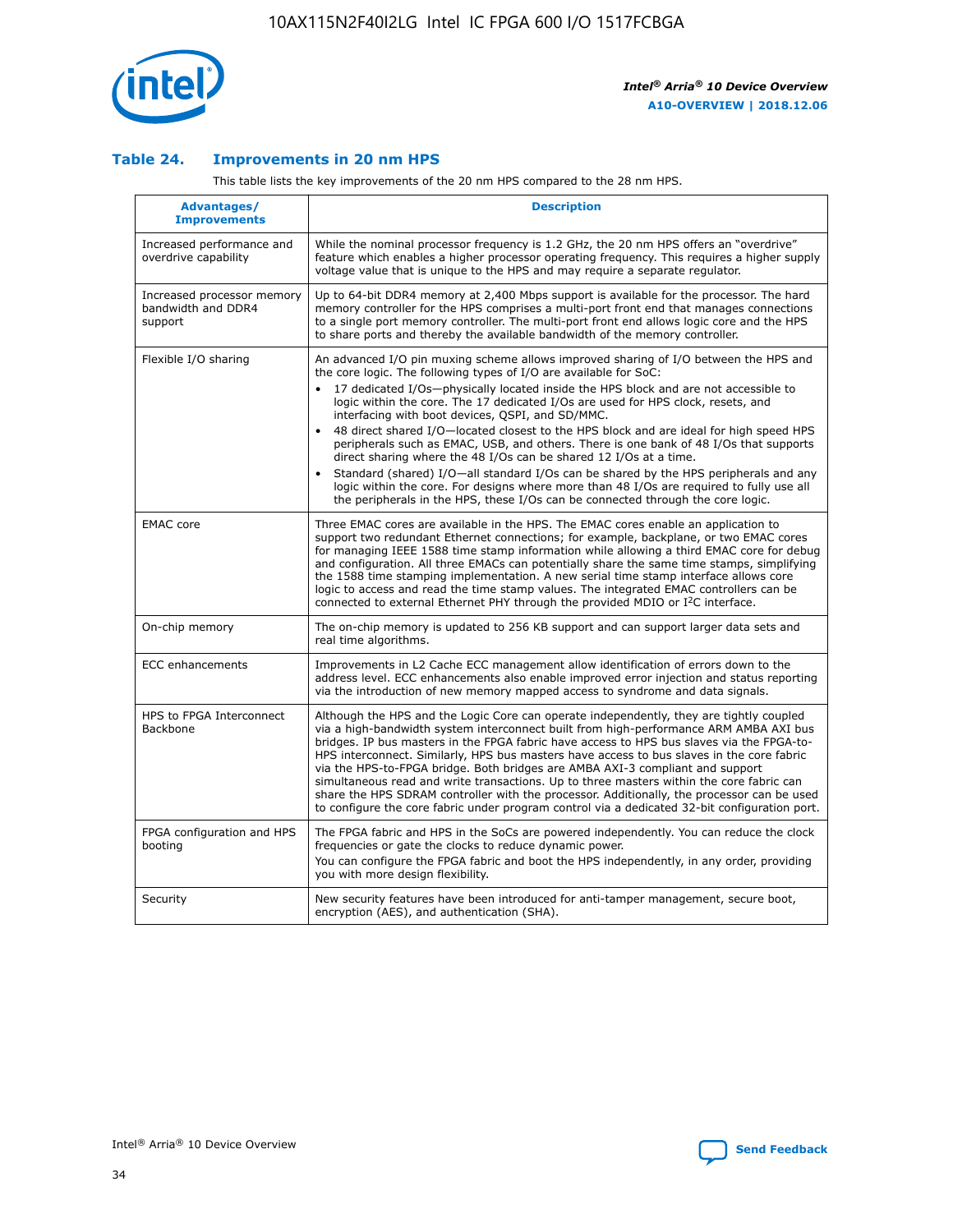

# **Features of the HPS**

The HPS has the following features:

- 1.2-GHz, dual-core ARM Cortex-A9 MPCore processor with up to 1.5-GHz via overdrive
	- ARMv7-A architecture that runs 32-bit ARM instructions, 16-bit and 32-bit Thumb instructions, and 8-bit Java byte codes in Jazelle style
	- Superscalar, variable length, out-of-order pipeline with dynamic branch prediction
	- Instruction Efficiency 2.5 MIPS/MHz, which provides total performance of 7500 MIPS at 1.5 GHz
- Each processor core includes:
	- 32 KB of L1 instruction cache, 32 KB of L1 data cache
	- Single- and double-precision floating-point unit and NEON media engine
	- CoreSight debug and trace technology
	- Snoop Control Unit (SCU) and Acceleration Coherency Port (ACP)
- 512 KB of shared L2 cache
- 256 KB of scratch RAM
- Hard memory controller with support for DDR3, DDR4 and optional error correction code (ECC) support
- Multiport Front End (MPFE) Scheduler interface to the hard memory controller
- 8-channel direct memory access (DMA) controller
- QSPI flash controller with SIO, DIO, QIO SPI Flash support
- NAND flash controller (ONFI 1.0 or later) with DMA and ECC support, updated to support 8 and 16-bit Flash devices and new command DMA to offload CPU for fast power down recovery
- Updated SD/SDIO/MMC controller to eMMC 4.5 with DMA with CE-ATA digital command support
- 3 10/100/1000 Ethernet media access control (MAC) with DMA
- 2 USB On-the-Go (OTG) controllers with DMA
- $\bullet$  5 I<sup>2</sup>C controllers (3 can be used by EMAC for MIO to external PHY)
- 2 UART 16550 Compatible controllers
- 4 serial peripheral interfaces (SPI) (2 Master, 2 Slaves)
- 62 programmable general-purpose I/Os, which includes 48 direct share I/Os that allows the HPS peripherals to connect directly to the FPGA I/Os
- 7 general-purpose timers
- 4 watchdog timers
- Anti-tamper, Secure Boot, Encryption (AES) and Authentication (SHA)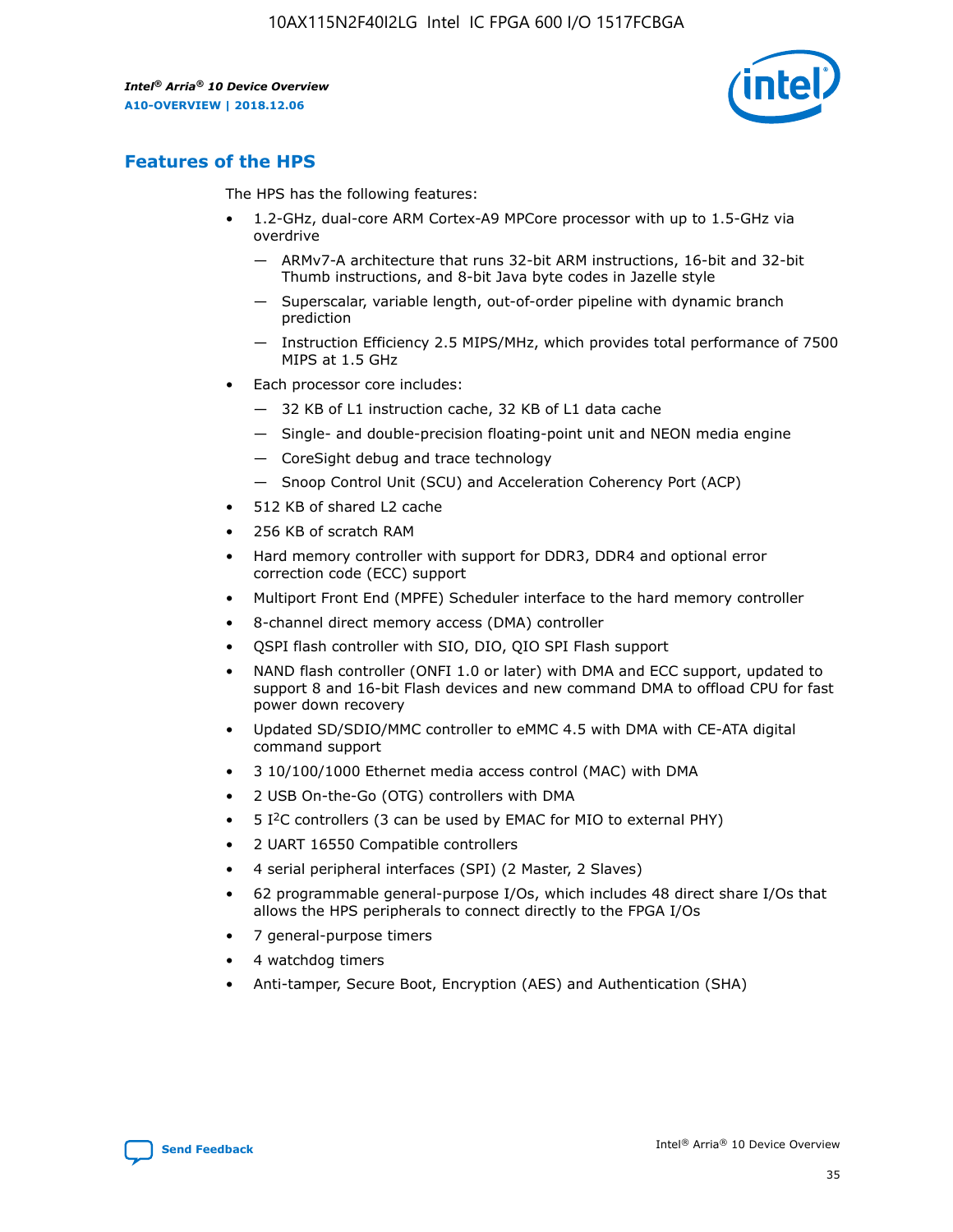

## **System Peripherals and Debug Access Port**

Each Ethernet MAC, USB OTG, NAND flash controller, and SD/MMC controller module has an integrated DMA controller. For modules without an integrated DMA controller, an additional DMA controller module provides up to eight channels of high-bandwidth data transfers. Peripherals that communicate off-chip are multiplexed with other peripherals at the HPS pin level. This allows you to choose which peripherals interface with other devices on your PCB.

The debug access port provides interfaces to industry standard JTAG debug probes and supports ARM CoreSight debug and core traces to facilitate software development.

## **HPS–FPGA AXI Bridges**

The HPS–FPGA bridges, which support the Advanced Microcontroller Bus Architecture (AMBA) Advanced eXtensible Interface (AXI™) specifications, consist of the following bridges:

- FPGA-to-HPS AMBA AXI bridge—a high-performance bus supporting 32, 64, and 128 bit data widths that allows the FPGA fabric to issue transactions to slaves in the HPS.
- HPS-to-FPGA Avalon/AMBA AXI bridge—a high-performance bus supporting 32, 64, and 128 bit data widths that allows the HPS to issue transactions to slaves in the FPGA fabric.
- Lightweight HPS-to-FPGA AXI bridge—a lower latency 32 bit width bus that allows the HPS to issue transactions to soft peripherals in the FPGA fabric. This bridge is primarily used for control and status register (CSR) accesses to peripherals in the FPGA fabric.

The HPS–FPGA AXI bridges allow masters in the FPGA fabric to communicate with slaves in the HPS logic, and vice versa. For example, the HPS-to-FPGA AXI bridge allows you to share memories instantiated in the FPGA fabric with one or both microprocessors in the HPS, while the FPGA-to-HPS AXI bridge allows logic in the FPGA fabric to access the memory and peripherals in the HPS.

Each HPS–FPGA bridge also provides asynchronous clock crossing for data transferred between the FPGA fabric and the HPS.

#### **HPS SDRAM Controller Subsystem**

The HPS SDRAM controller subsystem contains a multiport SDRAM controller and DDR PHY that are shared between the FPGA fabric (through the FPGA-to-HPS SDRAM interface), the level 2 (L2) cache, and the level 3 (L3) system interconnect. The FPGA-to-HPS SDRAM interface supports AMBA AXI and Avalon® Memory-Mapped (Avalon-MM) interface standards, and provides up to six individual ports for access by masters implemented in the FPGA fabric.

The HPS SDRAM controller supports up to 3 masters (command ports), 3x 64-bit read data ports and 3x 64-bit write data ports.

To maximize memory performance, the SDRAM controller subsystem supports command and data reordering, deficit round-robin arbitration with aging, and high-priority bypass features.

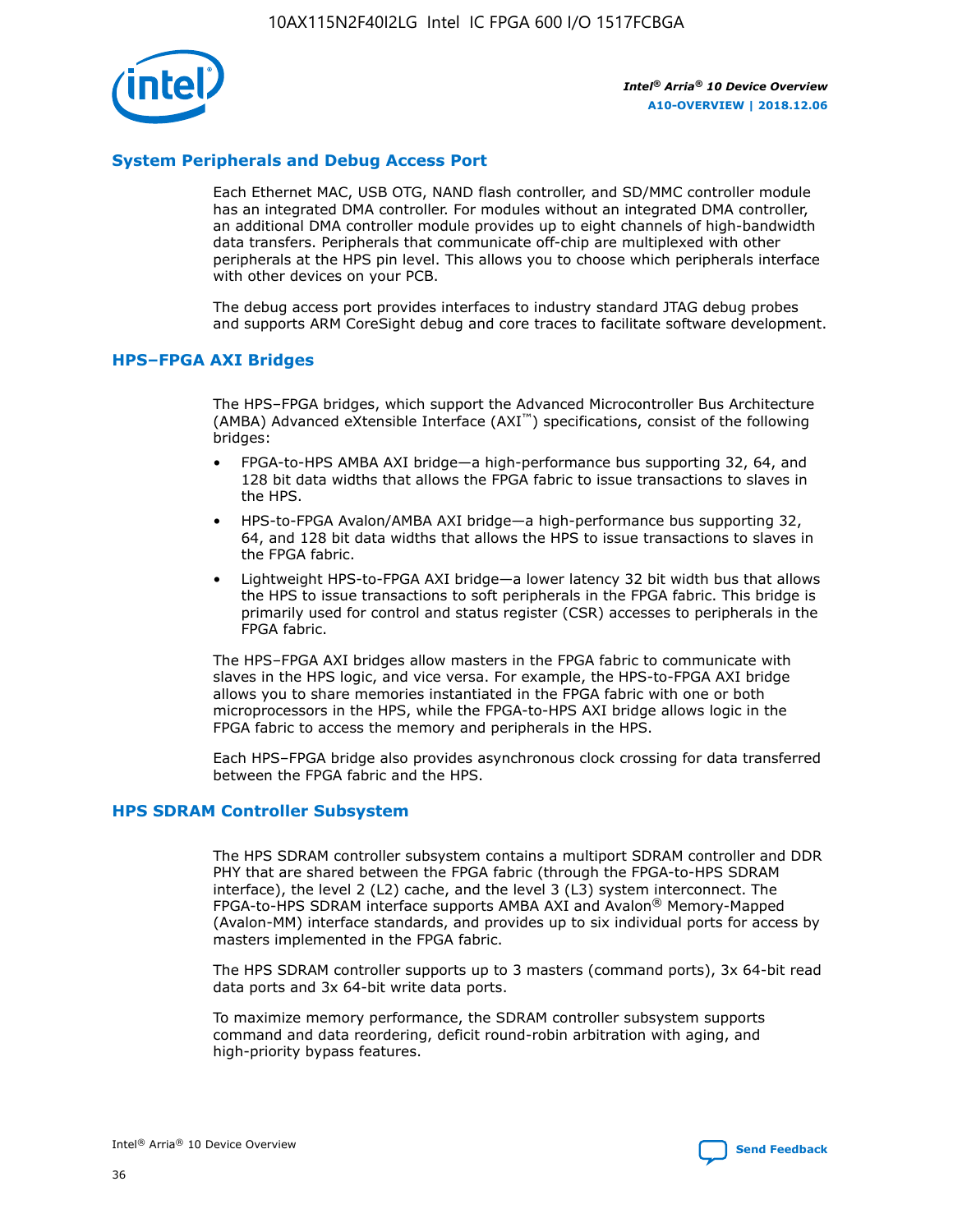

# **FPGA Configuration and HPS Booting**

The FPGA fabric and HPS in the SoC FPGA must be powered at the same time. You can reduce the clock frequencies or gate the clocks to reduce dynamic power.

Once powered, the FPGA fabric and HPS can be configured independently thus providing you with more design flexibility:

- You can boot the HPS independently. After the HPS is running, the HPS can fully or partially reconfigure the FPGA fabric at any time under software control. The HPS can also configure other FPGAs on the board through the FPGA configuration controller.
- Configure the FPGA fabric first, and then boot the HPS from memory accessible to the FPGA fabric.

## **Hardware and Software Development**

For hardware development, you can configure the HPS and connect your soft logic in the FPGA fabric to the HPS interfaces using the Platform Designer system integration tool in the Intel Quartus Prime software.

For software development, the ARM-based SoC FPGA devices inherit the rich software development ecosystem available for the ARM Cortex-A9 MPCore processor. The software development process for Intel SoC FPGAs follows the same steps as those for other SoC devices from other manufacturers. Support for Linux\*, VxWorks\*, and other operating systems are available for the SoC FPGAs. For more information on the operating systems support availability, contact the Intel FPGA sales team.

You can begin device-specific firmware and software development on the Intel SoC FPGA Virtual Target. The Virtual Target is a fast PC-based functional simulation of a target development system—a model of a complete development board. The Virtual Target enables the development of device-specific production software that can run unmodified on actual hardware.

# **Dynamic and Partial Reconfiguration**

The Intel Arria 10 devices support dynamic and partial reconfiguration. You can use dynamic and partial reconfiguration simultaneously to enable seamless reconfiguration of both the device core and transceivers.

# **Dynamic Reconfiguration**

You can reconfigure the PMA and PCS blocks while the device continues to operate. This feature allows you to change the data rates, protocol, and analog settings of a channel in a transceiver bank without affecting on-going data transfer in other transceiver banks. This feature is ideal for applications that require dynamic multiprotocol or multirate support.

# **Partial Reconfiguration**

Using partial reconfiguration, you can reconfigure some parts of the device while keeping the device in operation.

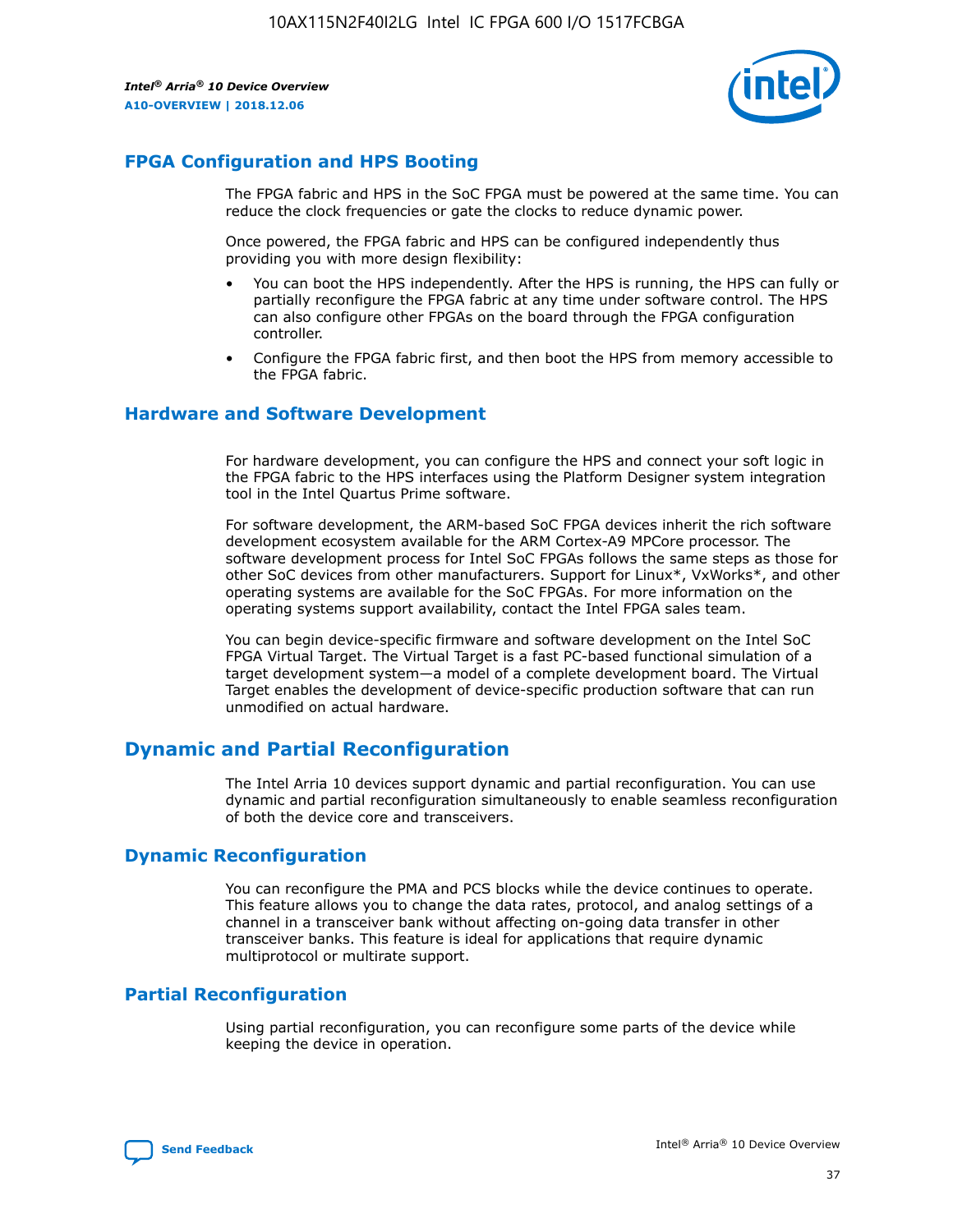

Instead of placing all device functions in the FPGA fabric, you can store some functions that do not run simultaneously in external memory and load them only when required. This capability increases the effective logic density of the device, and lowers cost and power consumption.

In the Intel solution, you do not have to worry about intricate device architecture to perform a partial reconfiguration. The partial reconfiguration capability is built into the Intel Quartus Prime design software, making such time-intensive task simple.

Intel Arria 10 devices support partial reconfiguration in the following configuration options:

- Using an internal host:
	- All supported configuration modes where the FPGA has access to external memory devices such as serial and parallel flash memory.
	- Configuration via Protocol [CvP (PCIe)]
- Using an external host—passive serial (PS), fast passive parallel (FPP) x8, FPP x16, and FPP x32 I/O interface.

# **Enhanced Configuration and Configuration via Protocol**

## **Table 25. Configuration Schemes and Features of Intel Arria 10 Devices**

Intel Arria 10 devices support 1.8 V programming voltage and several configuration schemes.

| <b>Scheme</b>                                                          | <b>Data</b><br><b>Width</b> | <b>Max Clock</b><br>Rate<br>(MHz) | <b>Max Data</b><br>Rate<br>(Mbps)<br>(13) | <b>Decompression</b> | <b>Design</b><br>Security <sup>(1</sup><br>4) | <b>Partial</b><br>Reconfiguration<br>(15) | <b>Remote</b><br><b>System</b><br><b>Update</b> |
|------------------------------------------------------------------------|-----------------------------|-----------------------------------|-------------------------------------------|----------------------|-----------------------------------------------|-------------------------------------------|-------------------------------------------------|
| <b>JTAG</b>                                                            | 1 bit                       | 33                                | 33                                        |                      |                                               | Yes(16)                                   |                                                 |
| Active Serial (AS)<br>through the<br>EPCO-L<br>configuration<br>device | 1 bit,<br>4 bits            | 100                               | 400                                       | Yes                  | Yes                                           | Yes(16)                                   | Yes                                             |
| Passive serial (PS)<br>through CPLD or<br>external<br>microcontroller  | 1 bit                       | 100                               | 100                                       | Yes                  | Yes                                           | Yes <sup>(16)</sup>                       | Parallel<br>Flash<br>Loader<br>(PFL) IP<br>core |
|                                                                        |                             |                                   |                                           |                      |                                               |                                           | continued                                       |

<sup>(13)</sup> Enabling either compression or design security features affects the maximum data rate. Refer to the Intel Arria 10 Device Datasheet for more information.

<sup>(14)</sup> Encryption and compression cannot be used simultaneously.

 $(15)$  Partial reconfiguration is an advanced feature of the device family. If you are interested in using partial reconfiguration, contact Intel for support.

 $(16)$  Partial configuration can be performed only when it is configured as internal host.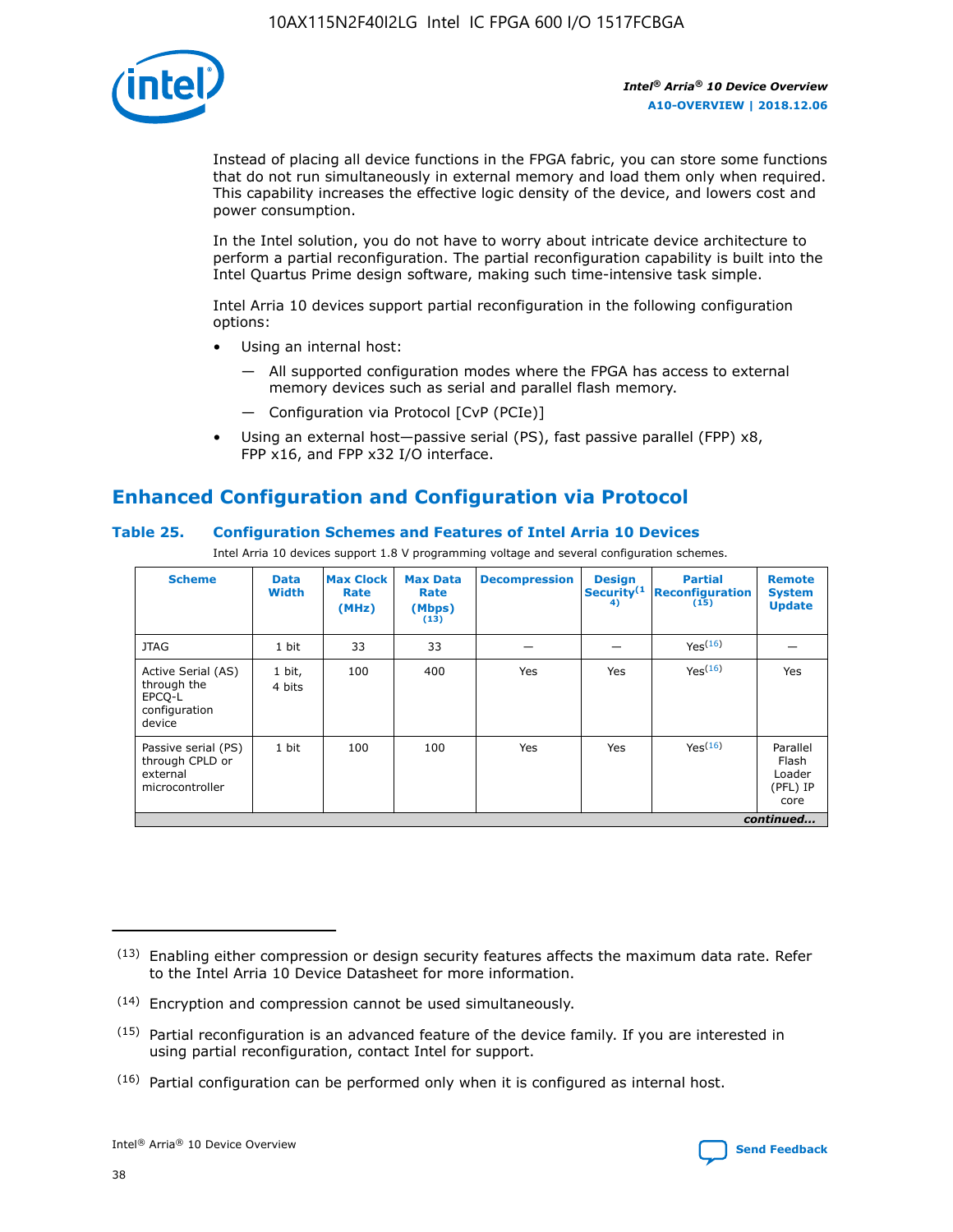

| <b>Scheme</b>                                   | <b>Data</b><br><b>Width</b> | <b>Max Clock</b><br>Rate<br>(MHz) | <b>Max Data</b><br>Rate<br>(Mbps)<br>(13) | <b>Decompression</b> | <b>Design</b><br>Security <sup>(1</sup><br>4) | <b>Partial</b><br><b>Reconfiguration</b><br>(15) | <b>Remote</b><br><b>System</b><br><b>Update</b> |
|-------------------------------------------------|-----------------------------|-----------------------------------|-------------------------------------------|----------------------|-----------------------------------------------|--------------------------------------------------|-------------------------------------------------|
| Fast passive                                    | 8 bits                      | 100                               | 3200                                      | Yes                  | Yes                                           | Yes(17)                                          | PFL IP                                          |
| parallel (FPP)<br>through CPLD or               | 16 bits                     |                                   |                                           | Yes                  | Yes                                           |                                                  | core                                            |
| external<br>microcontroller                     | 32 bits                     |                                   |                                           | Yes                  | Yes                                           |                                                  |                                                 |
| Configuration via                               | 16 bits                     | 100                               | 3200                                      | Yes                  | Yes                                           | Yes <sup>(17)</sup>                              |                                                 |
| <b>HPS</b>                                      | 32 bits                     |                                   |                                           | Yes                  | Yes                                           |                                                  |                                                 |
| Configuration via<br>Protocol [CvP<br>$(PCIe*)$ | x1, x2,<br>x4, x8<br>lanes  |                                   | 8000                                      | Yes                  | Yes                                           | Yes(16)                                          |                                                 |

You can configure Intel Arria 10 devices through PCIe using Configuration via Protocol (CvP). The Intel Arria 10 CvP implementation conforms to the PCIe 100 ms power-up-to-active time requirement.

#### **Related Information**

[Configuration via Protocol \(CvP\) Implementation in Intel FPGAs User Guide](https://www.intel.com/content/www/us/en/programmable/documentation/dsu1441819344145.html#dsu1442269728522) Provides more information about the CvP configuration scheme.

# **SEU Error Detection and Correction**

Intel Arria 10 devices offer robust and easy-to-use single-event upset (SEU) error detection and correction circuitry.

The detection and correction circuitry includes protection for Configuration RAM (CRAM) programming bits and user memories. The CRAM is protected by a continuously running CRC error detection circuit with integrated ECC that automatically corrects one or two errors and detects higher order multi-bit errors. When more than two errors occur, correction is available through reloading of the core programming file, providing a complete design refresh while the FPGA continues to operate.

The physical layout of the Intel Arria 10 CRAM array is optimized to make the majority of multi-bit upsets appear as independent single-bit or double-bit errors which are automatically corrected by the integrated CRAM ECC circuitry. In addition to the CRAM protection, the M20K memory blocks also include integrated ECC circuitry and are layout-optimized for error detection and correction. The MLAB does not have ECC.

(14) Encryption and compression cannot be used simultaneously.

<sup>(17)</sup> Supported at a maximum clock rate of 100 MHz.



 $(13)$  Enabling either compression or design security features affects the maximum data rate. Refer to the Intel Arria 10 Device Datasheet for more information.

 $(15)$  Partial reconfiguration is an advanced feature of the device family. If you are interested in using partial reconfiguration, contact Intel for support.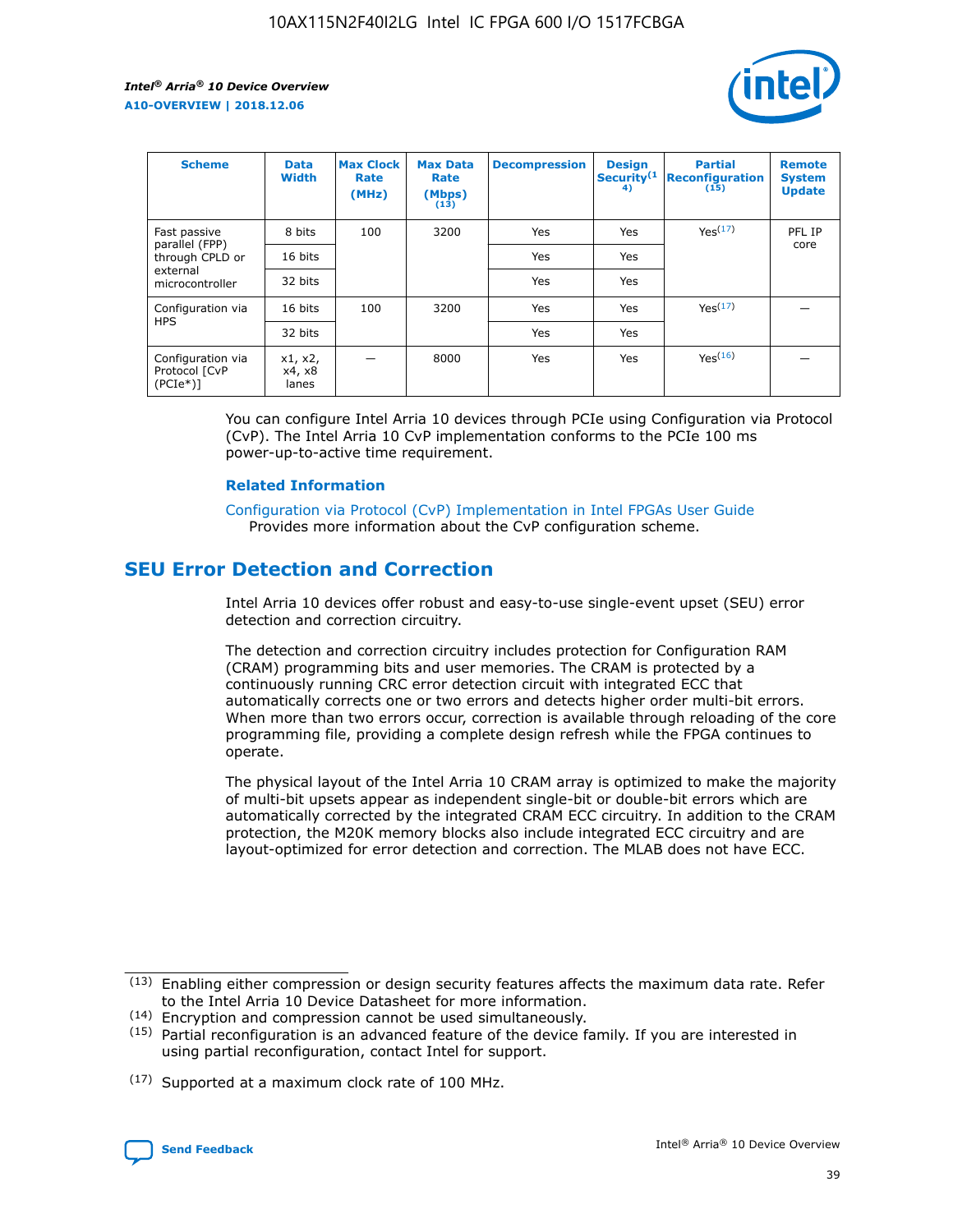

# **Power Management**

Intel Arria 10 devices leverage the advanced 20 nm process technology, a low 0.9 V core power supply, an enhanced core architecture, and several optional power reduction techniques to reduce total power consumption by as much as 40% compared to Arria V devices and as much as 60% compared to Stratix V devices.

The optional power reduction techniques in Intel Arria 10 devices include:

- **SmartVID**—a code is programmed into each device during manufacturing that allows a smart regulator to operate the device at lower core  $V_{CC}$  while maintaining performance
- **Programmable Power Technology**—non-critical timing paths are identified by the Intel Quartus Prime software and the logic in these paths is biased for low power instead of high performance
- **Low Static Power Options**—devices are available with either standard static power or low static power while maintaining performance

Furthermore, Intel Arria 10 devices feature Intel's industry-leading low power transceivers and include a number of hard IP blocks that not only reduce logic resources but also deliver substantial power savings compared to soft implementations. In general, hard IP blocks consume up to 90% less power than the equivalent soft logic implementations.

# **Incremental Compilation**

The Intel Quartus Prime software incremental compilation feature reduces compilation time and helps preserve performance to ease timing closure. The incremental compilation feature enables the partial reconfiguration flow for Intel Arria 10 devices.

Incremental compilation supports top-down, bottom-up, and team-based design flows. This feature facilitates modular, hierarchical, and team-based design flows where different designers compile their respective design sections in parallel. Furthermore, different designers or IP providers can develop and optimize different blocks of the design independently. These blocks can then be imported into the top level project.

# **Document Revision History for Intel Arria 10 Device Overview**

| <b>Document</b><br><b>Version</b> | <b>Changes</b>                                                                                                                                                                                                                                                              |
|-----------------------------------|-----------------------------------------------------------------------------------------------------------------------------------------------------------------------------------------------------------------------------------------------------------------------------|
| 2018.12.06                        | Added links to Intel Arria 10 device errata documents.<br>Removed automotive temperature option from the Intel Arria 10 GX devices.<br>Removed -3 fabric speed grade from the Intel Arria 10 GT devices.<br>Updated power options for the Intel Arria 10 GX and GT devices. |
| 2018.04.09                        | Updated the lowest $V_{CC}$ from 0.83 V to 0.82 V in the topic listing a summary of the device features.                                                                                                                                                                    |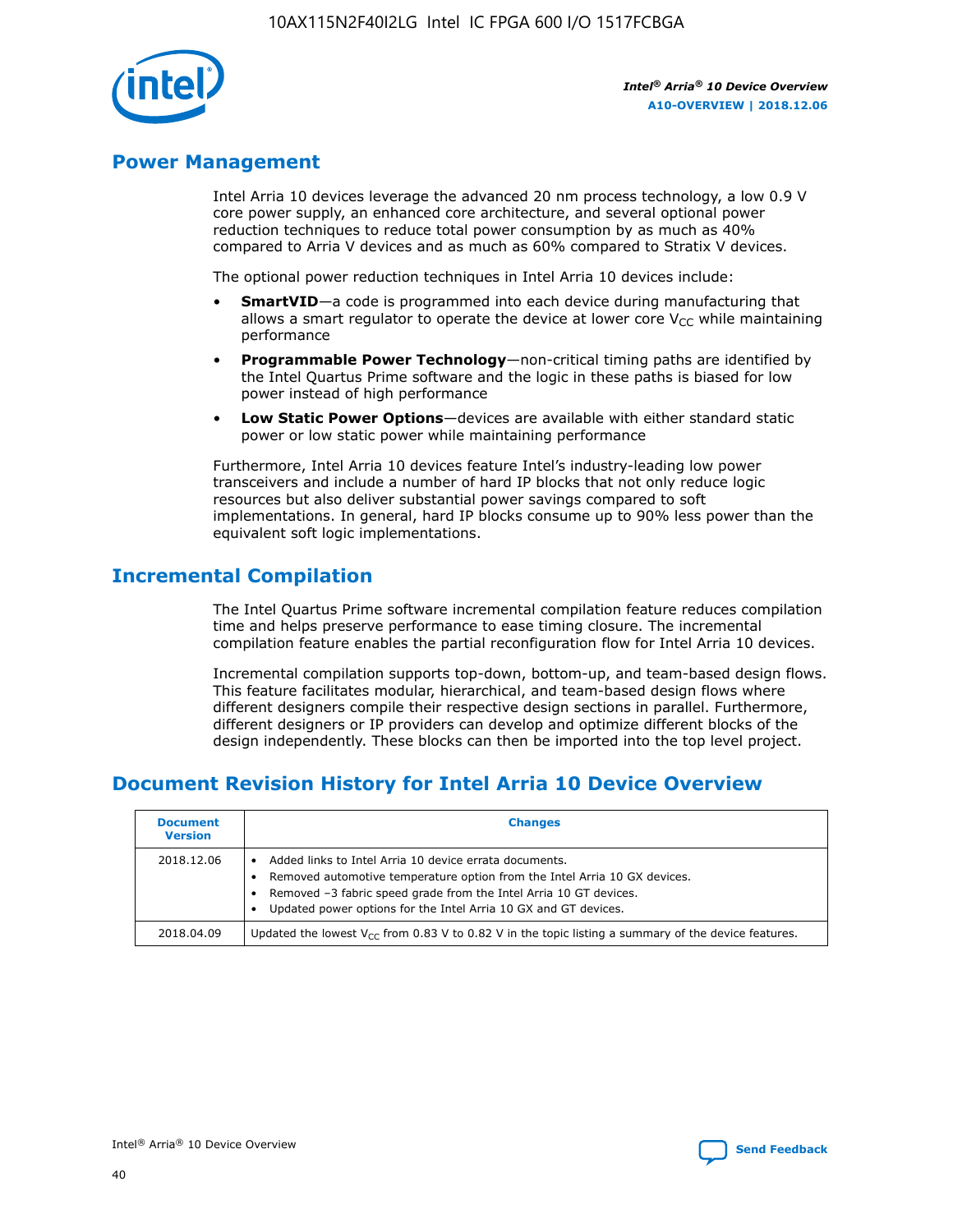*Intel® Arria® 10 Device Overview* **A10-OVERVIEW | 2018.12.06**



| <b>Date</b>    | <b>Version</b> | <b>Changes</b>                                                                                                                                                                                                                                                                                                                                                                                                                                                                                                                                                                                                                                                                                                                                                                                                                                                                                                                                                            |
|----------------|----------------|---------------------------------------------------------------------------------------------------------------------------------------------------------------------------------------------------------------------------------------------------------------------------------------------------------------------------------------------------------------------------------------------------------------------------------------------------------------------------------------------------------------------------------------------------------------------------------------------------------------------------------------------------------------------------------------------------------------------------------------------------------------------------------------------------------------------------------------------------------------------------------------------------------------------------------------------------------------------------|
| January 2018   | 2018.01.17     | Updated the maximum data rate for HPS (Intel Arria 10 SX devices<br>external memory interface DDR3 controller from 2,166 Mbps to 2,133<br>Mbps.<br>Updated maximum frequency supported for half rate QDRII and QDRII<br>+ SRAM to 633 MHz in Memory Standards Supported by the Soft<br>Memory Controller table.<br>Updated transceiver backplane capability to 12.5 Gbps.<br>$\bullet$<br>Removed transceiver speed grade 5 in Sample Ordering Core and<br>Available Options for Intel Arria 10 GX Devices figure.<br>Removed package code 40, low static power, SmartVID, industrial, and<br>military operating temperature support from Sample Ordering Core and<br>Available Options for Intel Arria 10 GT Devices figure.<br>Updated short reach transceiver rate for Intel Arria 10 GT devices to<br>25.8 Gbps.<br>Removed On-Die Instrumentation - EyeQ and Jitter Margin Tool<br>support from PMA Features of the Transceivers in Intel Arria 10 Devices<br>table. |
| September 2017 | 2017.09.20     | Updated the maximum speed of the DDR4 external memory interface from<br>1,333 MHz/2,666 Mbps to 1,200 MHz/2,400 Mbps.                                                                                                                                                                                                                                                                                                                                                                                                                                                                                                                                                                                                                                                                                                                                                                                                                                                     |
| July 2017      | 2017.07.13     | Corrected the automotive temperature range in the figure showing the<br>available options for the Intel Arria 10 GX devices from "-40°C to 100°C"<br>to "-40°C to 125°C".                                                                                                                                                                                                                                                                                                                                                                                                                                                                                                                                                                                                                                                                                                                                                                                                 |
| July 2017      | 2017.07.06     | Added automotive temperature option to Intel Arria 10 GX device family.                                                                                                                                                                                                                                                                                                                                                                                                                                                                                                                                                                                                                                                                                                                                                                                                                                                                                                   |
| May 2017       | 2017.05.08     | Corrected protocol names with "1588" to "IEEE 1588v2".<br>$\bullet$<br>Updated the vertical migration table to remove vertical migration<br>$\bullet$<br>between Intel Arria 10 GX and Intel Arria 10 SX device variants.<br>Removed all "Preliminary" marks.<br>$\bullet$                                                                                                                                                                                                                                                                                                                                                                                                                                                                                                                                                                                                                                                                                                |
| March 2017     | 2017.03.15     | Removed the topic about migration from Intel Arria 10 to Intel Stratix<br>10 devices.<br>Rebranded as Intel.<br>$\bullet$                                                                                                                                                                                                                                                                                                                                                                                                                                                                                                                                                                                                                                                                                                                                                                                                                                                 |
| October 2016   | 2016.10.31     | Removed package F36 from Intel Arria 10 GX devices.<br>Updated Intel Arria 10 GT sample ordering code and maximum GX<br>$\bullet$<br>transceiver count. Intel Arria 10 GT devices are available only in the<br>SF45 package option with a maximum of 72 transceivers.                                                                                                                                                                                                                                                                                                                                                                                                                                                                                                                                                                                                                                                                                                     |
| May 2016       | 2016.05.02     | Updated the FPGA Configuration and HPS Booting topic.<br>$\bullet$<br>Remove V <sub>CC</sub> PowerManager from the Summary of Features, Power<br>Management and Arria 10 Device Variants and packages topics. This<br>feature is no longer supported in Arria 10 devices.<br>Removed LPDDR3 from the Memory Standards Supported by the HPS<br>Hard Memory Controller table in the Memory Standards Supported by<br>Intel Arria 10 Devices topic. This standard is only supported by the<br>FPGA.<br>Removed transceiver speed grade 5 from the Device Variants and<br>Packages topic for Arria 10 GX and SX devices.                                                                                                                                                                                                                                                                                                                                                      |
| February 2016  | 2016.02.11     | Changed the maximum Arria 10 GT datarate to 25.8 Gbps and the<br>minimum datarate to 1 Gbps globally.<br>Revised the state for Core clock networks in the Summary of Features<br>$\bullet$<br>topic.<br>Changed the transceiver parameters in the "Summary of Features for<br>$\bullet$<br>Arria 10 Devices" table.<br>• Changed the transceiver parameters in the "Maximum Resource Counts<br>for Arria 10 GT Devices" table.<br>Changed the package availability for GT devices in the "Package Plan<br>for Arria 10 GT Devices" table.<br>Changed the package configurations for GT devices in the "Migration"<br>Capability Across Arria 10 Product Lines" figure.<br>continued                                                                                                                                                                                                                                                                                       |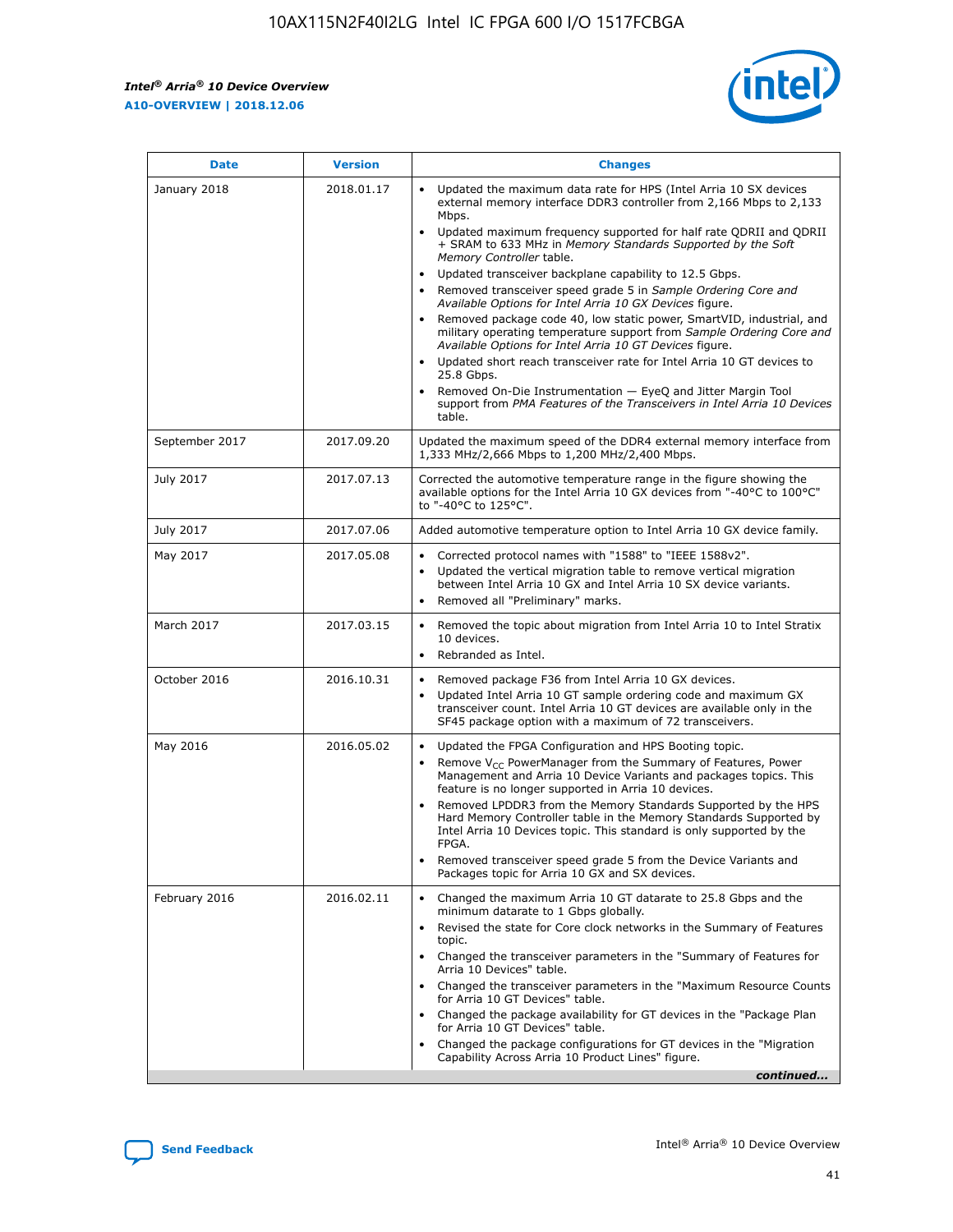

| <b>Date</b>   | <b>Version</b> | <b>Changes</b>                                                                                                                                                               |
|---------------|----------------|------------------------------------------------------------------------------------------------------------------------------------------------------------------------------|
|               |                | • Changed transceiver parameters in the "Low Power Serial Transceivers"<br>section.                                                                                          |
|               |                | • Changed the transceiver descriptions in the "Device Variants for the<br>Arria 10 Device Family" table.                                                                     |
|               |                | Changed the "Sample Ordering Code and Available Options for Arria 10<br>$\bullet$<br>GT Devices" figure.                                                                     |
|               |                | Changed the datarates for GT devices in the "PMA Features" section.                                                                                                          |
|               |                | Changed the datarates for GT devices in the "PCS Features" section.<br>$\bullet$                                                                                             |
| December 2015 | 2015.12.14     | Updated the number of M20K memory blocks for Arria 10 GX 660 from<br>2133 to 2131 and corrected the total RAM bit from 48,448 Kb to<br>48,408 Kb.                            |
|               |                | Corrected the number of DSP blocks for Arria 10 GX 660 from 1688 to<br>1687 in the table listing floating-point arithmetic resources.                                        |
| November 2015 | 2015.11.02     | Updated the maximum resources for Arria 10 GX 220, GX 320, GX 480,<br>$\bullet$<br>GX 660, SX 220, SX 320, SX 480, and SX 660.                                               |
|               |                | • Updated resource count for Arria 10 GX 320, GX 480, GX 660, SX 320,<br>SX 480, a SX 660 devices in Number of Multipliers in Intel Arria 10<br><b>Devices</b> table.        |
|               |                | Updated the available options for Arria 10 GX, GT, and SX.                                                                                                                   |
|               |                | Changed instances of Quartus II to Quartus Prime.<br>$\bullet$                                                                                                               |
| June 2015     | 2015.06.15     | Corrected label for Intel Arria 10 GT product lines in the vertical migration<br>figure.                                                                                     |
| May 2015      | 2015.05.15     | Corrected the DDR3 half rate and quarter rate maximum frequencies in the<br>table that lists the memory standards supported by the Intel Arria 10 hard<br>memory controller. |
| May 2015      | 2015.05.04     | • Added support for 13.5G JESD204b in the Summary of Features table.<br>• Added a link to Arria 10 GT Channel Usage in the Arria 10 GT Package<br>Plan topic.                |
|               |                | • Added a note to the table, Maximum Resource Counts for Arria 10 GT<br>devices.                                                                                             |
|               |                | • Updated the power requirements of the transceivers in the Low Power<br>Serial Transceivers topic.                                                                          |
| January 2015  | 2015.01.23     | • Added floating point arithmetic features in the Summary of Features<br>table.                                                                                              |
|               |                | • Updated the total embedded memory from 38.38 megabits (Mb) to<br>65.6 Mb.                                                                                                  |
|               |                | • Updated the table that lists the memory standards supported by Intel<br>Arria 10 devices.                                                                                  |
|               |                | Removed support for DDR3U, LPDDR3 SDRAM, RLDRAM 2, and DDR2.                                                                                                                 |
|               |                | Moved RLDRAM 3 support from hard memory controller to soft memory<br>controller. RLDRAM 3 support uses hard PHY with soft memory<br>controller.                              |
|               |                | Added soft memory controller support for QDR IV.<br>٠                                                                                                                        |
|               |                | Updated the maximum resource count table to include the number of<br>hard memory controllers available in each device variant.                                               |
|               |                | Updated the transceiver PCS data rate from 12.5 Gbps to 12 Gbps.<br>$\bullet$                                                                                                |
|               |                | Updated the max clock rate of PS, FPP x8, FPP x16, and Configuration<br>via HPS from 125 MHz to 100 MHz.                                                                     |
|               |                | Added a feature for fractional synthesis PLLs: PLL cascading.                                                                                                                |
|               |                | Updated the HPS programmable general-purpose I/Os from 54 to 62.<br>$\bullet$<br>continued                                                                                   |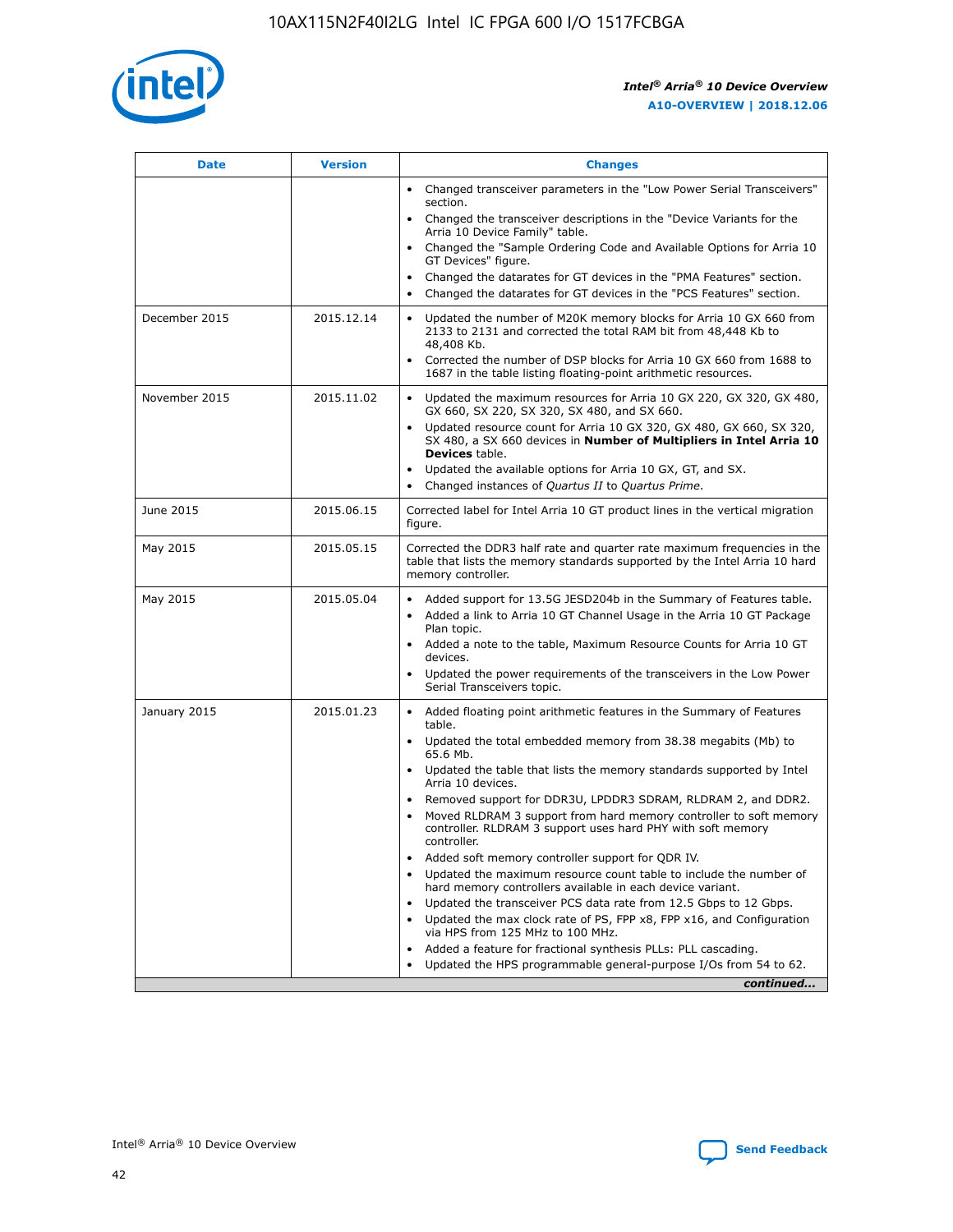r



| <b>Date</b>    | <b>Version</b> | <b>Changes</b>                                                                                                                                                                                                                                                                                                                                                                                                                                                                                                                                      |
|----------------|----------------|-----------------------------------------------------------------------------------------------------------------------------------------------------------------------------------------------------------------------------------------------------------------------------------------------------------------------------------------------------------------------------------------------------------------------------------------------------------------------------------------------------------------------------------------------------|
| September 2014 | 2014.09.30     | Corrected the 3 V I/O and LVDS I/O counts for F35 and F36 packages<br>$\bullet$<br>of Arria 10 GX.<br>Corrected the 3 V I/O, LVDS I/O, and transceiver counts for the NF40<br>$\bullet$<br>package of the Arria GX 570 and 660.<br>Removed 3 V I/O, LVDS I/O, and transceiver counts for the NF40<br>package of the Arria GX 900 and 1150. The NF40 package is not<br>available for Arria 10 GX 900 and 1150.                                                                                                                                       |
| August 2014    | 2014.08.18     | Updated Memory (Kb) M20K maximum resources for Arria 10 GX 660<br>devices from 42,660 to 42,620.<br>Added GPIO columns consisting of LVDS I/O Bank and 3V I/O Bank in<br>$\bullet$<br>the Package Plan table.<br>Added how to use memory interface clock frequency higher than 533<br>$\bullet$<br>MHz in the I/O vertical migration.<br>Added information to clarify that RLDRAM3 support uses hard PHY with<br>$\bullet$<br>soft memory controller.<br>Added variable precision DSP blocks support for floating-point<br>$\bullet$<br>arithmetic. |
| June 2014      | 2014.06.19     | Updated number of dedicated I/Os in the HPS block to 17.                                                                                                                                                                                                                                                                                                                                                                                                                                                                                            |
| February 2014  | 2014.02.21     | Updated transceiver speed grade options for GT devices in Figure 2.                                                                                                                                                                                                                                                                                                                                                                                                                                                                                 |
| February 2014  | 2014.02.06     | Updated data rate for Arria 10 GT devices from 28.1 Gbps to 28.3 Gbps.                                                                                                                                                                                                                                                                                                                                                                                                                                                                              |
| December 2013  | 2013.12.10     | Updated the HPS memory standards support from LPDDR2 to LPDDR3.<br>Updated HPS block diagram to include dedicated HPS I/O and FPGA<br>$\bullet$<br>Configuration blocks as well as repositioned SD/SDIO/MMC, DMA, SPI<br>and NAND Flash with ECC blocks.                                                                                                                                                                                                                                                                                            |
| December 2013  | 2013.12.02     | Initial release.                                                                                                                                                                                                                                                                                                                                                                                                                                                                                                                                    |